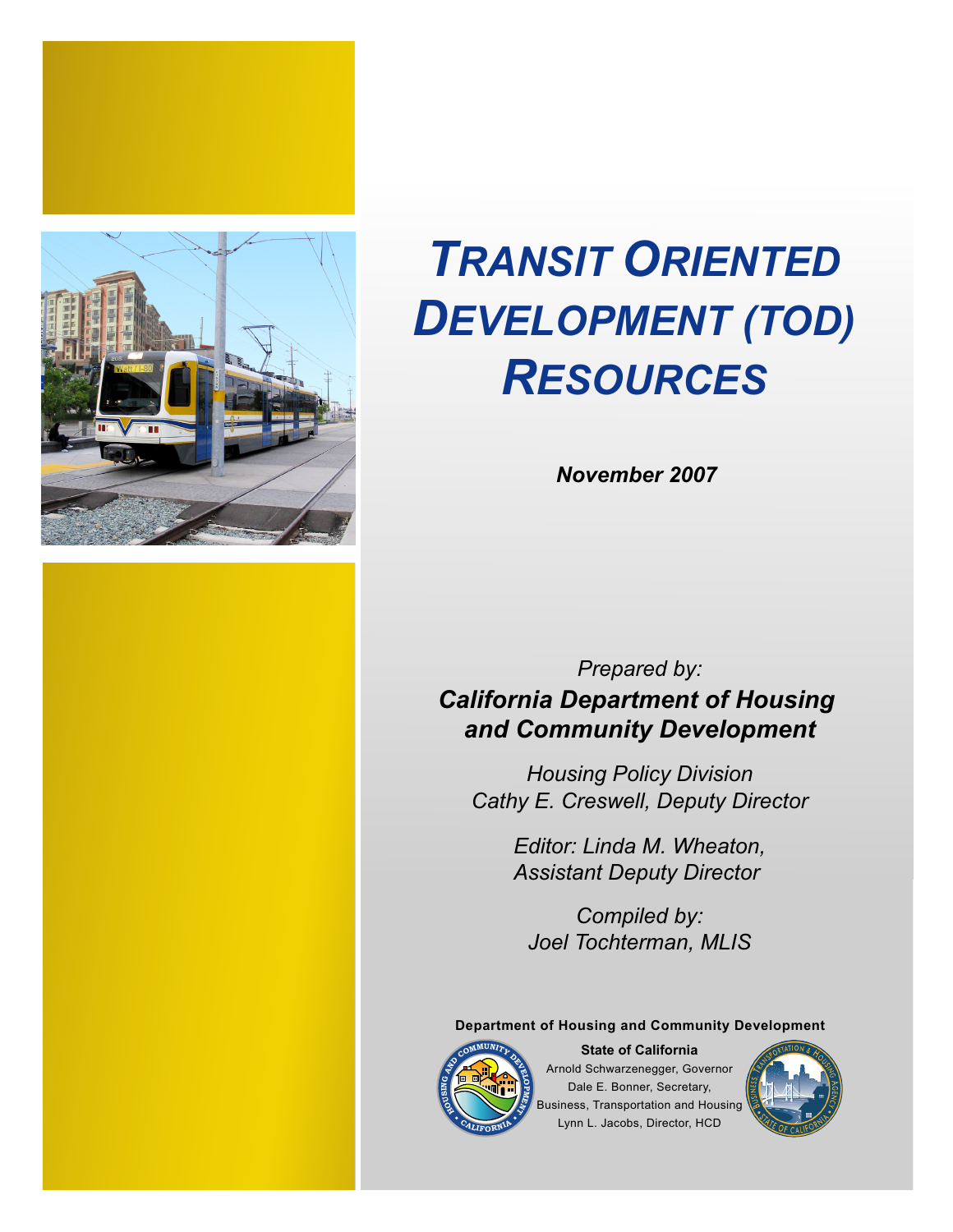### TRANSIT-ORIENTED DEVELOPMENT RESOURCES

### Table of Contents

| <b>Topic</b>                                       | Page      |
|----------------------------------------------------|-----------|
| <b>Affordable Housing &amp; TOD</b>                | $3 - 4$   |
| <b>Designing/Planning TOD</b>                      | $4 - 9$   |
| <b>Cost Burden of Housing &amp; Transportation</b> | $9 - 11$  |
| <b>Land use/Land Planning</b>                      | $11 - 14$ |
| <b>Mixed Income &amp; TOD</b>                      | $14 - 16$ |
| <b>Parking</b>                                     | $16 - 19$ |
| <b>Public Transit</b>                              | $19 - 21$ |
| <b>Smart Growth</b>                                | $21 - 23$ |
| <b>Street Connectivity</b>                         | $23 - 24$ |
| <b>TOD in California</b>                           | 24-28     |
| <b>TOD in United States</b>                        | 29-32     |
| <b>Traveling/Commuting</b>                         | 32-33     |
| <b>Walkability</b>                                 | 33-35     |

**Visit HCD web site for link to this bibliography at:**  <http://www.hcd.ca.gov/hpd/tod.pdf>

#### **Other HCD bibliographies are available at:**

<http://www.hcd.ca.gov/hpd/biblio.html>

(C) Copyright 2007, California Department of Housing and Community Development, Division of Housing Policy Development.

The listing of publications below and the links to web sites do not constitute an endorsement from The California Department of Housing and Community Development. It is the responsibility of the user to evaluate the content and usefulness of information obtained from these sites.

California Department of Housing and Community Development 2 Housing Policy Development Division (August 2007)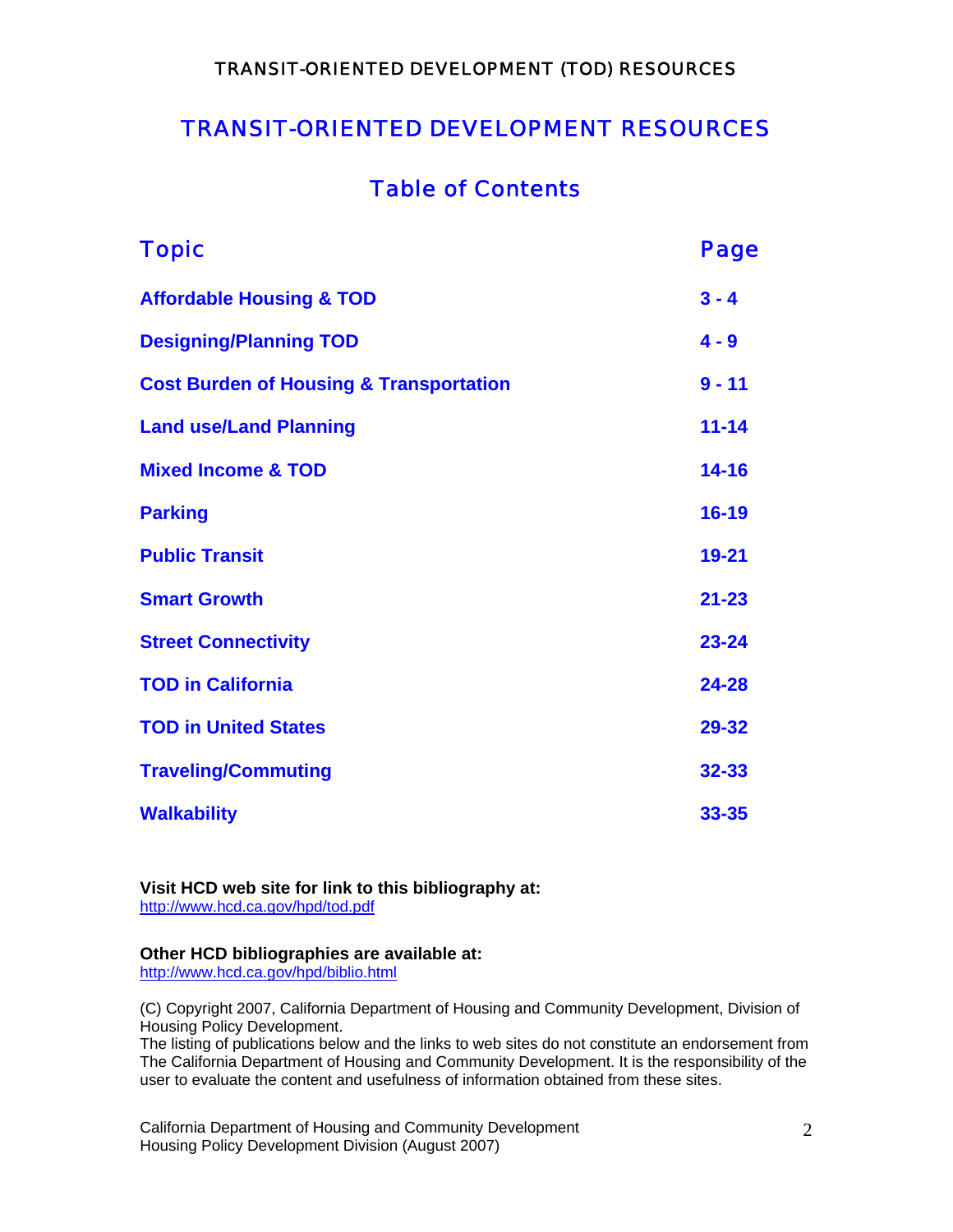### AFFORDABLE HOUSING & TOD

#### **"BUILDING HOUSING NEAR TRANSIT: A long-lasting affordability strategy" /**

Poticha, Shelley/Reconnecting America's Center for Transit-Oriented Development -- Washington, DC: Surface Transportation Policy Project, March 2007, 8 p. Available full text via the World Wide Web:

[http://www.transact.org/testimony/Reconnecting\\_America\\_House\\_Approps\\_3\\_08\\_07.pdf](http://www.transact.org/testimony/Reconnecting_America_House_Approps_3_08_07.pdf) In her testimony presented before the Appropriations Subcommittee on Transportation, Housing and Urban Development, and Related Agencies of the U.S. House of Representatives, Ms. Shelley Poticha shares "some of larger trends that are reshaping the housing market and creating an unprecedented opportunity for development near transit." Her agency, Reconnecting America, identified a set of recommendations for Congress and the federal government "to better meet the growing demand and challenges for mixed-income housing near transit."

#### **MAKING THE CONNECTION: TOD and jobs /** Grady, Sarah; LeRoy, Greg --

Washington, DC: Good Jobs First, March 2006, 116 p.

Available full text via the World Wide Web:

<http://www.goodjobsfirst.org/pdf/makingtheconnection.pdf>

This report looks at the ways TOD can serve the needs of working families—particularly those with low and moderate income—by providing affordable housing and/or better access to jobs. This is done through an examination of 25 TOD projects around the country that to varying degrees meet the housing and employment needs of those with limited means. TOD projects, by definition, improve transit options, in two senses. The housing components of such projects give residents easy access to trains, streetcars and buses for commuting to work elsewhere. The commercial components create jobs that people living in other places can more easily reach by public transportation. All this is laudable, but it does not help working families if the housing is upscale and the jobs are polarized between well-paying professional positions and minimum-wage service jobs.

#### **THE MATCH GAME: Bringing together affordable housing and transit villages /**

Utter, Marilee/Urban Land Institute -- College Park, MD: Community-Wealth.org, 2005, 8 p. (Journal article)

Multifamily Trends – Vol. 8, No. 1 (Winter 2005) p. 32-37

Available full text via the World Wide Web:

[http://www.community-wealth.org/\\_pdfs/articles-publications/tod/article-utter.pdf](http://www.community-wealth.org/_pdfs/articles-publications/tod/article-utter.pdf)

As housing prices continue to increase and transit systems grow, cities are realizing that combining transit-oriented development and affordable housing can make economic sense. America's overriding desire for community, viewed through the lens of real estate, looks a lot like a longing for a romanticized notion of small-town America—or a European village. In this vision, people know their neighbors and feel safe; kids can ride their bikes to school; work, shopping, recreation, and dining are all nearby; and families really can get by with just one car. People gush over such places and rush to live or vacation at them, bidding up prices in the process. Even when these communities make a special effort to include mixed-income housing, economic realities soon force workingclass citizens to "drive until they qualify"—move farther away from the community to find a mortgage they can afford—eroding the small-town magic that attracted them in the first place.

California Department of Housing and Community Development 3 Housing Policy Development Division (August 2007)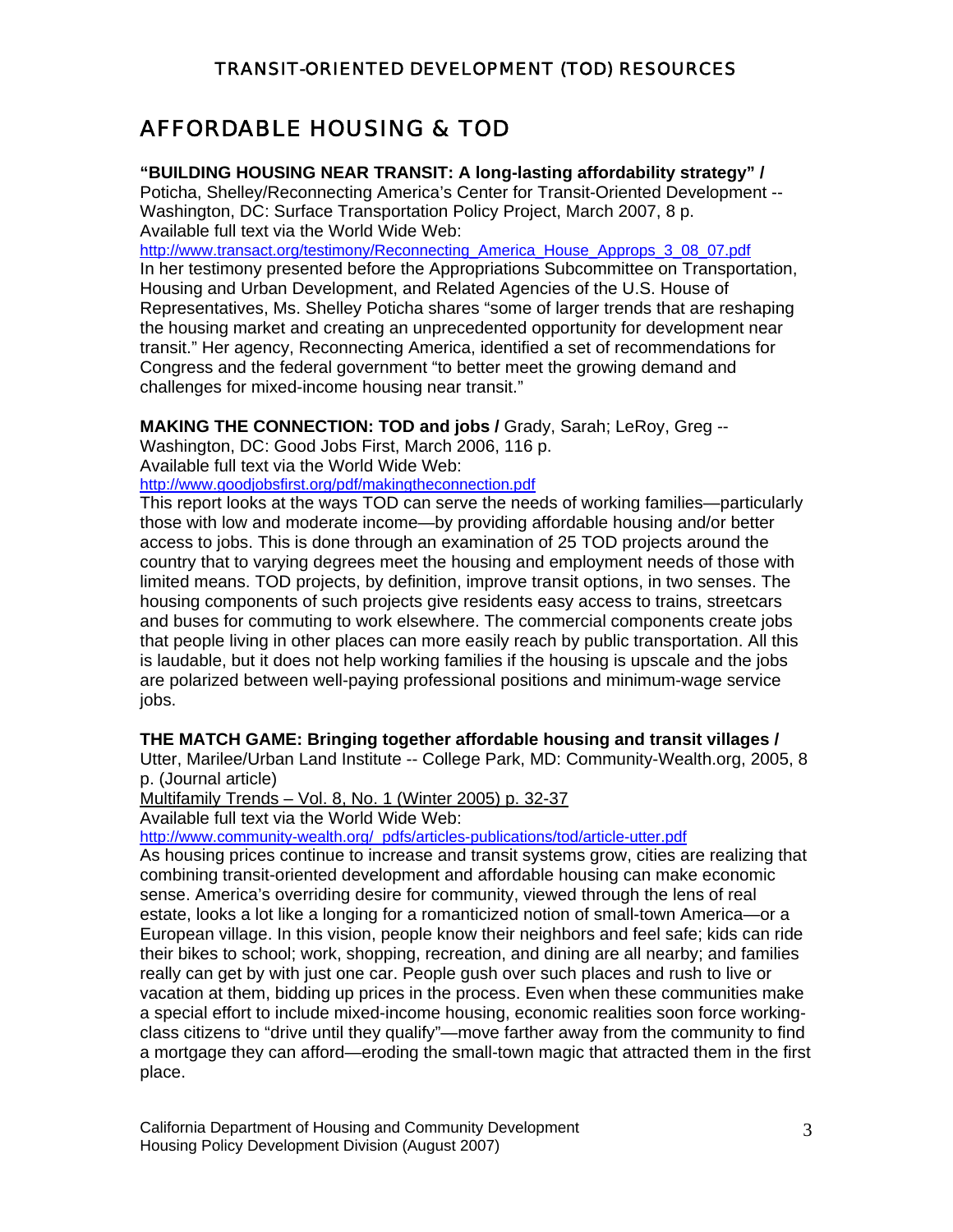### AFFORDABLE HOUSING & TOD – Cont'd

#### **REALIZING THE POTENTIAL: Expanding housing opportunities near transit /**

Oakland, CA: Reconnecting America's Center for Transit-Oriented Development, April 2006, 202 p.

Available executive summary and chapters via Reconnecting America's web site: <http://www.reconnectingamerica.org/public/reports>

This study shows that location matters a great deal when it comes to reducing household costs. While families who live in auto-dependent neighborhoods spend an average of 25 percent of their household budget on transportation, families who live in transit-rich neighborhoods spend just 9 percent, the study says. The report examines five case study regions – Boston, Charlotte, Denver, Minneapolis, and Portland -- to better understand the proactive strategies being undertaken to create and preserve affordable housing near transit.

### DESIGNING/PLANNING TOD

#### **BUILDING TRANSIT ORIENTED DEVELOPMENT IN ESTABLISHED COMMUNITIES**

**/** Goodwill, Julie; Hendricks, Sara J. -- Tampa, FL: University of South Florida, Center for Urban Transportation Research, November 2002, 76 p.

Available full text via the World Wide Web:

#### <http://www.nctr.usf.edu/pdf/473-135.pdf>

This report provides a synthesis of the steps that established car oriented communities have taken to transform into transit oriented communities. The report identifies several approaches, such as the use of transit oriented design, focusing transit oriented development (TOD) around park-and-ride lots, making changes to land development regulations, parking management, offering development incentives, coordinating stakeholders, incorporating transit into future development/redevelopment, crafting TOD design guidelines, predesignating transit corridors, ensuring pedestrian and bicycle access, adapting transit services to the needs of suburban-style communities, offering location efficient mortgages and ideas for dealing with community resistance toward applying transit friendly measures to car oriented communities. This report presents a literature review with conclusions, an annotated bibliography and five case studies of communities that have taken steps to become transit oriented.

**CONSTRUCTION OF TRANSIT-BASED DEVELOPMENT /** Lefaver, Scott, et al. -- San Jose, CA: San Jose State University, Mineta Transportation Institute, September 2001, 149 p. (MTI Report no. 01-05)

Available full text via the World Wide Web:

<http://transweb.sjsu.edu/mtiportal/research/publications/documents/01-05.pdf>

This project reviews policies and legislative programs that can be adopted at all levels of government to encourage transit-based development. The study focuses on local government implementation since it is cities and counties that have the land use responsibility for planning and zoning. The study also investigates how higher levels of government (state and federal) can encourage development through legislative and policy incentives. The study recommends some land use, legislative, and fiscal powers that are needed by local jurisdictions to carry out these incentives. The chapter entitled "Elements of Success" explains each of the recommendations in detail.

California Department of Housing and Community Development 4 Housing Policy Development Division (August 2007)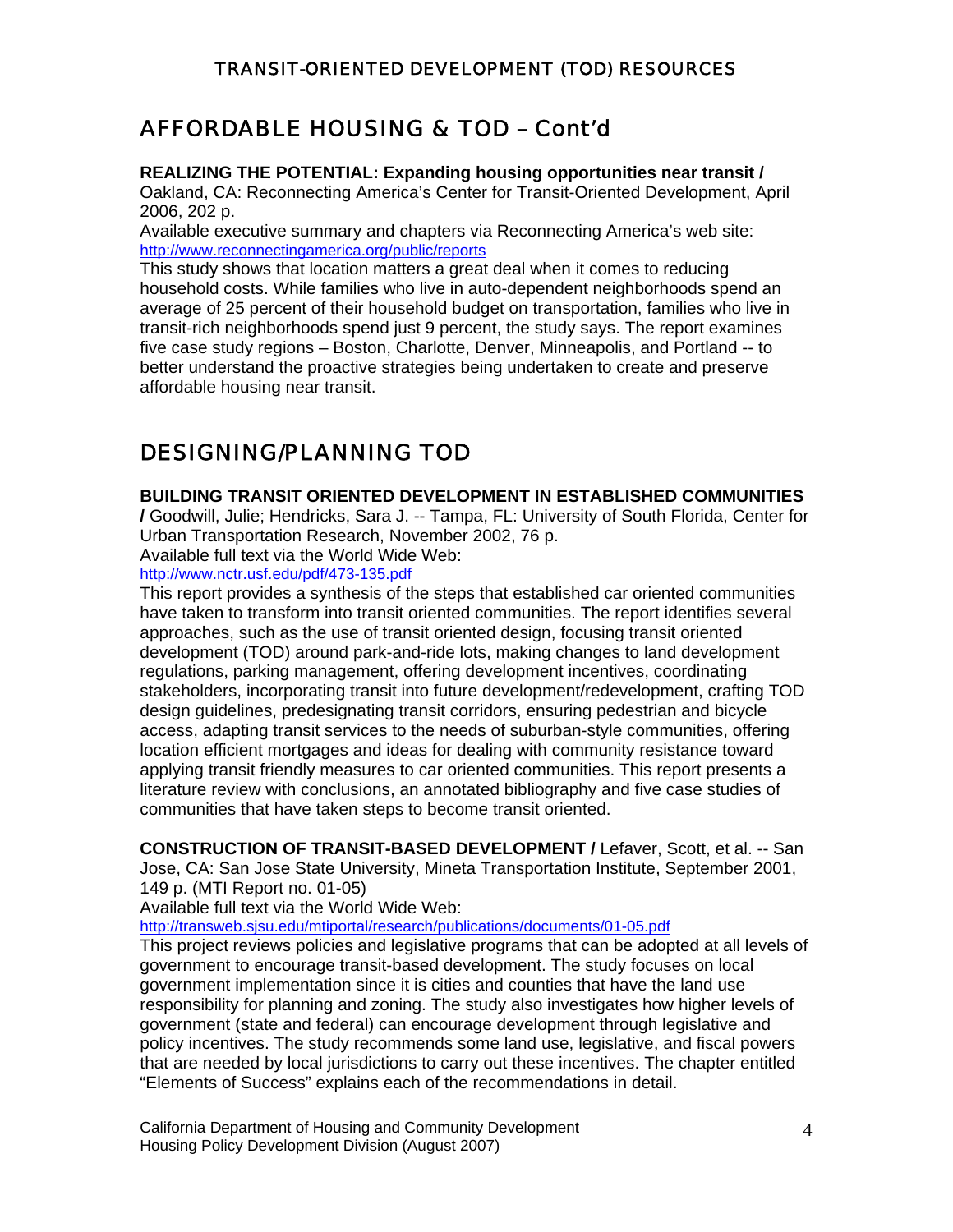### DESIGNING/PLANNING TOD – Cont'd

#### **CONTEXT SENSITIVE SOLUTIONS IN DESIGNING MAJOR URBAN**

**THOROUGHFARES FOR WALKABLE COMMUNITIES /** Bochner, Brian S., et al. -- Washington, DC: Institute of Transportation Engineers (ITE), 2006, 221 p. Available full text via the World Wide Web: <http://www.ite.org/bookstore/RP036.pdf>

This report advances the successful use of context sensitive solutions (CSS) in the planning and design of major urban thoroughfares for walkable communities. It provides guidance and demonstrates for practitioners how CSS concepts and principles may be applied in roadway improvement projects that are consistent with their physical settings. CSS is the result of developing transportation projects that serve all users and are compatible with the surroundings through which they pass—the community and environment. Successful CSS results from a collaborative, multidisciplinary and holistic approach to transportation planning and project development. CSS in the transportation planning or project development process identifies objectives, issues and concerns based on stakeholder and community input at each level of planning and design.

**DEVELOPING AROUND TRANSIT: Strategies and solutions that work /** Dunphy,

Robert; Cervero, Robert, et al. -- Washington, DC: Urban Land Institute, 2005. 183 p. (Book)

Available for purchase via the World Wide Web:

[http://www.uli.org/AM/Template.cfm?Section=Home&Template=Ecommerce/ProductDisplay.cfm](http://www.uli.org/AM/Template.cfm?Section=Home&Template=Ecommerce/ProductDisplay.cfm&Productid=877) [&Productid=877](http://www.uli.org/AM/Template.cfm?Section=Home&Template=Ecommerce/ProductDisplay.cfm&Productid=877)

For communities wrestling with growth and sprawl, traffic headaches, and low transit ridership, one of the solutions is well-planned, high-quality development around transit stations. Written by a team of experts in development, planning, and transit, this book goes beyond the typical formula of a master-planned mix of retail, offices, and housing to show a variety of ways to tap the vast prospects of undeveloped and underdeveloped areas around transit stations, whether large scale or small scale, downtown or suburban. Addressing the many challenges, as well as the opportunities, such sites present, this book offers proven strategies for dealing with the special considerations involved in developing vibrant, attractive transit districts that can revitalize deteriorating neighborhoods, provide more customers for transit, justify the transit investment, and raise property values.

**ENHANCED TRANSIT STRATEGIES: Bus lanes with intermittent priority and ITS** 

**technology architectures for TOD enhancement /** Todd, Michael, et al. -- Berkeley, CA: University of California, Berkeley, Institute of Transportation Studies, 2006, 108 p. (no. UCB-ITS-PRR-2006-2)

Available full text via the World Wide Web:

<http://www.its.berkeley.edu/publications/UCB/2006/PRR/UCB-ITS-PRR-2006-2.pdf>

The transit-oriented development (TOD) concept is a key area where several enhanced transit strategies can be implemented. TODs integrate transit, residential, retail and/or commercial entities into a compact, pedestrian-friendly community, thereby reducing private car usage and increasing transit use. This research report addresses two enhanced strategies within the TOD framework: 1) using Bus Lanes with Intermittent Priorities (BLIPs) to enhance bus transit; and 2) addressing how and what Intelligent Transportation System (ITS) technology can be used within TOD system architectures.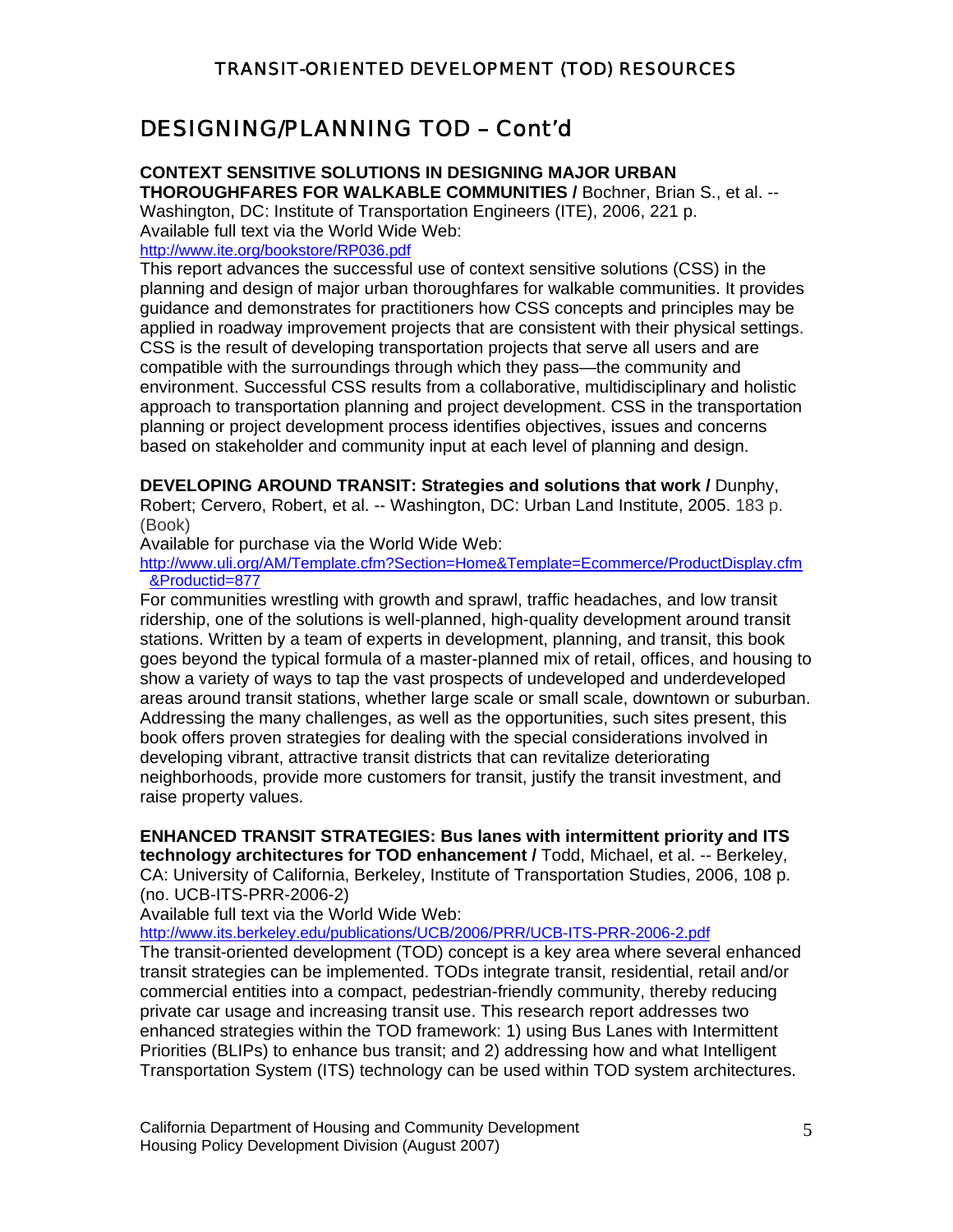### DESIGNING/PLANNING TOD – Cont'd

#### **ENVISIONING NEIGHBORHOODS WITH TRANSIT-ORIENTED DEVELOPMENT**

**POTENTIAL /** Bossard, Earl G., et al. -- San Jose State University, Mineta Transportation Institute, May 2002, 147 p. (MTI Report no. 01-15) Available full text via the World Wide Web:

<http://transweb.sjsu.edu/mtiportal/research/publications/documents/01-15.pdf>

The Envisioning Neighborhoods with Transit Oriented Development (TOD) Potential project seeks to introduce planners, developers, and urban analysts to information design techniques and digital computer tools that can be used to undertake and study TOD. A basic premise is that effective TOD requires thoughtful planning to be successfully integrated into the metropolitan fabric. The primary focus of this project is intra-regional comparisons, focusing on information pertaining to the relative desirability of places within a region. Context matters, so data is best understood in a comparative context. Small multiple replicate maps, charts, and digital images can be used to understand many aspects of places with TOD potential. Place comparisons can be made across space, time, and scale. The study focus is on understanding the neighborhoods surrounding transit centers and their context in terms of the character of areas within walking distance  $\left($  <  $1/2$  mile), bicycling distance  $\left($  < 2 miles) and five-mile driving or transit distance. These ranges of analysis include the areas where residents of possible TODs might work, shop, or prefer to go for services.

**EVALUATING ACCESSIBILITY FOR TRANSPORTATION PLANNING** / Littman, Todd -- Victoria, BC, Canada: Victoria Transport Policy Institute, July 2007, 39 p. Available full text via the World Wide Web:

<http://www.vtpi.org/access.pdf>

This paper discusses the concept of accessibility and how it can be incorporated in transport planning. Accessibility refers to people's ability to reach goods, services and activities, which is the ultimate goal of most transport activity. Many factors affect accessibility, including mobility (physical movement), the quality and affordability of transport options, transport system connectivity, mobility substitutes, and land use patterns. Accessibility can be evaluated from various perspectives, including a particular group, mode, location or activity. Conventional planning often overlooks some of these factors and perspectives. Comprehensive accessibility-based transport planning expands the scope of potential solutions to transport problems.

**HOW TO MAKE TRANSIT-ORIENTED DEVELOPMENT WORK /** Tumlin, Jeffrey; Millard-Ball, Adam/Nelson-Nygaard Associates -- Chicago, IL: American Planning, 2003, 6 p. (Journal article)

Planning – Vol. 69, No. 5 (May 2003) p. 14-19

Available full text via the World Wide Web:

<http://www.nelsonnygaard.com/articles/TOD.pdf>

"Instead of branding anything that is built near transit a successful TOD, Dena Belzer and Gerald Autler of Strategic Economics, the principal authors of the paper, suggest that projects should be judged against specific desired outcomes: those outcomes include choice (for example, diverse housing and transportation); livability (less pollution per capita); and financial return (for instance, to developers and transit agencies). What can planners do to ensure that TODs actually achieve these outcomes?"

California Department of Housing and Community Development **6** 6 Housing Policy Development Division (August 2007)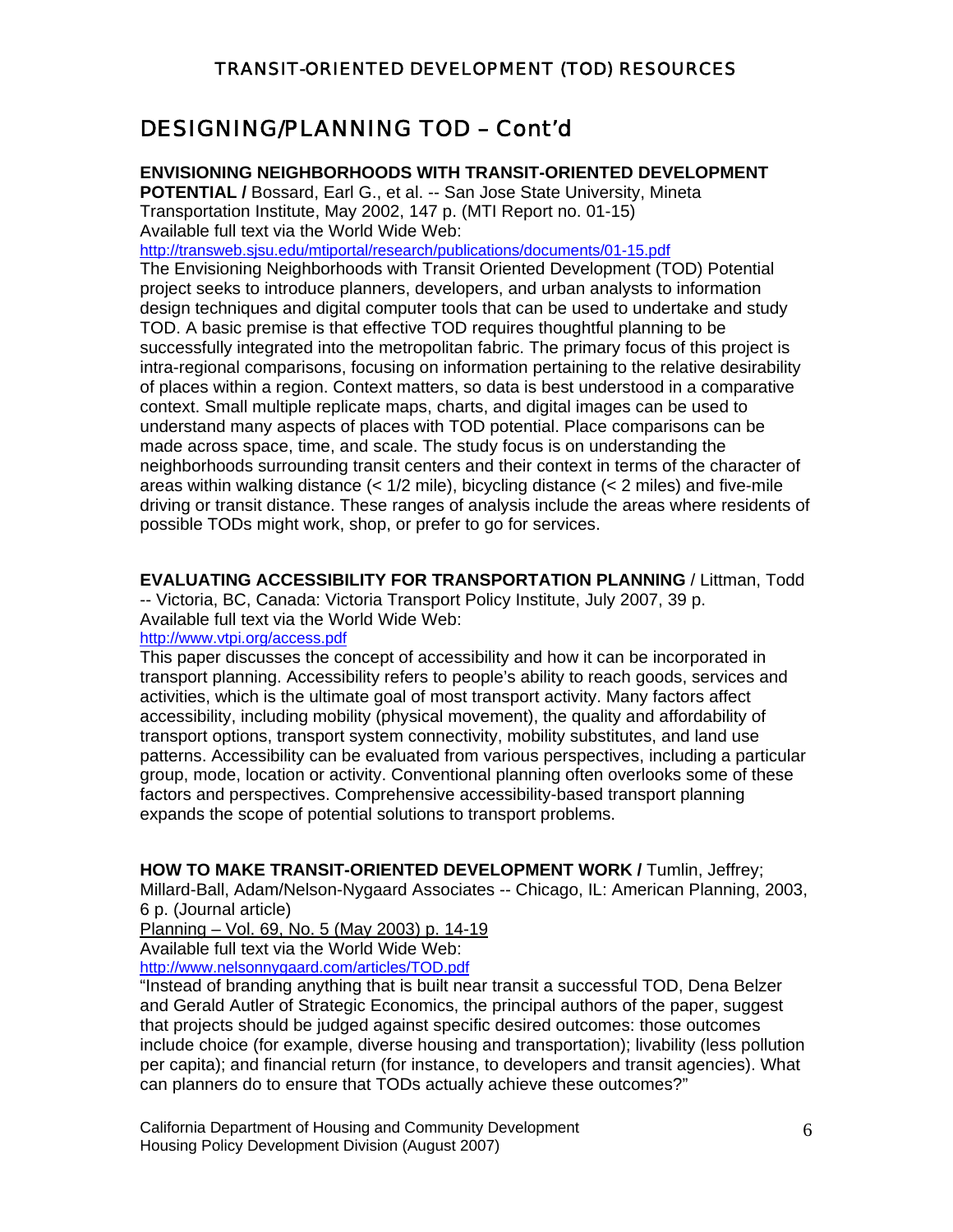### DESIGNING/PLANNING TOD – Cont'd

**NEW TRANSIT TOWN: Best practices in transit-oriented development [TOD] /**

Dittmar, Hank; Ohland, Gloria -- Washington, DC: Island Press, 2004, 246 p. (Book) Available for purchase via the World Wide Web:

http://www.islandpress.com/books/detail.html/SKU/1-55963-117-1

As the first generation of transit-oriented development reaches adolescence, problems with the implementation of this lauded concept are cropping up. In a series of essays, planners, researchers, and economists review the lessons of the first generation and set the standards for the next. As transit-oriented development has struggled with entrenched lifestyles, unfriendly ordinances, and uncertain financing, its early pioneers have begun to identify best (and worst) practices. The scholars and practitioners featured in this book use examples from Arlington County, Virginia; Dallas, Texas; Atlanta, Georgia; San Jose, California; and San Diego, California, to elucidate those practices. They examine zoning, financing, and jurisdiction in an attempt to define transit-oriented development and harness its potential.

#### **PEDESTRIAN AND TRANSIT-FRIENDLY DESIGN: A primer for smart growth /**

Ewing, Reid/Smart Growth Network -- Washington, D.C: U.S. Environmental Protection Agency (EPA), 1999, 24 p.

Available full text via the World Wide Web:

[http://www.epa.gov/livability/pdf/ptfd\\_primer.pdf](http://www.epa.gov/livability/pdf/ptfd_primer.pdf)

Urban design differs from planning in scale, orientation, and treatment of space. The scale of design is primarily that of the street, park, or transit stop, as opposed to the larger region, community, or activity center. The orientation of design is aesthetic, broadly defined. Design lies somewhere between art, whose object is beauty, and planning, whose object is functionality. The treatment of space in design is threedimensional, with vertical elements as important as horizontal ones in designing street space, park space, and other urban spaces. This primer is based on Pedestrian- and Transit-Friendly Design, a manual prepared for the Florida Department of Transportation (FDOT) and the American Planning Association (APA).

#### **TEN PRINCIPLES FOR SUCCESSFUL DEVELOPMENT AROUND TRANSIT /**

Dunphy, Robert; Myerson, Deborah; Pawlukiewicz, Michael -- Washington, DC: Urban Land Institute, 2003, 23 p. (Book)

Available full text via the World Wide Web:

[http://www.uli.org/AM/Template.cfm?Section=Policy\\_Papers1&section=Policy\\_Papers2&template](http://www.uli.org/AM/Template.cfm?Section=Policy_Papers1§ion=Policy_Papers2&template=/CM/ContentDisplay.cfm&ContentFileID=14592) [=/CM/ContentDisplay.cfm&ContentFileID=14592](http://www.uli.org/AM/Template.cfm?Section=Policy_Papers1§ion=Policy_Papers2&template=/CM/ContentDisplay.cfm&ContentFileID=14592)

Also available for purchase via the World Wide Web:

[http://www.uli.org/AM/Template.cfm?Section=Programs\\_and\\_Services&Template=Ecommerce/P](http://www.uli.org/AM/Template.cfm?Section=Programs_and_Services&Template=Ecommerce/ProductDisplay.cfm&Productid=765) [roductDisplay.cfm&Productid=765](http://www.uli.org/AM/Template.cfm?Section=Programs_and_Services&Template=Ecommerce/ProductDisplay.cfm&Productid=765)

Illustrated with vivid color photographs, this booklet will help readers understand how to successfully implement development around transit centers, such as bus and rail stations. Written in a simple, straightforward style, the booklet includes the following topics: the vision, partnerships, understanding the needs of the developer, parking, creating a sense of place, mixing uses, price points, and taking advantage of changes in corporate culture.

California Department of Housing and Community Development **7** and 7 Housing Policy Development Division (August 2007)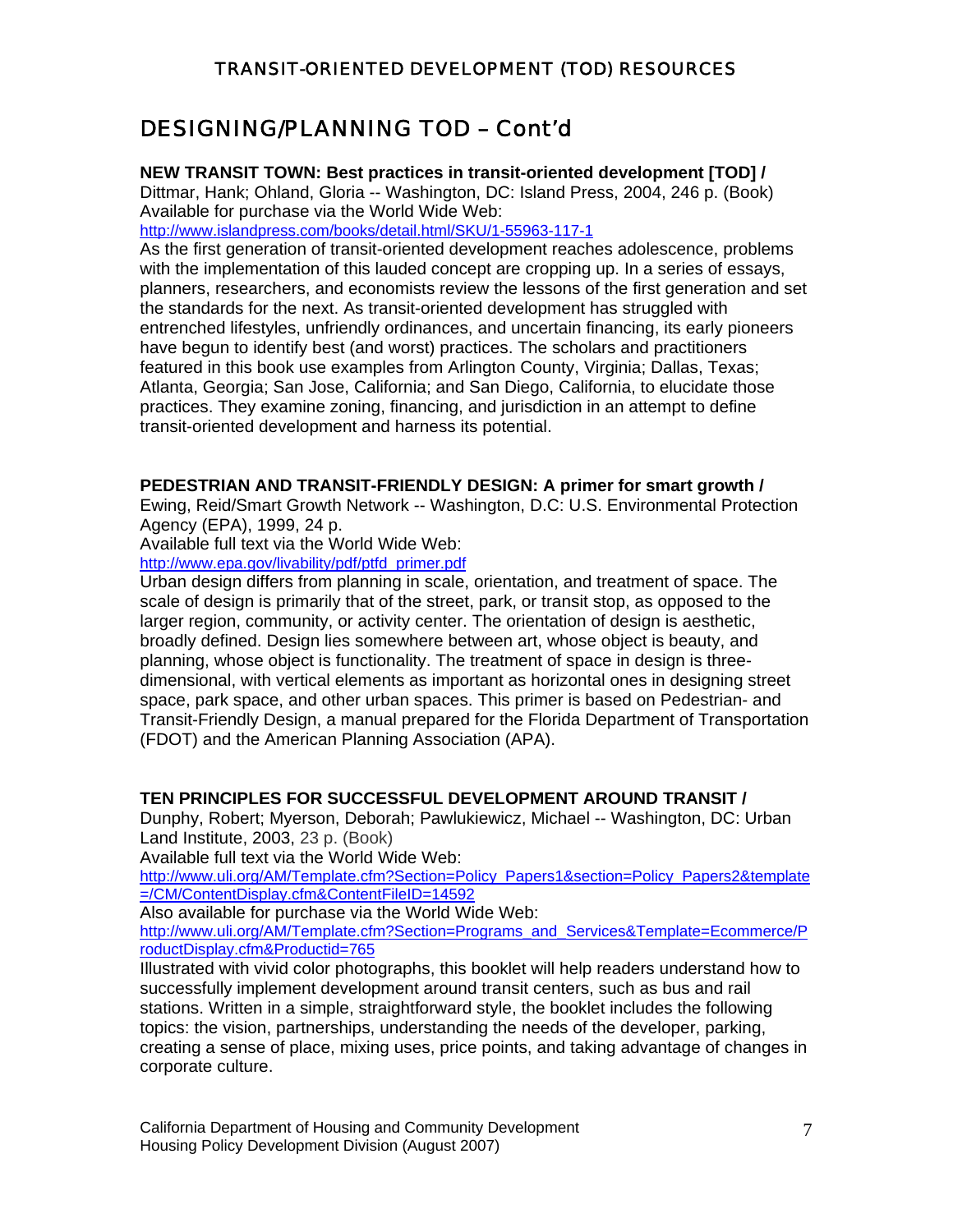### DESIGNING/PLANNING TOD – Cont'd

**TRANSIT ORIENTED DEVELOPMENT: Best practices handbook /** Calgary, AB,

Canada: City of Calgary, Land Use Planning & Policy, January 2004, 20 p. Available full text via the World Wide Web:

[http://www.calgary.ca/DocGallery/BU/planning/pdf/tod/tod\\_handbook.pdf](http://www.calgary.ca/DocGallery/BU/planning/pdf/tod/tod_handbook.pdf)

Transit Oriented Development (TOD) is a walkable, mixed use form of development focused around a transit station. Concentrating higher density development near the station makes transit convenient and encourages ridership. This Best Practices Handbook introduces the key planning principles behind successful TOD. It summarizes some of the current practices for designing and implementing transit oriented development. In this handbook, you will find information on the following: why plan for land use around transit stations?; where does TOD occur?; why is TOD important for Calgary?; what are the TOD "best practices"?; where is TOD being built?; how are cities implementing TOD?; and where can you find out more about TOD? This handbook is intended as an information resource for developers, builders, planners, urban designers, communities and the general public. Its purpose is to explain TOD, its characteristics, its benefits and its challenges.

#### **"TRANSIT-ORIENTED DEVELOPMENT" (CHAPTER 25 A); "MID-RISE AND HIGH-RISE RESIDENTIAL DEVELOPMENT" (CHAPTER 26) in** *RESIDENTIAL DESIGN GUIDELINES* **/** San Jose, CA: City of San Jose, Department of Planning, Building and

Code Enforcement, 2007.

Available full text via the World Wide Web:

[http://www.sanjoseca.gov/planning/design\\_guidelines/TOD%20guidelines%20FINAL.pdf](http://www.sanjoseca.gov/planning/design_guidelines/TOD%20guidelines%20FINAL.pdf) [http://www.sanjoseca.gov/planning/design\\_guidelines/mid-%20and%20high](http://www.sanjoseca.gov/planning/design_guidelines/mid-%20and%20high-rise%20res%20guides%20FINAL.pdf)[rise%20res%20guides%20FINAL.pdf](http://www.sanjoseca.gov/planning/design_guidelines/mid-%20and%20high-rise%20res%20guides%20FINAL.pdf)

Two chapters added to the City of San Jose's Residential Design Guidelines have been scheduled for adoption at the September 11, 2007 city council meeting. The objectives of these two chapters are as follows: to discuss high-density residential transit-oriented development concepts and housing types not currently addressed in the existing Residential Design Guidelines; to create flexible guidelines that encourage eclectic development with a consistent level of quality; to clarify the relationship of these development types to the street and pedestrian circulation; and to encourage both developers and the community to work with the Planning Divisions, the Redevelopment Agency and other City departments during the planning and design phases of these types of development, particularly in the Downtown Core Area and within BART Station Area Nodes and Transit-oriented Development Corridors.

#### **TRANSIT-ORIENTED DEVELOPMENT: Developing a strategy to measure success /**

Renne, John L.; Wells, Jan S. -- Washington, DC: National Cooperative Highway Research Program, February 2005, 31 p. (Research Digest 294) Available full text via the World Wide Web:

[http://onlinepubs.trb.org/onlinepubs/nchrp/nchrp\\_rrd\\_294.pdf](http://onlinepubs.trb.org/onlinepubs/nchrp/nchrp_rrd_294.pdf)

This digest offers a strategy to systematically evaluate the potential success of transitoriented development. The digest identifies and evaluates various indicators of the impacts of transit-oriented development, provides the results of a survey of transitoriented development indicators, and identifies ten indicators that can be used to systematically monitor and measure impacts.

California Department of Housing and Community Development **Example 2** 8 Housing Policy Development Division (August 2007)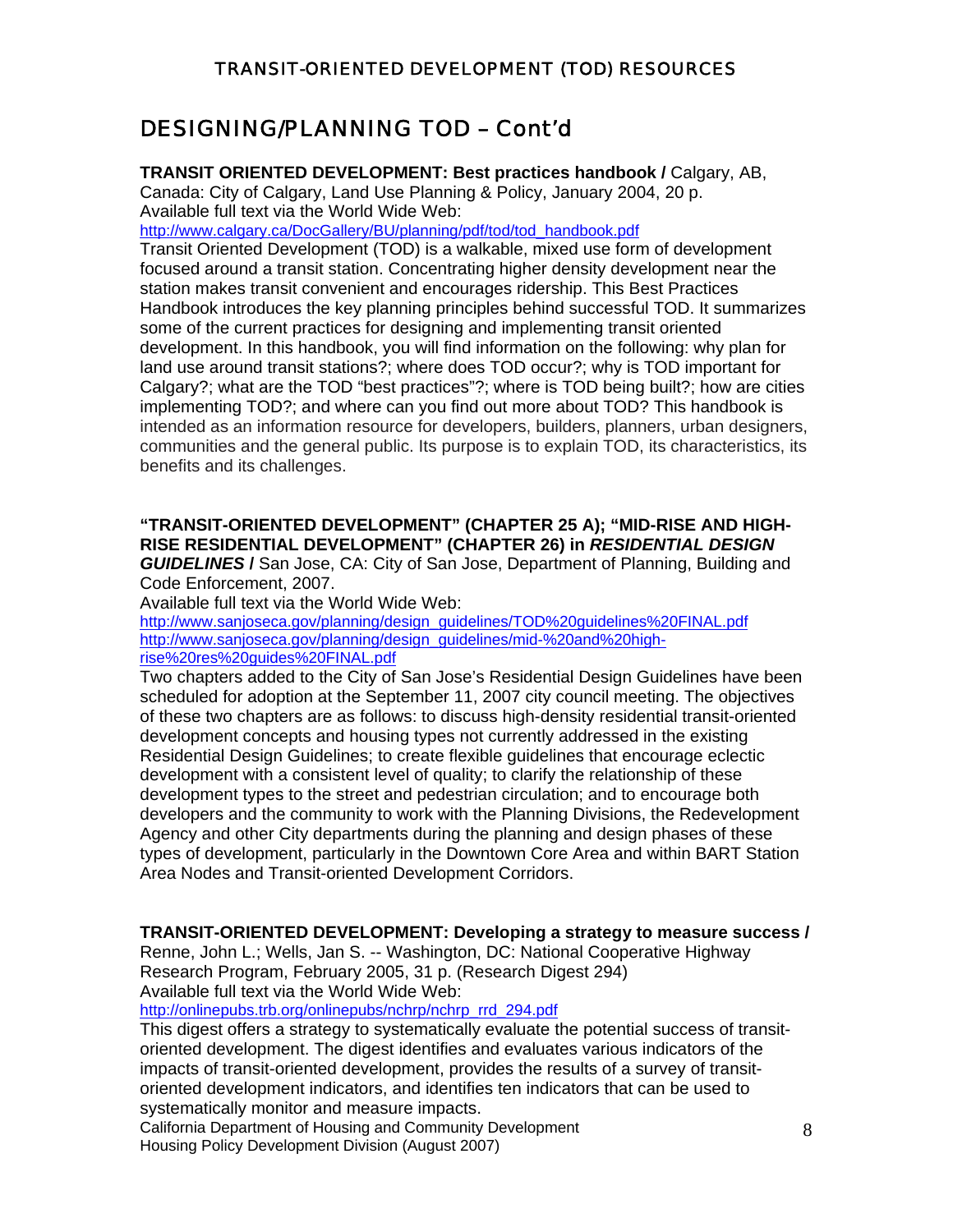### DESIGNING/PLANNING TOD – Cont'd

**TRANSIT VILLAGES IN THE 21<sup>ST</sup> CENTURY / Bernick, Michael; Cervero, Robert --**

New York, NY: McGraw-Hill, 1997, 387 p. (Book)

Available for purchase via the World Wide Web:

<http://www.amazon.com/Transit-Villages-Century-Michael-Bernick/dp/0070054754>

This book provides information on how to design efficient, environmentally friendly transit communities that hug metropolitan rail systems to reduce gridlock and spur growth. It shows how to handle everything from transportation and real estate development to zoning, site planning and master planning; and developing pedestrian access, mixeduse environments and diversified housing. The book provides detailed case studies of transit villages in the United States--including Pleasant Hill and Fruitvale in the San Francisco Bay area; Ballston and Bethesda in Washington, D.C.; the Mission Valley and Barrio Logan stations in San Diego--as well as transit villages abroad in Sweden, Singapore, and Tokyo.

**URBAN DESIGN TO REDUCE AUTOMOBILE DEPENDENCE /** Newman, Peter;

Kenworthy, Jeffrey -- Oakland, CA: California Digital Library, 2006, 19 p. (Journal article) Opolis – Vol. 2, No. 1 (Winter 2006) p. 35-52

Available full text via the World Wide Web:

<http://repositories.cdlib.org/cgi/viewcontent.cgi?article=1013&context=cssd/opolis>

A major goal of urban design, especially in centers, is to reduce automobile dependence in order to address issues of viability and sustainability. Long-term data from cities around the world appear to show that there is a fundamental threshold of urban intensity (residents and jobs) of around 35 per hectare where automobile dependence is significantly reduced. This article seeks to determine a theoretical base for what the data show. It suggests that below the threshold intensity of urban activity, the physical constraints of distance and time enforce car use as the norm. The basis of these physical constraints is outlined and the link between density and access to services that provide amenity is established, including the service levels of public transport. A design technique for viability of centers is suggested as well as how a city can restructure itself to overcome automobile dependence.

# COST BURDEN OF HOUSING & TRANSPORTATION

**DRIVEN TO SPEND: Pumping dollars out of our households and communities /** Makarewicz, Carrie; McCarty, Kevin; Bernstein, Scott / Surface Transportation Policy Project (STPP) & Center for Neighborhood Technology -- Washington, DC: STPP, June 2005, 23 p.

Available full text via the World Wide Web:

[http://www.transact.org/library/reports\\_pdfs/driven\\_to\\_spend/Driven\\_to\\_Spend\\_Report.pdf](http://www.transact.org/library/reports_pdfs/driven_to_spend/Driven_to_Spend_Report.pdf) Since at least 1984, according to the Bureau of Labor Statistics, transportation has been the number two expense for households, second only to housing. Transportation costs in 2003 claimed 19.1 percent of all household expenditures, the second highest level in a 20-year period. Importantly, this expenditure level predates more recent hikes in gas prices, suggesting that current and future transportation costs are headed even higher. As recently as the early 1960s, when the U.S. was already turning to the automobile for a greater share of all transportation trips, yet still had more compact communities and higher levels of public transit use and walking, families spent about one out of every ten dollars for transportation, as compared to nearly one out of every five dollars in 2003.

California Department of Housing and Community Development **Fig. 10.13 and 20.6** 9 Housing Policy Development Division (August 2007)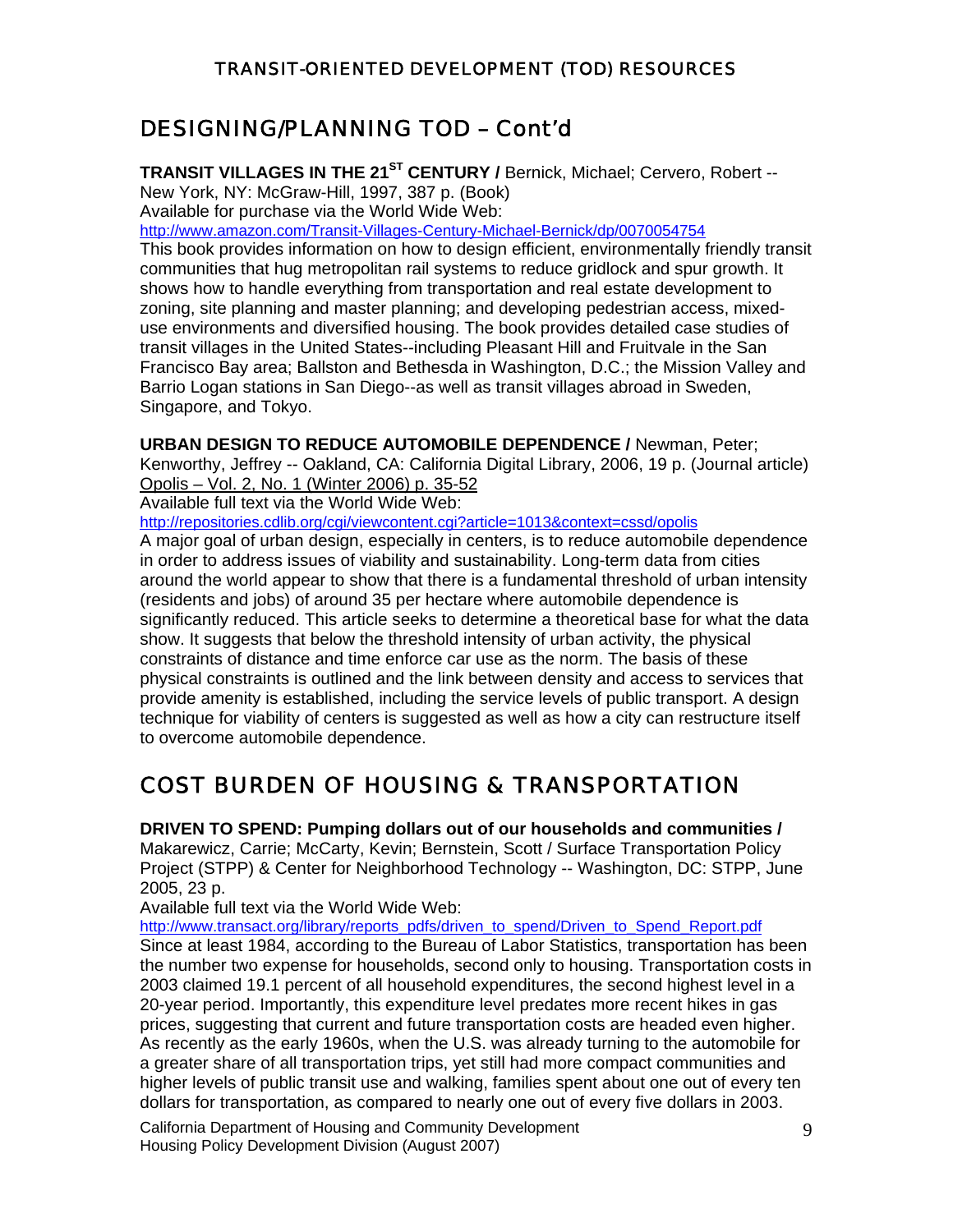### COST BURDEN OF HOUSING & TRANSPORT. – Cont'd

**AFFORDABILITY INDEX: A new tool for measuring the true affordability of a** 

**housing choice /** Center for Transit-Oriented Development; Center for Neighborhood Technology -- Washington, DC: Brookings Institution, Metropolitan Policy Program, 2006, 24 p. (Market Innovation Brief)

Available full text via the World Wide Web:

[http://www3.brookings.edu/metro/umi/20060127\\_affindex.pdf](http://www3.brookings.edu/metro/umi/20060127_affindex.pdf)

This brief describes a new information tool developed by the Urban Markets Initiative to quantify, for the first time, the impact of transportation costs on the affordability of housing choices. The first section provides a project overview and a short summary of the method used to create the Affordability Index. The next section highlights the results from testing the index in a seven-county area in and around Minneapolis-St. Paul, MN. To demonstrate the usefulness of this tool at a neighborhood level, the third section projects the effect of transportation and housing choices on three hypothetical low- and moderate-income families in each of four different neighborhoods in the Twin Cities. The brief concludes with suggested policy recommendations and applications of the new tool for various actors in the housing market, and for regulators, planners and funders in the transportation and land use arenas at all levels of government.

#### **A HEAVY LOAD: The combined housing and transportation burdens of working**

**families /** Lipman, Barbara J. -- Washington, DC: Center for Housing Policy, October 2006, 21 p.

Available full text via the World Wide Web:

[http://www.nhc.org/pdf/pub\\_heavy\\_load\\_10\\_06.pdf](http://www.nhc.org/pdf/pub_heavy_load_10_06.pdf)

Low- to moderate-income working families are finding that as they move further from work to afford housing, they end up spending as much, or more, on transportation costs than they are saving on housing, according to this new study of 28 major metropolitan areas. The study, conducted by the Center for Housing Policy, also found that the combined burden of transportation and housing costs for working families was remarkably constant across all the metropolitan areas studied at an average of 57 percent of annual income. "Working families are increasingly moving further from their jobs to find affordable housing. Yet, we found that many of these families end up spending more on transportation costs than they save on housing," said Jeffrey Lubell, executive director of the Center for Housing Policy. "Ultimately, these findings emphasize the importance of coordinating the development of housing and transportation policy, as well as expanding the supply of affordable housing close to both central city and suburban job centers, improving public transit in areas with lower housing costs and reducing the costs of commuting by car for working families."

**TRANSPORTATION AND HOUSING /** Surface Transportation Policy Project (STPP) --

Washington, DC: STPP, 1 p. (Fact sheet)

Available full text via the World Wide Web:

<http://www.transact.org/library/factsheets/housing.asp>

The transportation infrastructure in the United States, planned around automobile use, has both fostered a reliance on the automobile and encouraged sprawling development. This, in turn, has made automobile ownership unavoidable for many households, where it becomes an economic burden, standing in the way of wealth creation and home ownership for many low- and middle-income households.

California Department of Housing and Community Development and the state of 10 Housing Policy Development Division (August 2007)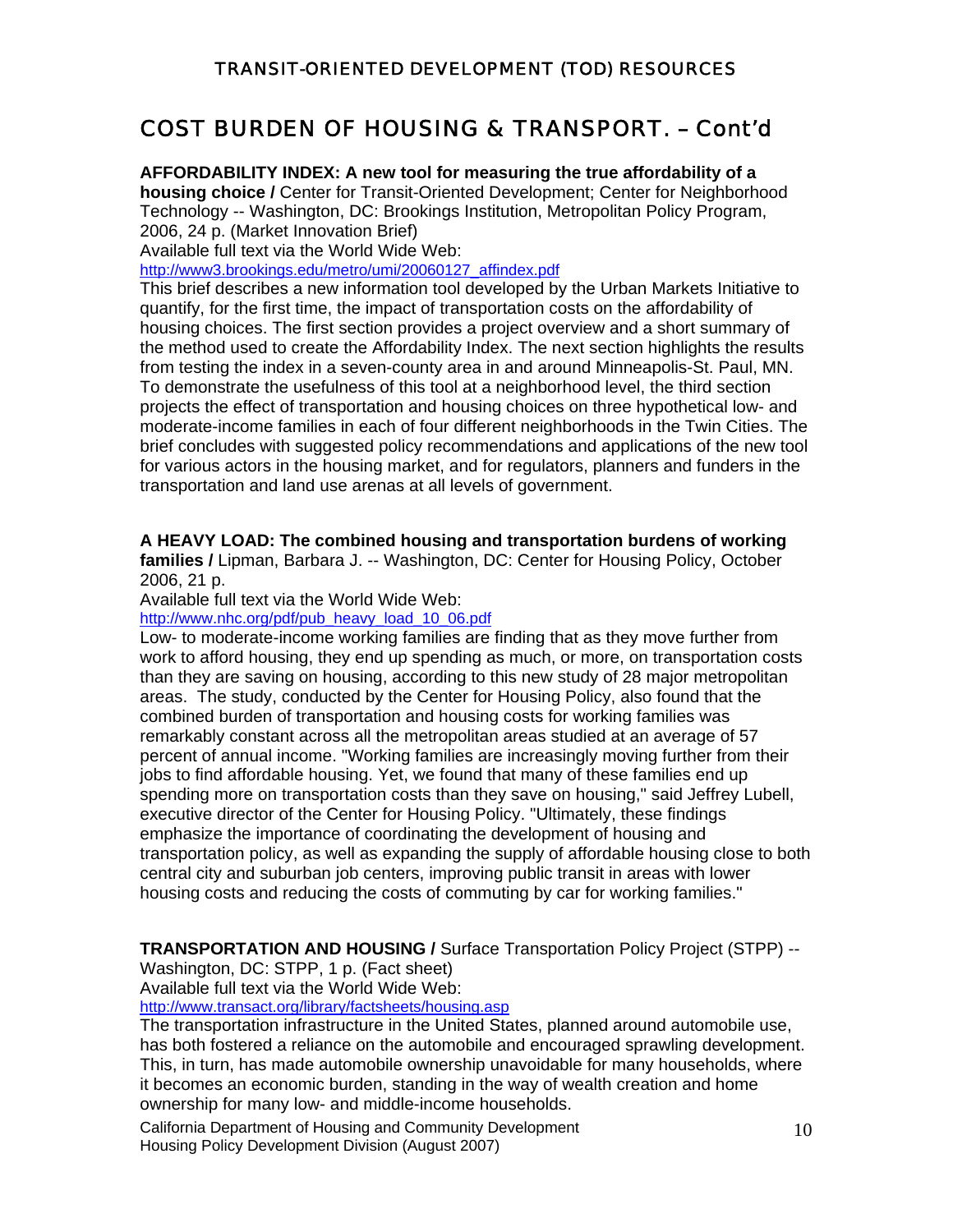# COST BURDEN OF HOUSING & TRANSPORT. – Cont'd

**TRANSPORTATION COSTS AND THE AMERICAN DREAM: Why a lack of transportation choices strains the family budget and hinders home ownership /** Surface Transportation Policy Project (STPP) -- Washington, DC: STPP, July 2003, 5 p. Available full text via the World Wide Web:

[http://www.transact.org/library/decoder/american\\_dream.pdf](http://www.transact.org/library/decoder/american_dream.pdf)

Family expenditures on transportation have grown dramatically – particularly since 1935, as land use patterns have become more sprawling and transportation choices have become fewer – to the point where they are now the second highest expense category. Shifting government priorities to increase public investment in transit and improve existing assets to better accommodate more transportation choices can greatly reduce the household costs of transportation. As Congress debates the reauthorization of the federal transportation funding bill, TEA-21, it should provide robust levels of guaranteed transit funding and support for other transportation choices. This is more than just good transportation policy, it's good fiscal policy, helping American families save hard-earned money during tight economic times.

# LAND USE/LAND PLANNING

**COUNTERING SPRAWL WITH TRANSIT-ORIENTED DEVELOPMENT (TOD) /** Belzer,

Dena; Autler, Gerald -- Dallas, TX: National Academy of Engineering, University of Texas at Dallas, 2002, [8] p. (Journal article)

Issues in Science & Technology – Vol. 19, No. 1 (Fall 2002) p. 51-58

Available full text via the World Wide Web: <http://www.nap.edu/issues/19.1/belzer.htm>

Despite some encouraging trends, there is still a need for concerted policy efforts to reshape land use patterns at the regional, local, and neighborhood scales; to expand transportation choices; and most of all, to better integrate transportation and development. The need to promote such integration is driving growing interest in transitoriented development (TOD), which focuses on better connecting transit systems physically and functionally with the surrounding development. Effective TOD can help foster more efficient land use patterns and create a more balanced set of transportation choices in which automobiles coexist alongside other options. However, a look at some existing projects that purport to be transit-oriented shows that although many have been quick to embrace the term, most have fallen short of the concept's full potential. A clearer vision of exactly what TOD is meant to accomplish, coupled with a new approach to development, are necessary if TOD is to maximize its contribution to our social, economic, and environmental health.

#### **LAND USE IMPACTS ON TRANSPORT: How land use factors affect travel behavior**

**/** Litman, Todd -- Victoria, BC, Canada: Victoria Transport Policy Institute, 2007, 53 p. Available full text via the World Wide Web:

#### <http://www.vtpi.org/landtravel.pdf>

This paper examines how various land use factors such as density, regional accessibility, mix and roadway connectivity affect travel behavior, including per capita vehicle travel, mode split and nonmotorized travel. This information is useful for evaluating the ability of land use policies such as Smart Growth, New Urbanism and Access Management to help achieve transport planning objectives.

California Department of Housing and Community Development **11** Housing Policy Development Division (August 2007)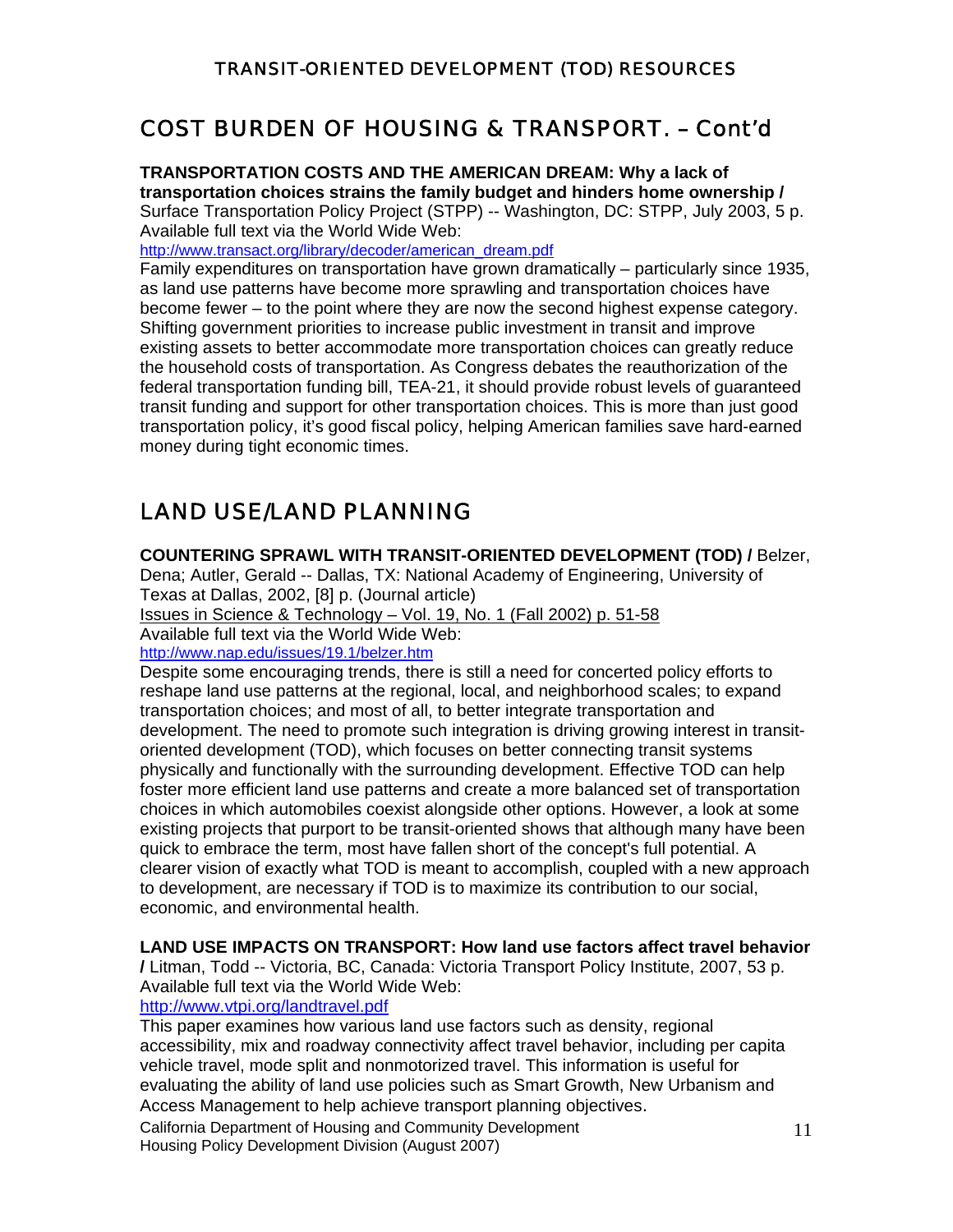### LAND USE/LAND PLANNING – Cont'd

#### **IT TAKES A TRANSIT VILLAGE: How better planning can save the Bay Area**

**billions of dollars and ease the housing shortage /** Katz, Andy, et al. -- Oakland, CA: Transportation and Land Use Coalition (TALC), 2004, 41 p. Available full text via the World Wide Web:

[http://www.transcoalition.org/reports/it\\_takes\\_transit\\_village.pdf](http://www.transcoalition.org/reports/it_takes_transit_village.pdf)

The Bay Area faces two worsening crises: a shortage of housing that middle- and lower income families can afford, and an incredibly strained transportation system. The bulk of new housing is built beyond the edges of existing cities, destroying valuable open space. These far-flung subdivisions are too spread out to support transit service, so they add traffic to the region's already congested freeways. Meanwhile, land around transit stations, which is best suited for mixed-use housing and office space, is instead frequently developed with big-box retail and fast-food drive-ins. Transit ridership suffers, requiring taxpayers to contribute unnecessarily high transit subsidies, and the roads get little relief. To protect the Bay Area's taxpayers and quality of life, it is time to forge a closer link between transportation investments and land use decisions. This report reviews some recent research on the effects of community design and land use on transit ridership.

**SMART COMMUNITIES: Zoning for transit-oriented development /** Morris, Marya --

Chicago, IL: Campaign for Sensible Growth, 2002, 8 p.

Ideas@work – Vol. 2, No. 4 (November 2002): 1-8

Available full text via the World Wide Web:

<http://www.growingsensibly.org/cmapdfs/i@wv2n4.pdf>

*Ideas@work* is a series developed by the Campaign for Sensible Growth to showcase innovative solutions and best practices, particularly at the local level. In this particular issue, the author, a Senior Research Associate at the American Planning Association, discusses zoning for transit oriented development. She writes that "communities are using zoning to generate more compact, higher-density development around transit stations to meet the mutually supportive goals of enhancing neighborhood livability, reducing automobile dependence and supporting transit through development. This can be accomplished through a range of zoning techniques, including transit- and pedestrian-friendly site design, increased residential and commercial densities, a mix of land uses, and modified parking requirements" (p. 3).

#### **ZONED OUT: regulation, markets, and choices in transportation and metropolitan**

**land-use /** Levine, Jonathan -- Washington, DC: Resources for the Future Press, 2006, 223 p.

Available for purchase via the World Wide Web:

[http://www.rff.org/rff/RFF\\_Press/CustomBookPages/Zoned-Out.cfm](http://www.rff.org/rff/RFF_Press/CustomBookPages/Zoned-Out.cfm)

Planners often use regulatory tools to foster dense, walkable, transit-friendly development on the assumption that the market is incapable of providing such neighborhoods on its own. Levine questions this assumption and others that guide the way our communities are zoned. He suggests that existing zoning spawns sprawl and restricts the housing choices of Americans—and that a freer market would lead to more compact development. He also offers suggestions for policy reform.

California Department of Housing and Community Development **12** Housing Policy Development Division (August 2007)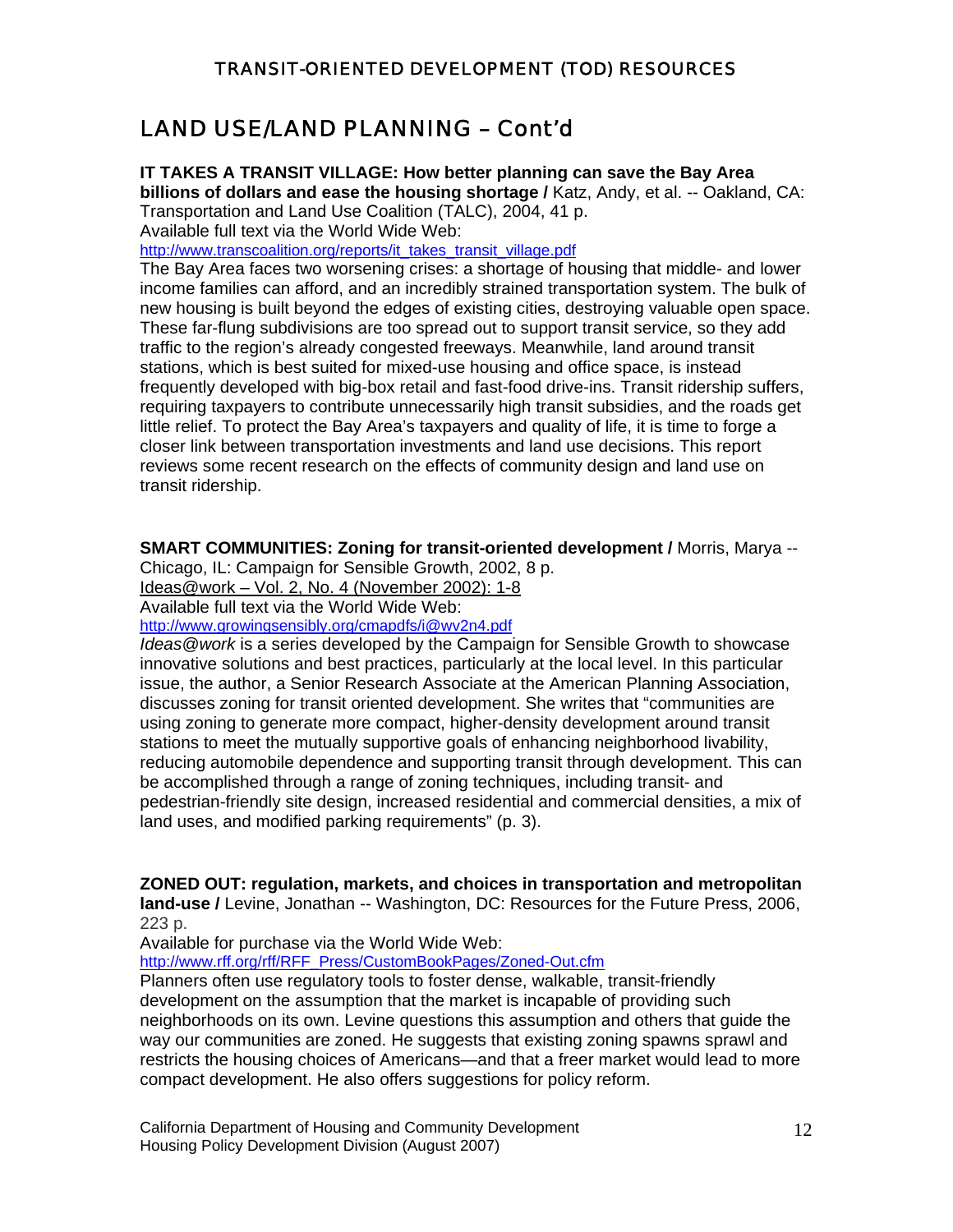### LAND USE/LAND PLANNING – Cont'd

**IMPLEMENTING TRANSPORTATION-EFFICIENT DEVELOPMENT: a local overview, phase 1 of integrating land use and transportation investment decision-making /** Kavage, Sarah, et al. -- Olympia, WA: Washington State Department of Transportation, June 2002, 122 p.

Available full text via the World Wide Web:

<http://www.wsdot.wa.gov/research/reports/fullreports/549.1.pdf>

To study implementation of transportation-efficient development, relationships between local regulations and approved project proposals were examined in 19 study areas along two major state highway corridors in the central Puget Sound region in Washington State. Within each study area, local planners filled out a survey that was used to inventory local land-use regulations. Development proposals within each study area were evaluated to document implementation. Interviews with local planners supplemented the survey responses and provided more detail on the types of programs, incentives, and other actions and processes used to encourage transportation-efficient development. Findings highlighted the importance of local land-use regulation in implementing transportation-efficient development. Largely, study areas that had zoned for transportation-efficient development were able to implement it, while those that did not have regulations in place that required of continued development did not have as much success in implementation. As a basic tool for guiding development, regulations work. In addition to regulations, a variety of other actions had been used to implement transportation-efficient development in the study areas.

#### **LAND USE AND SITE DESIGN: Traveler response to transportation system**

**changes /** Kuzmyak, J. Richard, et al.; Pratt, Richard H., Douglas, G. Bruce, et al. -- Washington, DC: Transportation Research Board (TRB), Transit Cooperative Research Program (TCRP), 2003, 146 p. (TCRP Report 95: Chapter 15)

Available full text via the World Wide Web:

[http://onlinepubs.trb.org/onlinepubs/tcrp/tcrp\\_rpt\\_95c15.pdf](http://onlinepubs.trb.org/onlinepubs/tcrp/tcrp_rpt_95c15.pdf)

While transportation is a long-acknowledged factor in shaping cities and determining land development potential, as the result of enhanced accessibility, the reciprocal impact of land use decisions on transportation outcomes has only gradually achieved recognition. It is these reciprocal impacts, of interest in treating land use or site design options as "transportation" strategies, that provide the impetus for this chapter. Presented here is information on the relationships between land use/site design and travel behavior, drawn primarily from research studies that have attempted to measure and explain the effects.

#### **THE ZONING AND REAL ESTATE IMPLICATIONS OF TRANSIT-ORIENTED**

**DEVELOPMENT /** White, S. Mark/Transportation Research Board (TRB) -- Washington, DC: Transit Cooperative Research Program (TCRP), 1999, 51 p. (no. LRD-12) Available for purchase via the World Wide Web:

[http://onlinepubs.trb.org/onlinepubs/tcrp/tcrp\\_lrd\\_12.pdf](http://onlinepubs.trb.org/onlinepubs/tcrp/tcrp_lrd_12.pdf)

The report provides information on legal and other issues associated with transitoriented development. The report is organized as follows: (1) Introduction; ( 2) Elements of Transit-Oriented Development Policies; (3) Legal Basis for Transit-Oriented Development; (4) Conclusion; Appendix A - Survey Questions; Appendix B - Techniques Used by Survey Respondents to Encourage TOD; and Appendix C - Survey Participants Engaged in Joint Development Projects.

California Department of Housing and Community Development 13 Housing Policy Development Division (August 2007)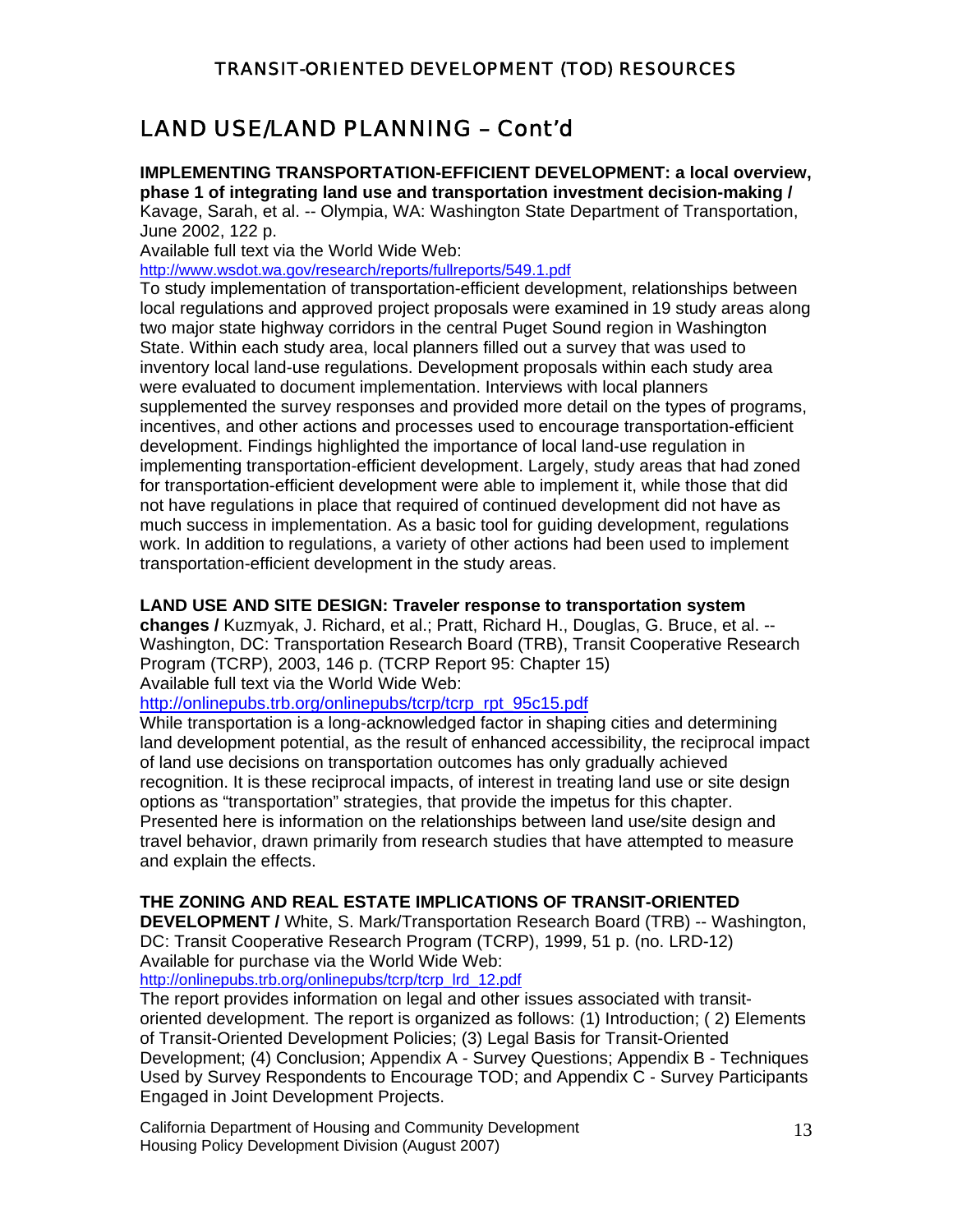### LAND USE/LAND PLANNING – Cont'd

**STRATEGIES AND TOOLS TO IMPLEMENT TRANSPORTATION-EFFICIENT DEVELOPMENT: a reference manual, phase 2 of integrating land use and transportation investment decision-making /** Vernez-Moudon, Anne, et al. -- Olympia,

WA: Washington State Department of Transportation, September 2003, 141 p. Available full text via the World Wide Web:

<http://depts.washington.edu/trac/bulkdisk/pdf/574.1.pdf>

This Reference Manual addresses land use and development practices that support and improve the efficiency and effectiveness of associated transportation systems. It references strategies and tools used to foster transportation-efficient land-use patterns. The Manual documents state-of-the-art best practices at the national level, in addition to practices that are specific to Washington State and the Puget Sound region. The Manual is in two parts: regulatory strategies and tools and financial strategies and tools. The strategies (six regulatory and four financial) relate to the planning and policy-making environment shaping land use – those general approaches and related policies used to plan transportation-efficient land use and development. Each strategy in turn contains a number of tools, the specific mechanisms used to guide the implementation of the strategies. Detailed explanations of how the tools have functioned or can work are provided, along with examples of specific applications and case studies to illustrate the scope and extent of the tools' effectiveness.

#### **TRANSIT ORIENTED DEVELOPMENT: Traveler response to transportation system**

**changes /** Evans, John E.; Pratt, Richard H., et al. -- Washington, DC: Transportation Research Board (TRB), Transit Cooperative Research Program (TCRP), 2007, 147 p. (TCRP 95: Chapter 17)

Available full text via the World Wide Web:

[http://onlinepubs.trb.org/onlinepubs/tcrp/tcrp\\_rpt\\_95c17.pdf](http://onlinepubs.trb.org/onlinepubs/tcrp/tcrp_rpt_95c17.pdf)

Transit oriented development (TOD) generally refers to higher-density development, with pedestrian priority, located within easy walking distance of a major public transit station or stop(s). TODs are viewed as offering the potential to boost transit ridership, increase walking activity, mitigate sprawl, accommodate growth, and create interesting places. This chapter focuses on the TOD land use strategy and its transportation impacts, organized along three dimensions that significantly characterize TODs: regional context, land use mix, and primary transit mode. New as well as synthesized research is presented, including suggested "TOD Index" indicators to describe development project "TOD-ness." This chapter is complementary with Chapter 15, "Land Use and Site Design," and Chapter 16, "Pedestrian and Bicycle Facilities."

# MIXED INCOME & TOD

**TOOLS FOR MIXED-INCOME TOD /** Shoemaker, Douglas -- Oakland, CA: Reconnecting America's Center for Transit-Oriented Development, August 2006, 22 p. Available full text through Reconnecting America's web site: <http://www.reconnectingamerica.org/public/reports>

This paper describes and evaluates tools and strategies that are being used to create mixed-income and affordable housing near transit in regions around the U.S. The first half of the paper explains how these various strategies are being used and the limitations and successes of each, and the second half discusses best practices and provides examples of each.

California Department of Housing and Community Development 14 Housing Policy Development Division (August 2007)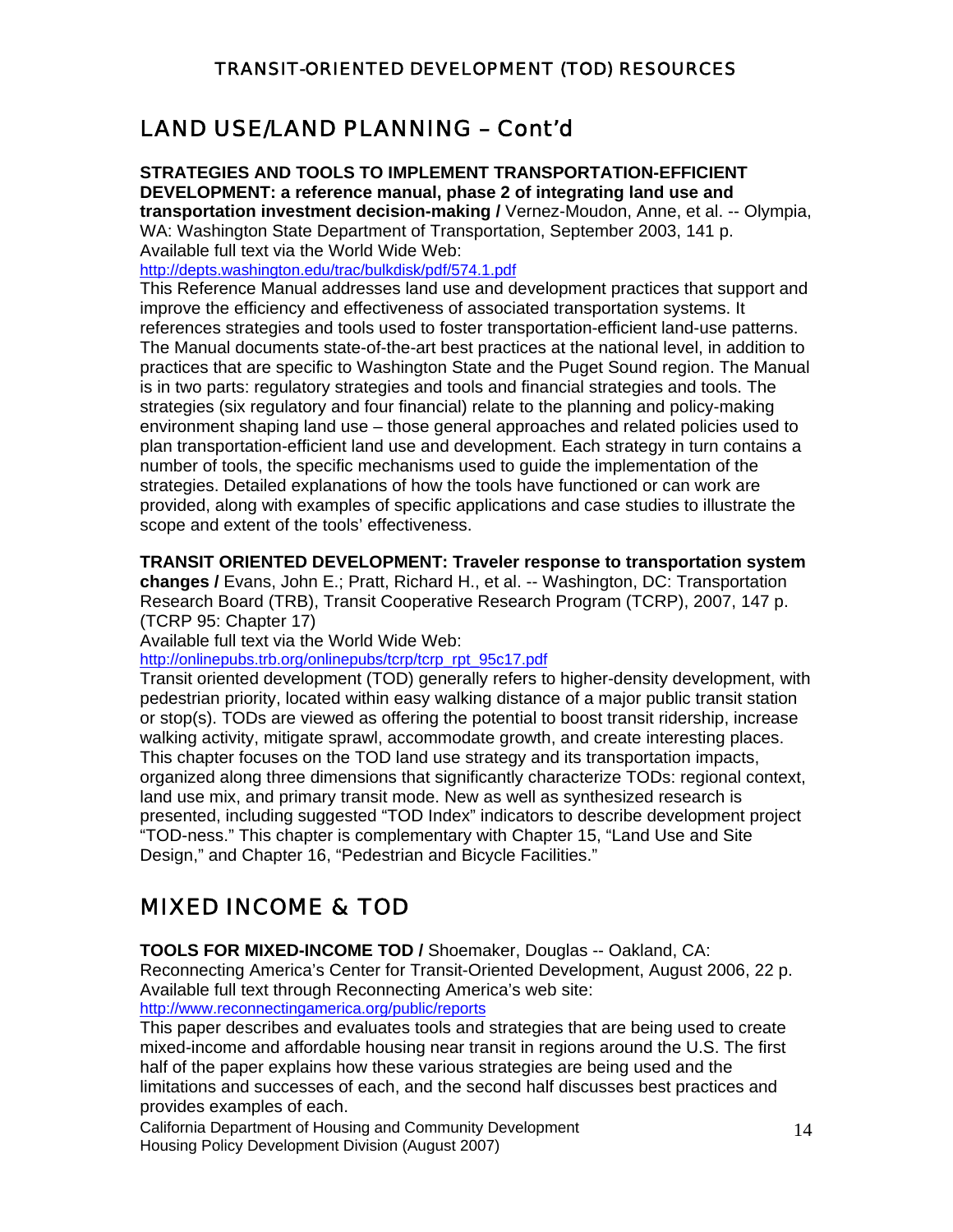### MIXED INCOME & TOD – Cont'd

**MOVING THE MOVEMENT: TRANSPORTATION JUSTICE: 50 years after the Montgomery bus boycott /** Oakland, CA: Urban Habitat, 2006, 80 p. Race, Poverty, and the Environment - Vol. 12, No.1 (Winter 2005/06) Available for purchase via the World Wide Web: <http://urbanhabitat.org/moving>

In this issue of Urban Habitat's Journal, *Race, Poverty, and the Environment*, various articles on transportation oriented development are included. The issue "presents an analysis of transportation equity that can help build the movement for civil rights and environmental justice. Featuring contributions from leading practitioners in the field and a cross-section of voices from the grassroots, it reveals a transportation and land use system that harms urban quality of life; damages the planetary environment; promotes wars for resource domination; and supports racism and class-based segregation. Published on the 50th Anniversary of the Montgomery Bus Boycott, this issue also draws on historical victories in transportation equity -- such as the initial desegregation of public transit -- to help identify the pressure points in the system which present opportunities for progress. In every urban center in the country there are organizations challenging unequal access to transportation, coalitions fighting the burdens which international goods movement places on poor communities, and groups struggling for systemic reforms."

#### **PRESERVING AND PROMOTING DIVERSE TRANSIT-ORIENTED**

**NEIGHBORHOODS** / Belzer, Dena; Bernstein, Scott, et al. -- Oakland, CA: Reconnecting America's Center for Transit-Oriented Development, October 2006, 76 p. Available full text through Reconnecting America's web site:

#### <http://www.reconnectingamerica.org/public/reports>

More and more residents, of all incomes, ages, and races, want to not only use transit, they want to live near it as well. As demand for housing near this increasingly valuable piece of public infrastructure increases, how will its benefits be shared among diverse users? Will it give people more or fewer choices, and will those choices be broadly shared? What will these neighborhoods around transit look like in 25 years and what kinds of housing choices will be available? Will transit revert from being the lifeblood of those who need it the most to a mere perk of urban life for those who use it occasionally? Or could it become again what it once was, the glue that holds together the multiple facets — the diverse faces — of urban America? To answer these questions, this report attempts to understand who lives near transit today and who is expected to live there in 25 years. This report also tries to lend a sense of urgency to a dialogue between those who want to ensure high-quality transit service, and those who want to ensure high-quality neighborhoods -- two sets of actors who have much at stake but do not often connect. This dialogue needs to be about how to use the increasingly hot market for housing near transit to serve the interests of many grassroots and community development groups working to build diverse, inclusive, opportunity-rich neighborhoods, and in the process increase support for transit systems around the country.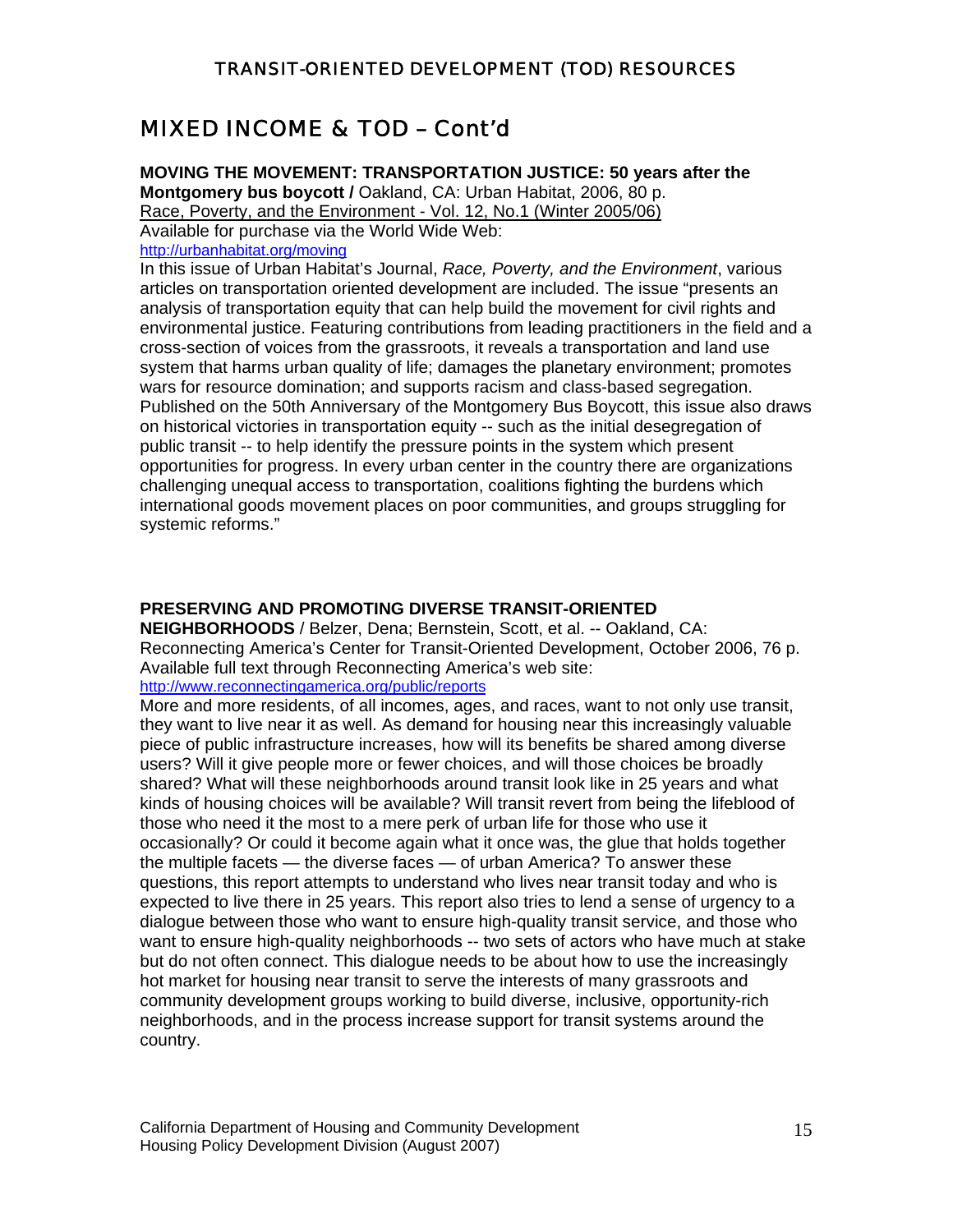# MIXED INCOME & TOD – Cont'd

**TRANSIT-ORIENTED FOR ALL: The case for mixed-income transit-oriented communities in the Bay Area /** Great Communities Collaborative -- Berkeley, CA: University of California, Berkeley; Inst. of Urban & Regional Development, 2007, 47 p. Available full text via the World Wide Web: [http://www-iurd.ced.berkeley.edu/archive/cci/publications/GCCFramingPaper\\_FINAL.pdf](http://www-iurd.ced.berkeley.edu/archive/cci/publications/GCCFramingPaper_FINAL.pdf) Executive summary available at: [http://www-iurd.ced.berkeley.edu/cci/publications/GCC\\_ExecSummary.pdf](http://www-iurd.ced.berkeley.edu/cci/publications/GCC_ExecSummary.pdf)

This paper articulates the rationale for expanding mixed-income transit-oriented development across the Bay Area region. With considerable new regional investments in transit planned for the coming decade, now is a particularly ripe moment to plan for more supportive land uses and to maximize opportunities for housing for a full range of income levels in areas with easy access to transit. Regional investments in transit have the potential to help alleviate housing affordability pressures, provide wider access to jobs and address mounting traffic congestion. But much hinges on the kind of development, and the affordability of housing, that grows up around new and future transit stations. This paper summarizes the case for mixed-income TOD in the Bay Area, and outlines factors to consider for achieving sustainable mixed-income TOD in multiple contexts.

# PARKING

**PARKING CASH OUT: Implementing commuter benefits as one of the nation's best workplaces for commuters /** Environmental Protection Agency (EPA), Office of Air and Radiation -- Washington, DC: EPA, March 2005, 19 p. Available full text via the World Wide Web:

<http://www.lgc.org/events1/docs/parking2007/parkingcash.pdf>

This document is one in a series of briefing papers designed to help employers implement commuter benefits to achieve the "Best Workplaces for Commuters" designation. The U.S. Environmental Protection Agency (EPA) and the U.S. Department of Transportation (DOT) have established a voluntary National Standard of Excellence for employer-provided commuter benefits. Commuter benefits help American workers get to and from work in ways that cut air pollution and global warming pollution, improve public health, improve employee recruiting and retention, improve employee job satisfaction, and reduce expenses and taxes for employers and employees.

**PUTTING ON THEIR PARKING CAPS /** Millard-Ball, Adam -- Chicago, IL: American

Planning Association (APA), 2002, 6 p. Also available for purchase via the World Wide Web: <http://www.planning.org/planning/nonmember/previouseditions.htm> Planning -- Vol. 68, No. 4 (April 2002) p. 16 - 21

"Affordable housing, transit-oriented development, smart growth, better water quality, reduced congestion, and more walkable, livable communities….The connection? All are issues that planners are seeking to tackle through planning policy, by limiting the number of spaces that may be provided as part of new development. Parking is no exception to the rule that you can have too much of a good thing. The past few years have seen cities such as Eugene, Oregon, Cambridge, Massachusetts, and Gainesville, Florida adopt limits on parking" - (p. 16).

California Department of Housing and Community Development and the state of 16 Housing Policy Development Division (August 2007)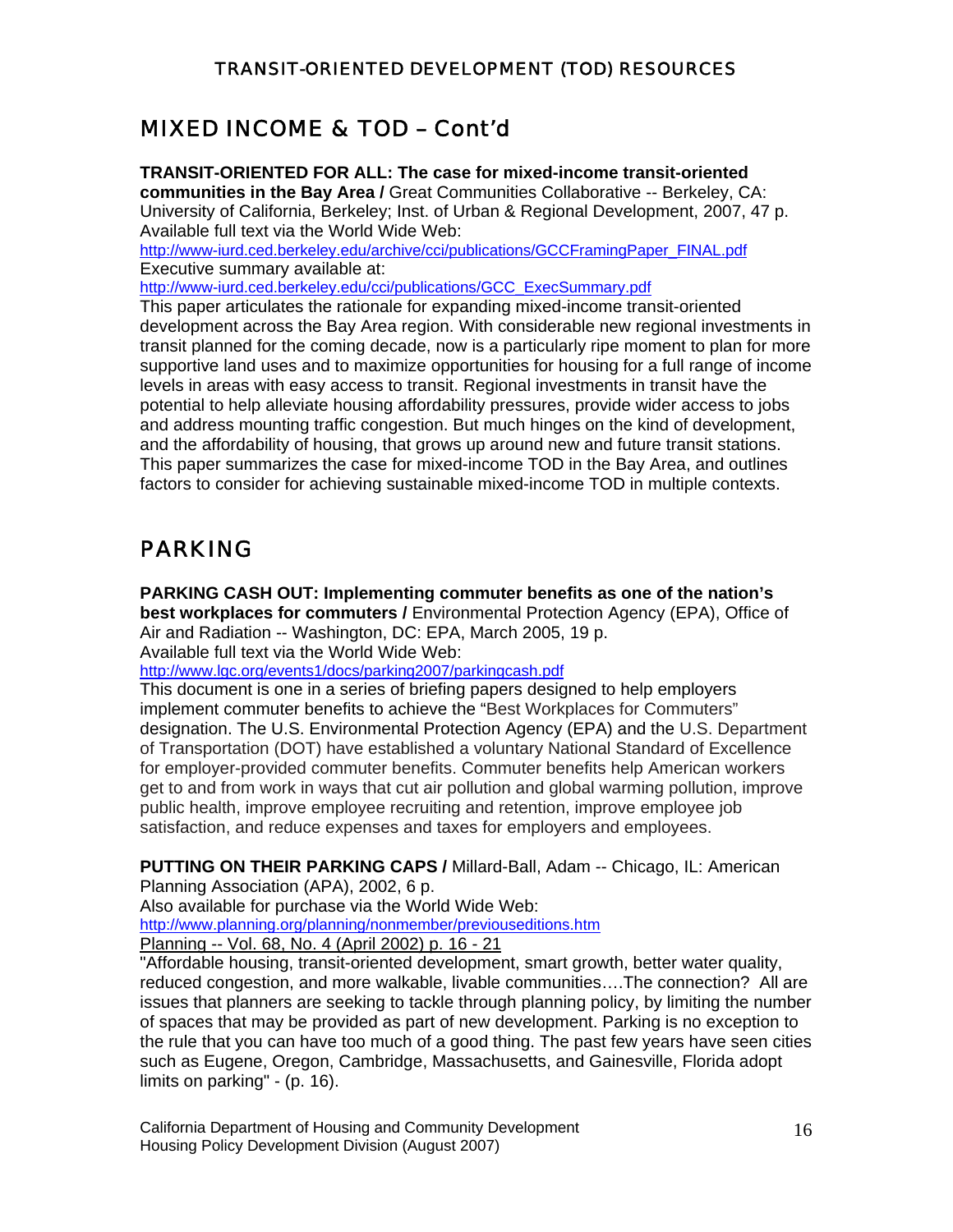# PARKING – Cont'd

#### **PARKING SPACES-COMMUNITY PLACES: Finding the balance through smart**

**growth solutions /** Washington, DC: Environmental Protection Agency (EPA); Development, Community, and Environment Division, 2006, 70 p. (EPA 231-K-06-001) Available full text via the World Wide Web:

<http://www.epa.gov/dced/pdf/EPAParkingSpaces06.pdf>

In cities and counties across the country, inflexible minimum parking requirements are the norm -- but they represent a barrier to better development, including redevelopment of vacant city land and contaminated sites. EPA developed this guide for local government officials, planners, and developers in order to: demonstrate the significance of parking decisions in development patterns; illustrate the environmental, financial, and social impact of parking policies; describe strategies for balancing parking with other community goals; and provide case studies of places that are successfully using these strategies. The policies described in this report can help communities explore new, flexible parking policies that can encourage growth and balance their parking needs with their other goals.

**PARKING AND TOD (SPECIAL REPORT): Challenges and opportunities /** Boroski, John; Faulkner, Topaz; Arrington, G.B./Business, Transportation and Housing Agency, California Dept. of Transportation (Caltrans) -- Sacramento, CA: Caltrans, 2002, 59 p. Available full text via the World Wide Web:

<http://www.drcog.org/documents/Parking%20and%20TOD.pdf>

This special report, part of the California Department of Transportation's *Statewide Transit-Oriented Development (TOD) Study*, is intended to provide information to local jurisdictions, transit agencies, developers, financial institutions, and others as they develop and implement parking standards and programs for transit-oriented developments (TODs) in California. It provides an overview of available information regarding the extent to which parking for various types of land uses may be reduced in the vicinity of major transit stations. The research summarized in this special report indicates that TOD can potentially reduce parking per household by approximately 20%, compared to non transit-oriented land uses. A wide range of parking reductions (from 12% to 60%) has also been found for commercial parking in TODs.

#### **PARKING MANAGEMENT AND SUPPLY: Traveler response to transportation**

**system changes /** Kuzmyak, J. Richard, et al. -- Washington, DC: Transportation Research Board (TRB), Transit Cooperative Research Program (TCRP), 2003, 98 p. (TCRP Report 95: Chapter 18)

Available full text via the World Wide Web:

[http://onlinepubs.trb.org/onlinepubs/tcrp/tcrp\\_rpt\\_95c18.pdf](http://onlinepubs.trb.org/onlinepubs/tcrp/tcrp_rpt_95c18.pdf) 

The location, supply, and pricing of parking influences development opportunities, property values, and urban form. Parking plays a key role in land use accessibility and the economy of major centers. Parking availability is of significant importance to travelers making travel decisions. It affects such diverse travel decisions as mode choice, trip destination choice, and trip frequency. This "Parking Management and Supply" chapter presents information on how travelers respond to differences in the supply and availability of vehicle parking, including changes that might occur as a result of shifting land-use patterns, changes in regulatory policy, or attempts to "manage" the supply of parking. Information on "normal" baseline parking characteristics is also provided.

California Department of Housing and Community Development 17 Housing Policy Development Division (August 2007)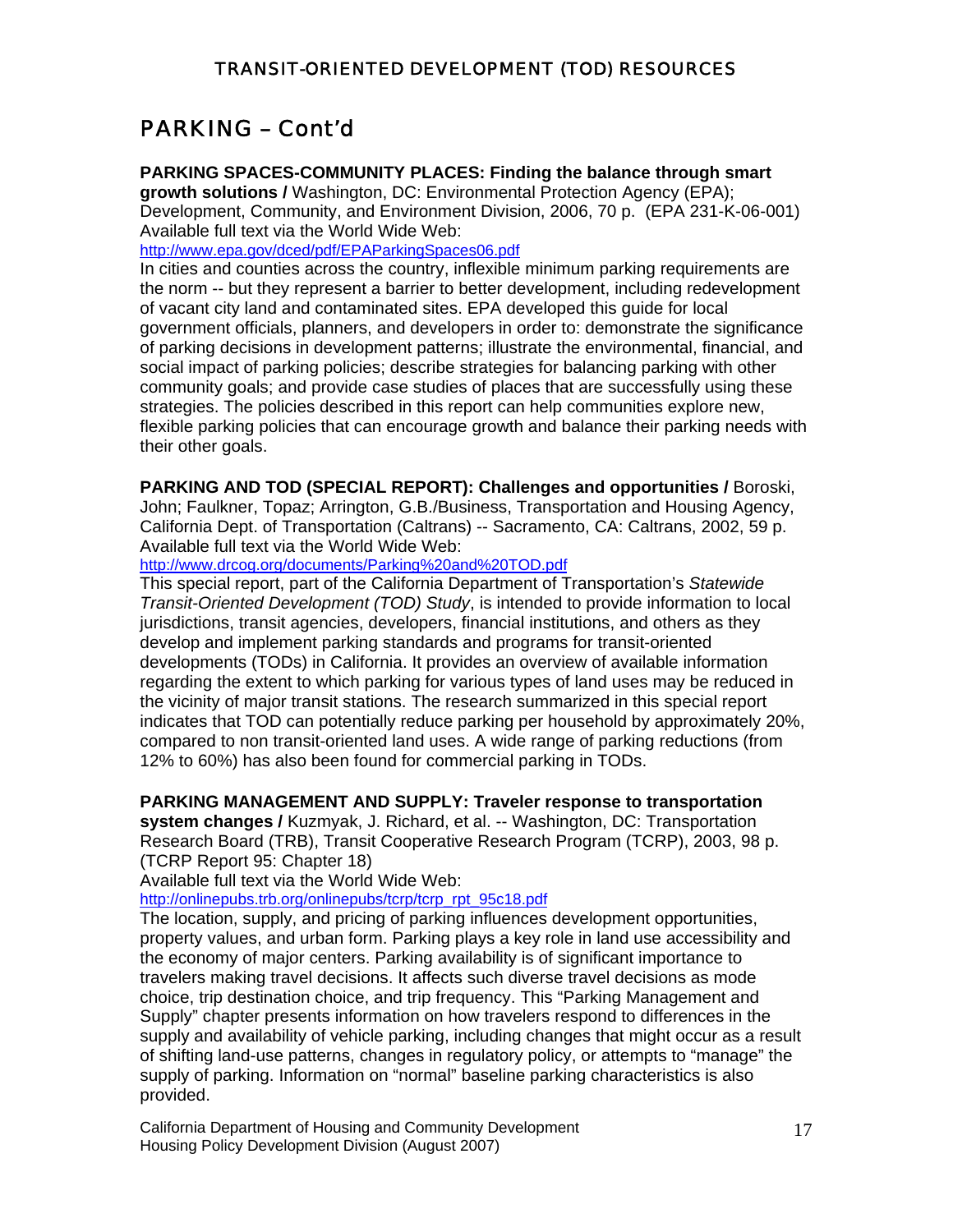# PARKING – Cont'd

**PARKING POLICY FOR TRANSIT-ORIENTED DEVELOPMENT: Lessons for cities, transit agencies, and developers /** Wilson, Richard/California State Polytechnic University, Pomona -- Denver, CO: Denver Regional Council of Government, 16 p. (Journal article) Journal of Public Transportation – Vol. 8, No. 5 (2005) p. 79-94

Available full text via the World Wide Web: [http://www.drcog.org/documents/Parking%20Policies%20for%20Transit-](http://www.drcog.org/documents/Parking%20Policies%20for%20Transit-Oriented%20Development.pdf)[Oriented%20Development.pdf](http://www.drcog.org/documents/Parking%20Policies%20for%20Transit-Oriented%20Development.pdf)

Parking policy is an important element of transit-oriented development (TOD). It shapes travel behavior, community design, and development economics; it can improve the performance of both rail transit and TOD. This article is based on the study of residential TODs, office TODs, and joint development of transit agency station parking in California. The research includes surveys of travel behavior, station area characteristics, parking supply, interviews with real estate developers, and studies of replacement parking issues at joint development sites. Research results show that TOD parking supply and pricing policy seldom are structured to support transit ridership goals. Policy recommendations for improving parking policy for TODs are offered to transit agencies, cities, and developers.

**RETHINKING RESIDENTIAL PARKING: Myths and facts /** Non-Profit Housing Association of Northern California (NPH) -- San Francisco, CA: NPH, 2001, 10 p. Available full text via the World Wide Web:

<http://www.nonprofithousing.org/actioncenter/toolbox/parking/mythsandfacts.pdf>

The amount of parking at a residential development, particularly affordable housing developments is often a controversial issue. Concerned about the impact of new residents, local officials, planners, traffic engineers sometimes require or request building more parking than may be required. Most of the concerns about parking are related to the issue of new traffic or congestion on-street parking. However, many of the preconceived notions about the need for parking in housing developments are contradicted by a significant amount of research and facts. And, in practice, these preconceived notions often create results that exacerbate the underlying concerns. For an individual development, excess parking drives up the cost of the housing and reduces the potential for other amenities like open space and child care facilities. On a larger scale, all of this excess parking wastes public investments in transit, consumes open space, contributes to traffic congestion, and even encourages more car ownership.

**SHARED PARKING, 2<sup>nd</sup> ed. /** Smith, Sharon S. -- Washington, DC: Urban Land

Institute, 2005, 157 p. (Book)

Available for purchase via the World Wide Web:

http://www.uli.org/AM/Template.cfm?Section=Bookstore&Template=Ecommerce/ProductDisplay. cfm&Productid=1416

This book discusses how to accurately estimate parking requirements for a mixed-use setting where parking is shared. Based on widely accepted methodology, the book includes new parking ratios that take into account trends in visits to restaurants and cineplexes, and shopping and office trips. A thorough discussion of the methodology, findings, and derivation of these values provides a solid foundation for the validity of shared parking and the number of spaces recommended for various land use mixes. California Department of Housing and Community Development **18** The book includes case studies of notable projects that implemented shared parking and a discussion of the design, operation, and management of shared parking. Housing Policy Development Division (August 2007)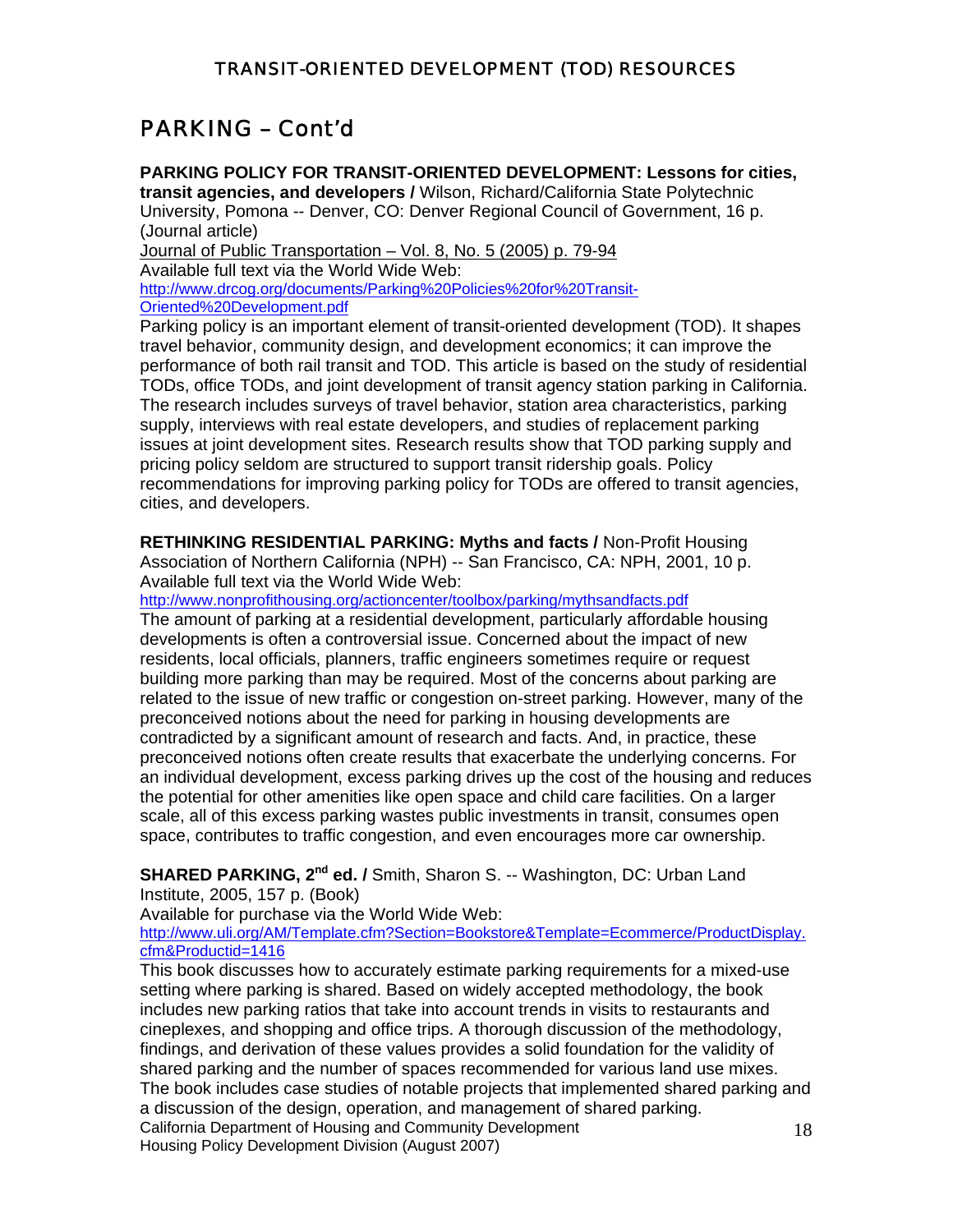# PARKING – Cont'd

**HOUSING SHORTAGE / PARKING SURPLUS: Silicon Valley's opportunity to address housing needs and transportation problems with innovative parking policies /** Cohen, Stuart; Strickland, Kimberly/Transportation and Land Use Coalition (TALC) -- Oakland, CA: TALC, July 2002, 44 p.

Available full text via the World Wide Web

[http://www.transcoalition.org/reports/housing\\_shortage\\_parking\\_surplus.pdf](http://www.transcoalition.org/reports/housing_shortage_parking_surplus.pdf)

This report examines solutions to Silicon Valley's housing crisis and transportation problems from a new perspective - parking. The report shows that if we rethink our approach to, and assumptions about, parking, we can free up land to yield more than 15,900 much-needed housing units. Santa Clara County alone will need approximately 177,000 new housing units by 2025 just to keep up with projected job growth, but current land-use and housing policies are expected to leave the county more than 48,000 units short. This report shows how two strategies – reducing parking requirements where justified and promoting infill housing on underutilized parking lots - can greatly reduce this anticipated shortage. In addition, these strategies can capitalize on our investments in light rail and other transit services, turning the under-utilized portions of some parking lots into vibrant, attractive developments that are an asset to the community.

#### **REFORMING PARKING POLICIES TO SUPPORT SMART GROWTH:**

**Toolbox/handbook: parking best practices & strategies for supporting transit oriented development /** Wilbur Smith Associates -- Oakland, CA: Metropolitan Transportation Commission, 2007, 24 p.

Available full text via the World Wide Web:

http://www.mtc.ca.gov/planning/smart\_growth/parking\_study/April07/Toolbox\_draft\_041907.pdf This report is intended to serve as a guide or a handbook for communities interested in planning and implementing parking policies and programs that are supportive of Smart Growth and Transit Oriented Development (TOD). The focus is on downtowns, neighborhoods, and transit station areas in which a major investment has been made to provide regional and local transit accessibility. In order to maximize the value of that investment and to discourage the solo use of the automobile for travel, this report will assist communities in identifying the TOD supportive parking policies and improvements that are best suited to their individual characteristics.

# PUBLIC TRANSIT

**BUS RAPID TRANSIT PRACTITIONER'S GUIDE /** Kittelson & Associates, Inc., et al. -- Washington, DC: Transportation Research Board (TRB), Transit Cooperative Research Program (TCRP), 2007, 255 p. (TCRP Report 118: Chapter 15) Available full text via the World Wide Web:

[http://onlinepubs.trb.org/onlinepubs/tcrp/tcrp\\_rpt\\_118.pdf](http://onlinepubs.trb.org/onlinepubs/tcrp/tcrp_rpt_118.pdf)

Appendixes available at:

[http://onlinepubs.trb.org/onlinepubs/tcrp/tcrp\\_webdoc\\_39.pdf](http://onlinepubs.trb.org/onlinepubs/tcrp/tcrp_webdoc_39.pdf)

This guide shows transportation professionals how to identify and assess the costs and impacts of the various features that make up a bus rapid transit (BRT) system. It covers running ways, stations, vehicles, service plans, intelligent transportation systems (ITS) applications, fare collection, and branding. It complements *TCRP Report 90: Bus Rapid Transit* and the FTA document *Characteristics of Bus Rapid Transit for Decision-Making*.

California Department of Housing and Community Development **19** Housing Policy Development Division (August 2007)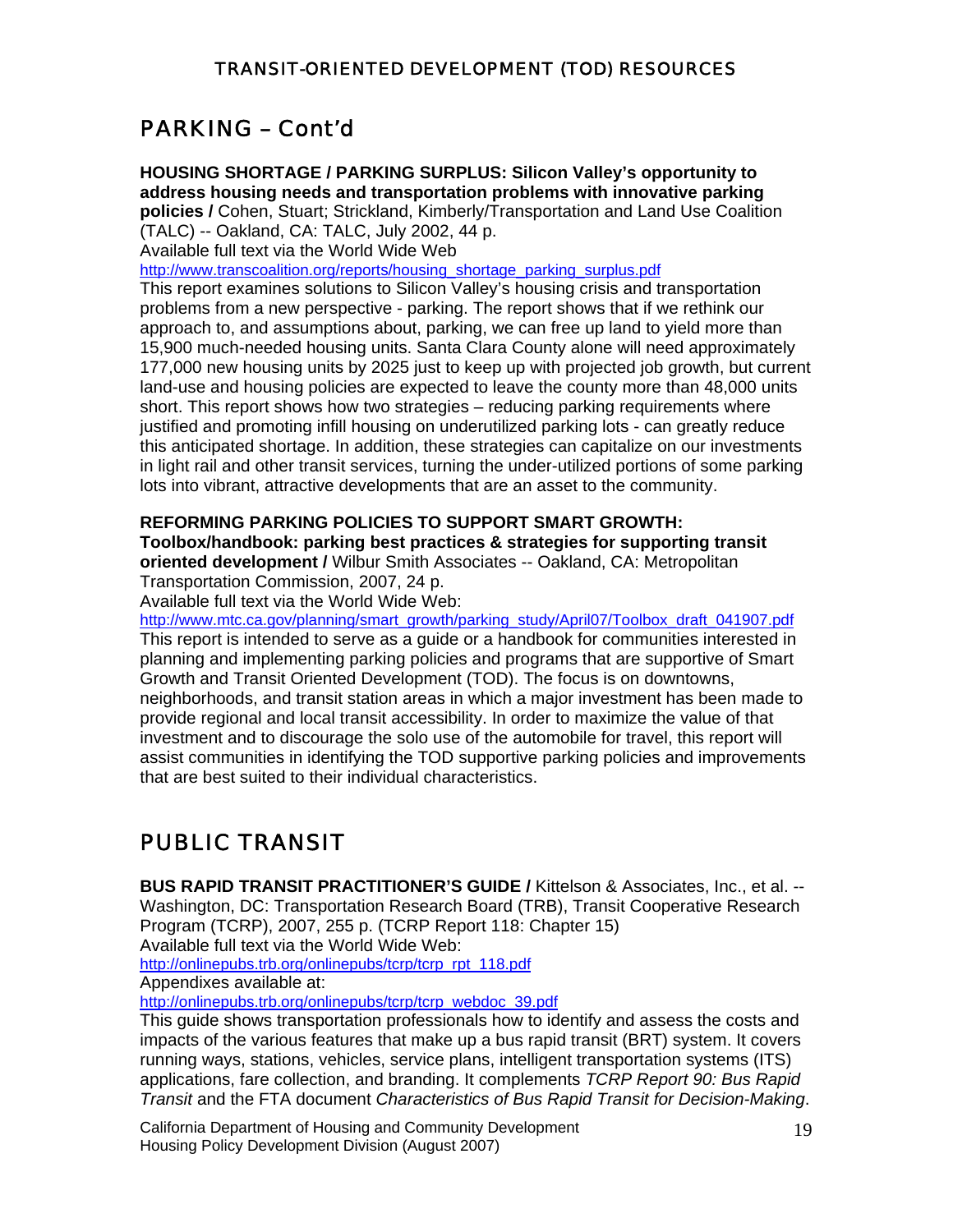# PUBLIC TRANSIT – Cont'd

**BUS RAPID TRANSIT: A handbook for partners /** Sacramento, CA: Calif. Department of Transportation (CalTrans), February 2007, 45 p.

Available full text via the World Wide Web:

[http://www.dot.ca.gov/hq/MassTrans/DOCS\\_PDFS/BRT/BRT\\_Handbook\\_0307.pdf](http://www.dot.ca.gov/hq/MassTrans/DOCS_PDFS/BRT/BRT_Handbook_0307.pdf)

This document describes the policy and role of the California Department of Transportation (Caltrans) to support the development of Bus Rapid Transit (BRT) projects and technology and, in that context, to strengthen partnerships, expedite project deliver y, and improve the performance of California's transportation system. It also presents an overview of BRT and distinguishes it from traditional bus services.

#### **LIGHT RAIL AND THE AMERICAN CITY: State-of-the-practice for transit-oriented**

**development /** Arrington, G.B. -- Denver, CO: Denver Regional Council of Government, 2004, 62 p.

Available full text via the World Wide Web:

<http://www.drcog.org/documents/LRT%20and%20TOD.pdf>

Over the past two decades a growing number of communities have married light rail transit (LRT) and transit-oriented development (TOD) as part of an integrated strategy to revitalize American cities. Along the way LRT has evolved to become both a peoplemoving and a community-building strategy. The FTA has come to recognize that link in elevating land use as an important consideration for New Starts recommendations. With the competition for federal funding at an all time high, land use can make a difference in which projects are recommended for federal funding. Yet transit-adjacent, not transitoriented, development remains the norm in most communities.

#### **RAIL TRANSIT IN AMERICA: A comprehensive evaluation of benefits /** Litman,

Todd -- Victoria, BC, Canada: Victoria Transport Policy Institute, October 2004, 51 p. Available full text via the World Wide Web:

[http://www.apta.com/research/info/online/documents/rail\\_transit.pdf](http://www.apta.com/research/info/online/documents/rail_transit.pdf)

This study evaluates rail transit benefits based on a comprehensive analysis of transportation system performance in major U.S. cities. It finds that cities with large, wellestablished rail systems have significantly higher per capita transit ridership, lower average per capita vehicle ownership and annual mileage, less traffic congestion, lower traffic death rates, lower consumer expenditures on transportation, and higher transit service cost recovery than otherwise comparable cities with less or no rail transit service. This indicates that rail transit systems provide economic, social and environmental benefits, and these benefits tend to increase as a system expands and matures. This report discusses best practices for evaluating transit benefits.

#### **SMART TRANSPORTATION INVESTMENTS: Reevaluating the role of public transit for improving urban transportation** / Litman, Todd -- Victoria, BC, Canada: Victoria

Policy Institute, September 2006, 13 p.

Available full text via the World Wide Web: [http://www.vtpi.org/cong\\_reliefII.pdf](http://www.vtpi.org/cong_reliefII.pdf)

This report investigates the role that public transit can play in reducing traffic congestion and achieving other transportation improvement objectives. It evaluates criticism that urban transit investments are ineffective at reducing traffic congestion and wasteful. This is a companion to the report, *Smart Transportation Investments: Reevaluating The Role Of Highway Expansion For Improving Urban Transportation.*

California Department of Housing and Community Development 20 Housing Policy Development Division (August 2007)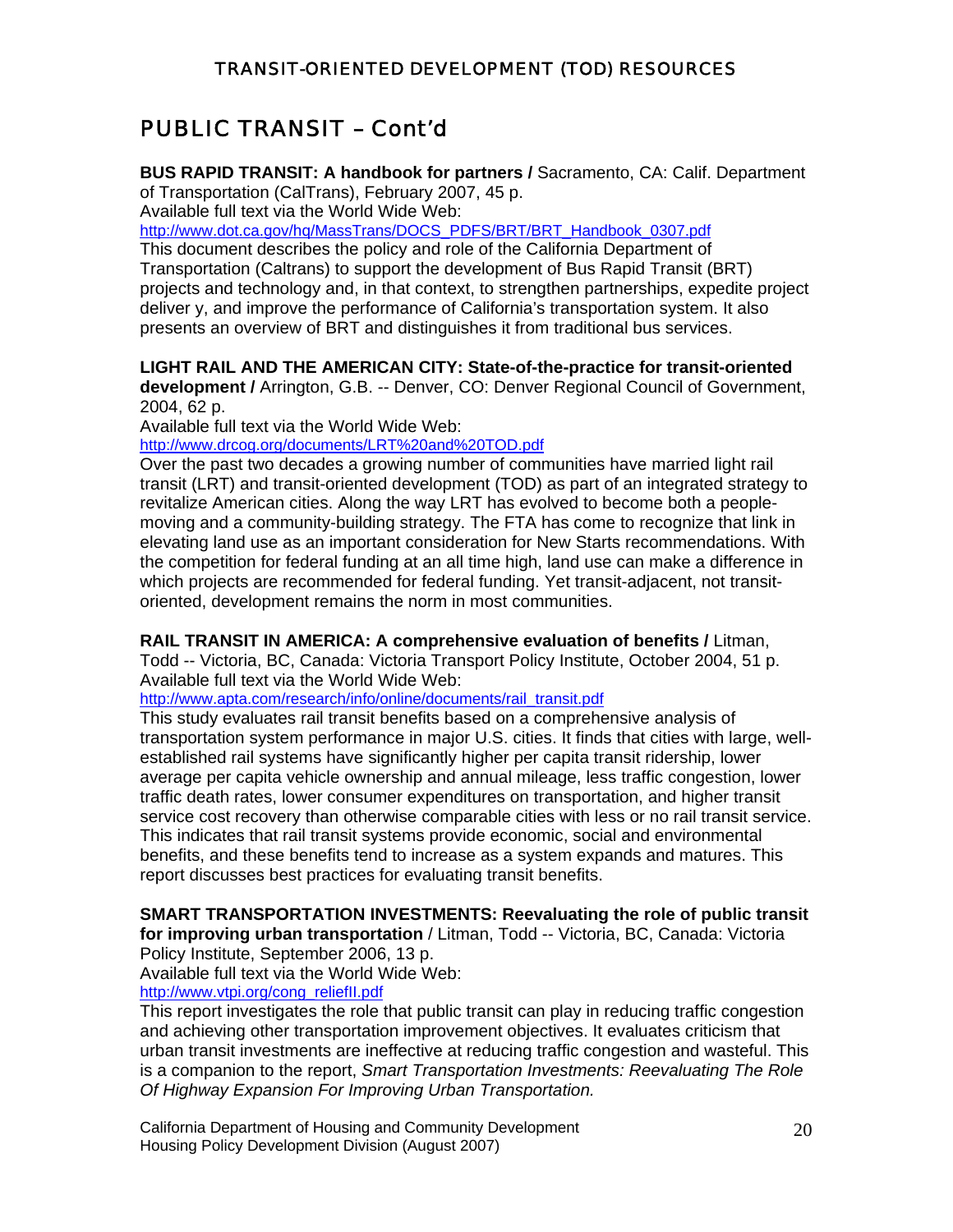# PUBLIC TRANSIT – Cont'd

**THE BENEFITS OF PUBLIC TRANSPORTATION: An overview /** American Public Transportation Association (APTA) -- Washington, DC: APTA, 2002, 16 p. Available full text via the World Wide Web:

[http://www.apta.com/research/info/online/documents/ben\\_overview.pdf](http://www.apta.com/research/info/online/documents/ben_overview.pdf)

This report provides an overview of the benefits public transportation brings to America. Public transportation is taking on an increasingly important role in America's multimodal transportation network. Its broad reach extends to all of America's communities, large and small, and all of Americans' diverse lifestyles, providing freedom and mobility for citizens across the country. It also supports the country's critical national goals and policies, including helping to conserve energy resources, thereby decreasing the dependence on foreign oil. The rebirth of public transportation is a critically important part of America's future, providing more capacity, creating more choices and helping address the needs of a growing and changing population. These myriad benefits of public transportation provide a powerful rationale for investing in the future upgrade and expansion of the nation's public transportation network.

#### **WATERFRONT DEVELOPMENT TO SUPPORT FERRY SERVICES /** Design,

Community & Environment; Nelson-Nygaard Consulting Associates -- Oakland, CA: Metropolitan Transportation Commission (MTC), July 2006, 98 p.

Available full text via the World Wide Web:

[http://www.mtc.ca.gov/planning/smart\\_growth/tod/MTC\\_FerryTOD\\_FINAL.pdf](http://www.mtc.ca.gov/planning/smart_growth/tod/MTC_FerryTOD_FINAL.pdf)

This discussion paper looks at the potential for transit-oriented development (TOD) around ferry terminals. It has been drafted on behalf of the Metropolitan Transportation Commission (MTC) to further evaluate and implement the Commission's transit-oriented development policy at ferry terminals in the San Francisco Bay Area. Specifically, this paper assesses MTC's corridor-level thresholds that quantify appropriate minimum levels of development around ferry terminals in new ferry "corridors."

### SMART GROWTH

**ASSESSMENT OF LOCAL MODELS AND TOOLS FOR ANALYZING SMART-**

**GROWTH STRATEGIES: Final report /** DKS Associates, et al. -- Sacramento, CA: Calif. Department of Transportation (CalTrans), July 2007, 196 p. Available full text via the World Wide Web:

[http://www.dot.ca.gov/hq/research/researchreports/reports/2007/local\\_models\\_tools.pdf](http://www.dot.ca.gov/hq/research/researchreports/reports/2007/local_models_tools.pdf)

To support the consideration of smart-growth strategies, CalTrans funded this research to explore whether there are adequate travel-forecasting tools available to local jurisdictions to use in evaluating the potential vehicle trip reducing potential of smartgrowth strategies. The specific objectives of this study were as follows: to review the general adequacy of conventional travel demand models used at the local level for sensitivity to smart-growth strategies; to identify methods or tools that are available for use by cities and counties to add sensitivity for analyzing smart-growth strategies; to review the current state-of-the-practice in travel-forecasting practice by local jurisdictions in California; to produce recommendations for travel-forecasting practice to enhance smart-growth sensitivity; and to recommend additional research, development and training activities to improve the state-of-the-practice for travel forecasting for local landuse planning.

California Department of Housing and Community Development 21 Housing Policy Development Division (August 2007)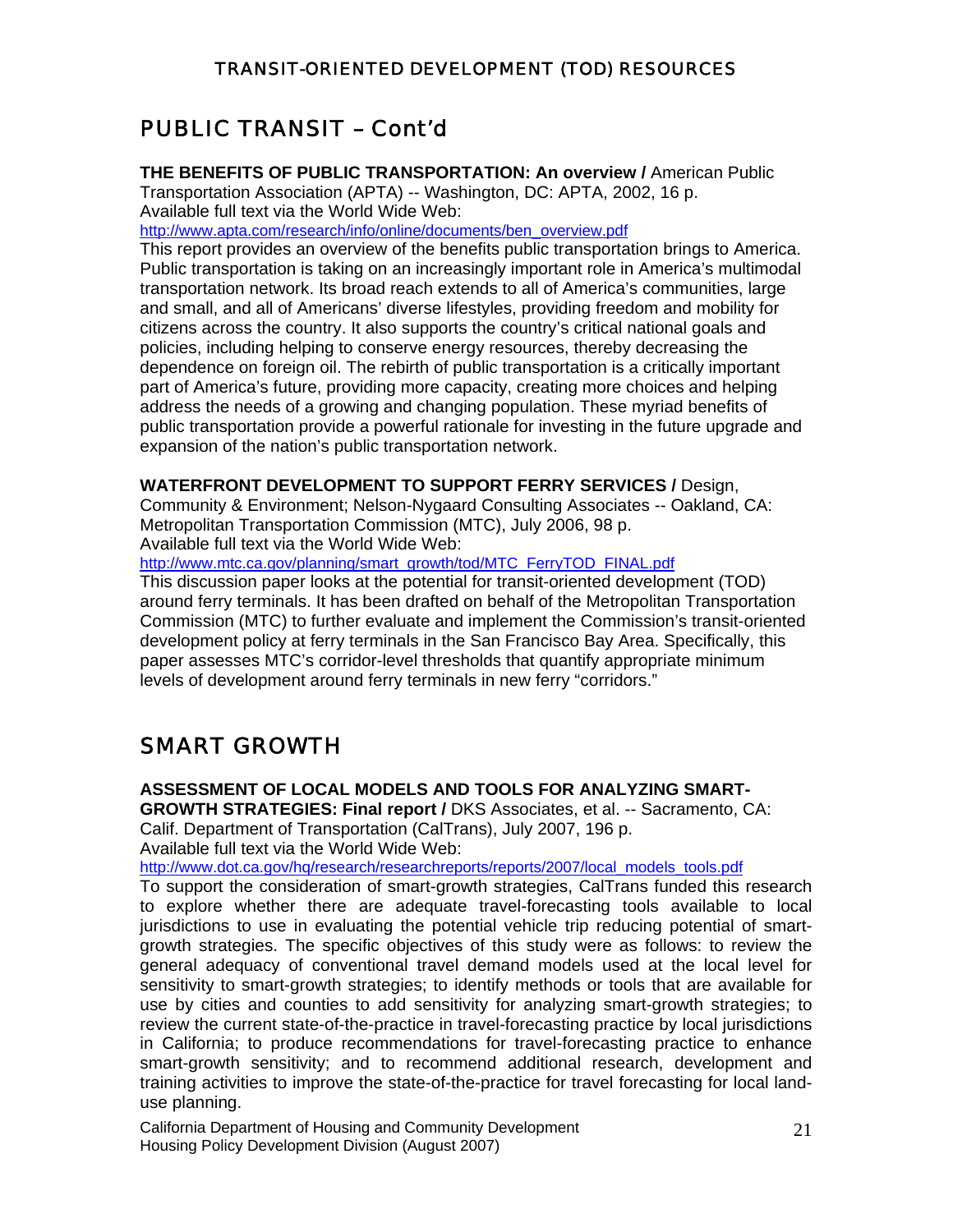### SMART GROWTH – Cont'd

**BEST AND WORST DEVELOPMENTS OF THE BAY AREA: Nine counties, eighteen projects, and a platform for livable communities /** Hiatt, Rachel; Widmann, Josh/ Transportation and Land Use Coalition (TALC) -- Oakland, CA: TALC, 2006, 25 p. Available full text via the World Wide Web:

[http://www.transcoalition.org/reports/best\\_worst.pdf](http://www.transcoalition.org/reports/best_worst.pdf)

To make its ideas about Smart Growth more tangible, TALC members reviewed projects, and highlighted positive developments, that help meet Smart Growth goals. A development meeting TALC's Smart Growth goals would: revitalize existing developed areas without displacing local residents; create livable communities with housing near jobs, recreation, transit, and services; provide real transportation choices; preserve open space; and address the affordable housing shortage. The best growth in each county highlights those projects that support these principles. Because of the dire housing shortfall in the Bay Area, all of the best for this year either contain, or are exclusively, housing. TALC members felt that despite the growing number of good developments, poorly planned growth is still the norm, and its negative impact needs to be highlighted.

**THE DENSITY DILEMMA: Appeal and obstacles for compact and transit-oriented** 

**development [TOD] /** Flint, Anthony -- Cambridge, MA: Lincoln Institute of Land Policy, 2005, [36] p. (Lincoln Institute of Land Policy - Working paper no. WP05AF1) Available full text via the World Wide Web:

[http://lincolninst.edu/pubs/dl/1053\\_Flintcompressed.pdf](http://lincolninst.edu/pubs/dl/1053_Flintcompressed.pdf)

Successful developments provide access to transit and amenities within walking distance, but also parking, because few residents are willing to part company with their cars. Compact, transit-oriented development tends to be expensive, requiring affirmative programs to include lower-income residents. And even when some consumers prefer density, established neighborhoods resist such projects, concerned about congestion, property values and strains on municipal finances and services, primarily schools, which could lead to higher taxes. An investigation of compact and transit-oriented development in Texas, California, Oregon, Maryland and Massachusetts reveals evolving attitudes about density and the importance of physical design, functionality, community relations and public perception, all of which suggests serious challenges ahead for density in America.

**GETTING TO SMART GROWTH II: 100 more policies for implementation /** Smart Growth Network, et al. -- Washington, DC: Smart Growth Network, 2003, 122 p.

Available full text via the World Wide Web:

#### <http://www.smartgrowth.org/pdf/gettosg2.pdf>

Like its predecessor, *Getting to Smart Growth II* shows that a wide variety of smart growth tools, policies, and approaches are available to create more livable communities. Each community has its own unique set of challenges, and smart growth demands a flexible response. Volumes I and II offer a menu of options that can be mixed and matched to fit local circumstances, local visions, and local values. There are some key differences between the two volumes. First and foremost, *Getting to Smart Growth II*  presents all new policies. And, while it contains many actions for the public sector, it expands on our previous effort by also highlighting steps that the private sector can take to promote more livable communities. This volume discusses individual programs and emphasizes case studies to show where the various policies, programs, and projects have been successfully implemented.

California Department of Housing and Community Development 22 Housing Policy Development Division (August 2007)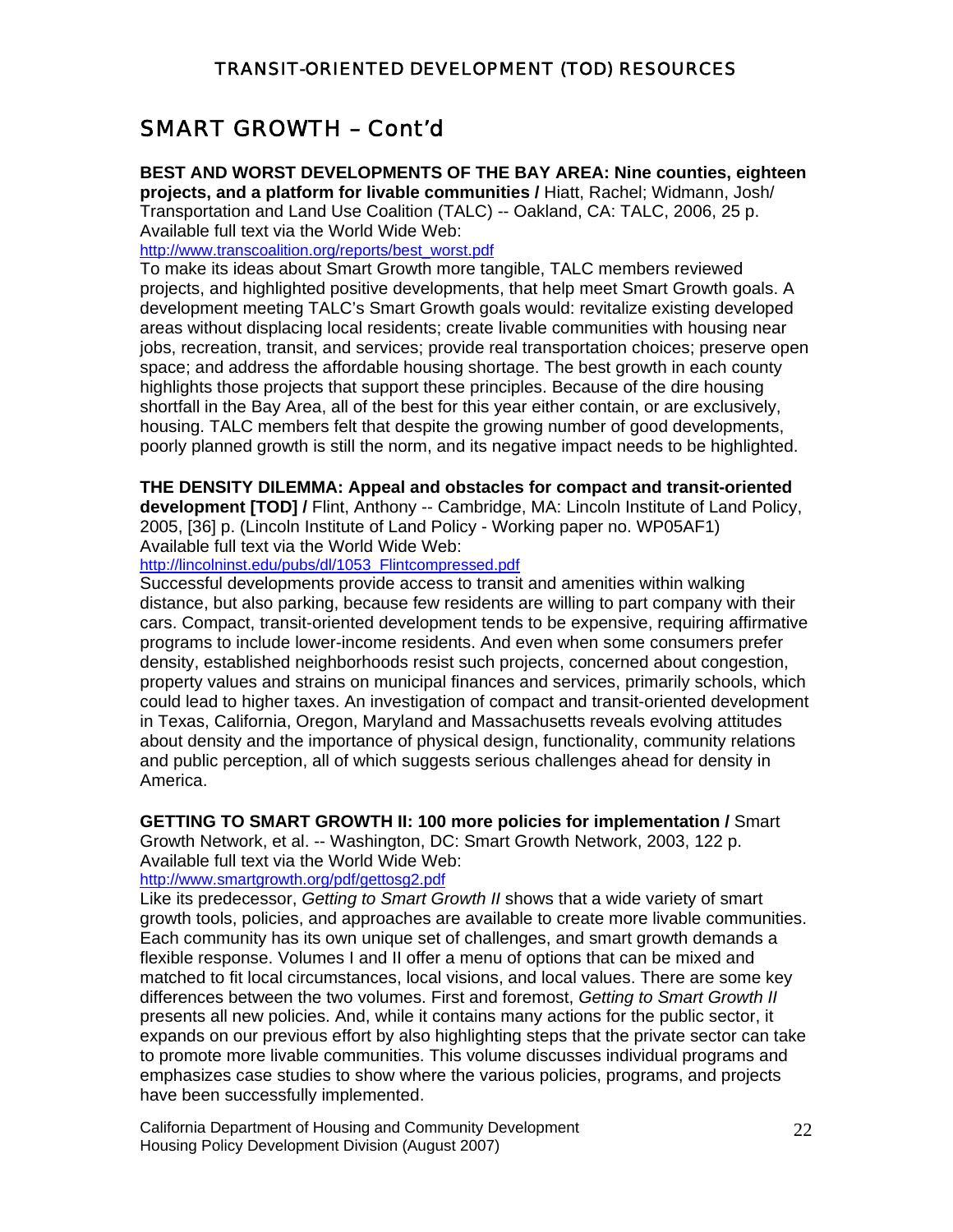### SMART GROWTH – Cont'd

#### **SMART GROWTH IN THE SAN FRANCISCO BAY AREA: Effective local**

**approaches /** Binger, Gary, et al. -- San Francisco, CA: San Francisco District Council of the Urban Land Institute, 2003, 100 p.

Available full text via the World Wide Web:

[http://www.ulisf.org/docManager/1000000351/Smart\\_Growth.pdf](http://www.ulisf.org/docManager/1000000351/Smart_Growth.pdf)

This report reviews recent smart growth practices that could have the greatest impact and potential for success in the Bay Area. It identifies common characteristics of key local techniques, and describes how they have already been used to promote more sustainable and livable communities in the Bay Area. Included are techniques that have a specific area focus, as well as those applicable at a community-wide and region-wide scale. The report is intended as a tool for local communities struggling with the challenges of housing provision and affordability, traffic congestion, community opposition to more sustainable growth patterns, preservation of critical open space, redevelopment of underused sites, infrastructure financing, and maintaining strong economies.

# STREET CONNECTIVITY

**COMPLETE THE STREETS /** Washington, DC: National Complete Streets Coalition,

2005, 4 p. (Brochure)

Available full text via the World Wide Web: <http://www.completestreets.org/brochure.html>

The streets of our cities and towns ought to be for everyone, whether young or old, motorist or bicyclist, walker or wheelchair user, bus rider or shopkeeper. But too many of our streets are designed only for speeding cars, or worse, creeping traffic jams. They're unsafe for people on foot or bike — and unpleasant for everybody. Now, in communities across the country, a movement is growing to complete the streets. States, cities and towns are asking their planners, engineers and designers to build road networks that welcome all citizens.

**COMPLETE THE STREETS!** / McCann, Barbara -- Chicago, IL: American Planning Association (APA), 2005, 7 p. (Journal article)

Planning – Vol. 71, No. 5 (May 2005) p. 18-23

Available full text via the World Wide Web:

<http://www.completestreets.org/g-completestreetsPlanningmag.pdf>

A complete street is defined as a street that works for motorists, for bus riders, for bicyclists, and for pedestrians, including people with disabilities. A complete streets policy is aimed at producing roads that are safe and convenient for all users. Complete streets are not limited to a few designated corridors. Many communities have launched main street initiatives, adopted bicycle plans, or undertaken special planning processes for nonmotorized travel in specific places. In contrast, complete streets policies strive for diversity on just about every thoroughfare. And the process of creating complete streets is leading planners and engineers across the country to approach street design in fundamentally new ways.

California Department of Housing and Community Development 23 Housing Policy Development Division (August 2007)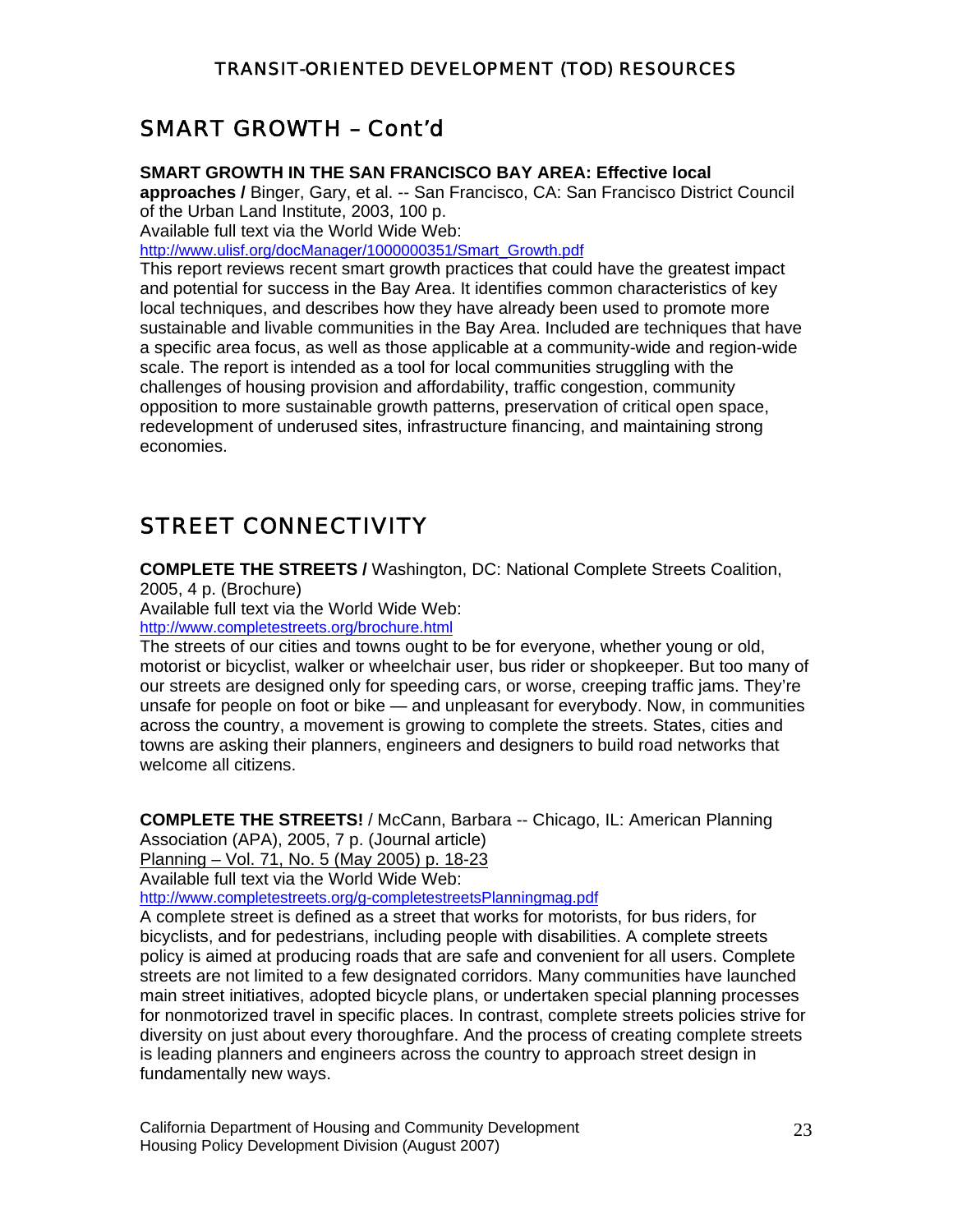# STREET CONNECTIVITY – Cont'd

**MAKING THE CONNECTION /** Twaddell, Hannah -- Burlington, VT: Planning Commissioners Journal (PCJ), 2005, [2] p. (Journal article) Planning Commissioners Journal – Vol. 58 (Spring 2005) Available for purchase via the World Wide Web: <http://www.plannersweb.com/wfiles/w216.html>

Regardless of their size, communities can realize three major benefits from better connectivity: shorter trips; a wider variety of travel choices; and more cost-effective public services and infrastructure. Creating more direct connections shortens travel time, which effectively brings people closer to their destinations. With more available connections, community residents can get to schools, shopping centers, and other spots that may have simply been off their radar before -- not because these places were too far away, but because they were too far out of the way.

**PLANNING FOR STREET CONNECTIVITY: Getting from here to there /** Handy,

Susan; Patterson, Robert G.; Butler, Kent -- Chicago, IL: American Planning Association (APA), May 2003, 95 p.

Available for purchase via the World Wide Web:

<http://www.planning.org/APAStore/Search/Default.aspx?p=2426>

This book discusses a concept that has met with varied receptions in communities. Some quietly accept it; others fight it vigorously. Proponents point out numerous benefits. These include: a decrease of traffic on arterial streets; more continuous and direct routes that encourage travel by walking and bicycling; greater access and quicker response times for emergency vehicles; more evacuation alternatives in the event of a disaster; and improvements in the quality of utility connections, facilitating maintenance and enabling more efficient trash and recycling collection and other transport-based community services. Opponents, usually residents facing change in their familiar surroundings and developers, argue that street connectivity can: raise levels of through traffic on residential streets; increase infrastructure costs and impervious cover; require more land to develop the same number of housing units; decrease the affordability of housing; and threaten the profitability of developments. This report takes a close look at that debate and the evidence, offering research results and studies of the experience of 14 communities' efforts to incorporate greater connectivity, with Raleigh, North Carolina, and Austin, Texas, receiving in-depth studies.

# TOD IN CALIFORNIA

#### **CALIFORNIA TRANSIT-ORIENTED DEVELOPMENT (TOD) SEARCHABLE**

**DATABASE /** Sacramento, CA: Calif. Department of Transportation (Caltrans), 2000 Available access to database at:

<http://transitorienteddevelopment.dot.ca.gov/>

With this database from Caltrans, users can access and search detailed information on 21 Transit-Oriented Developments (TODs) in California - also called transit villages. The database covers land uses, site maps, implementation processes, financing, facilities, zoning, design features, pedestrian access, transit services, photos, travel benefits, contact information, and other valuable data. A link is included for a glossary of TOD related terms.

California Department of Housing and Community Development 24 Housing Policy Development Division (August 2007)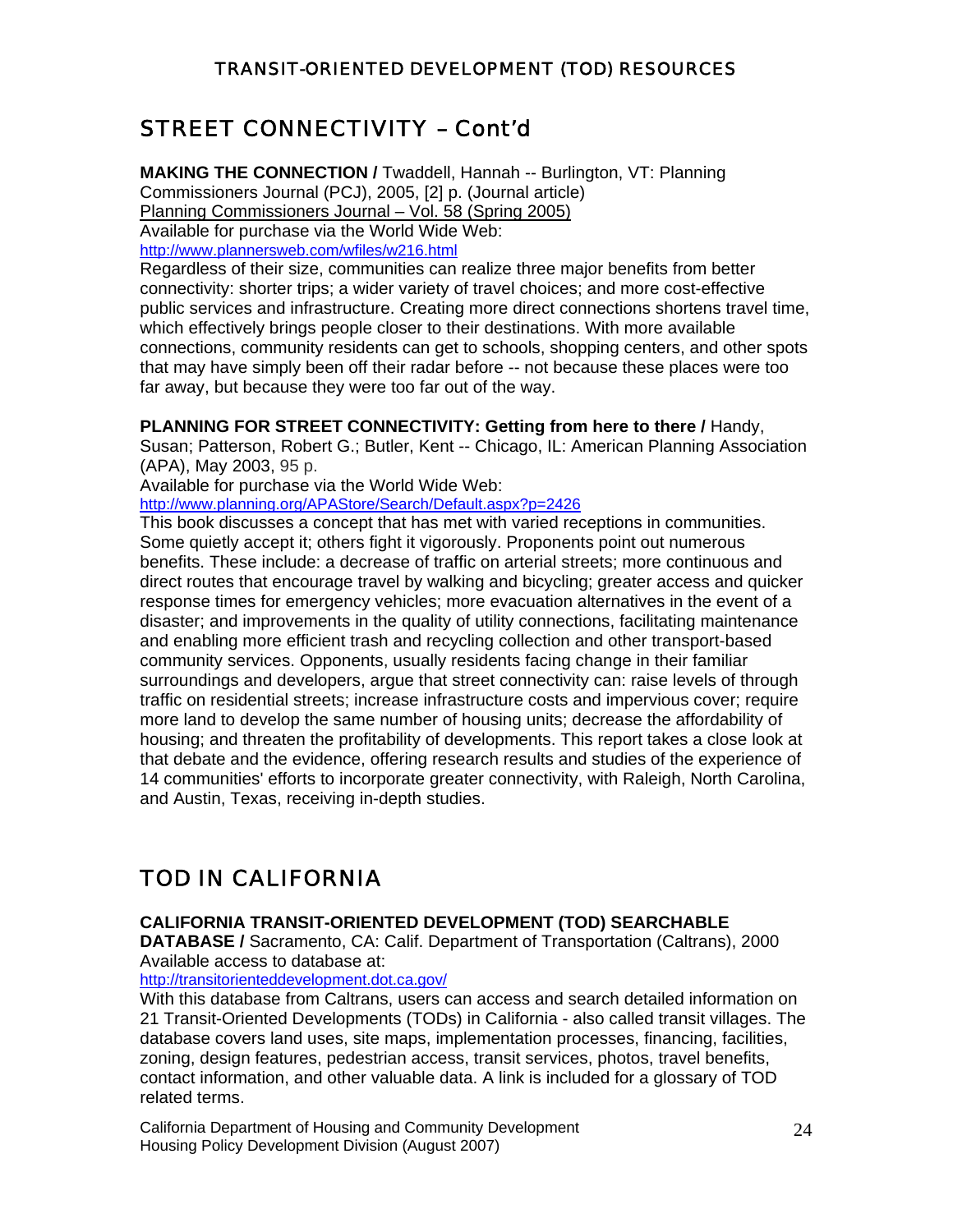# TOD IN CALIFORNIA – Cont'd

**BART TRANSIT-ORIENTED DEVELOPMENT GUIDELINES /** Bay Area Rapid Transit District (BART) -- Oakland, CA: BART, June 2003, 52 p. Available full text via the World Wide Web:

[http://www.bart.gov/docs/planning/TOD\\_Guidlines.pdf](http://www.bart.gov/docs/planning/TOD_Guidlines.pdf)

BART's Transit-Oriented Development Guidelines are designed to help guide planning and development around BART stations. They address the BART customer experience, station area land use, and station circulation and access as they relate to transit-oriented development. The Guidelines also consider the unique geography, transportation networks and varied community priorities of the San Francisco Bay Area. The examples of Transit-Oriented Development in these Guidelines are chosen from locations throughout the Bay Area to illustrate policies and principles, not to suggest duplication of any particular design solution.

### **A CLOSER LOOK AT THE BLUE LINE: Building communities around transit, a report on the status of transit oriented development along the Los Angeles Metro**

**Blue Line /** Los Angeles, CA: Livable Places, 2002, 13 p.

Available full text via the World Wide Web:

<http://www.livableplaces.org/resources/vlibrary/pdf/BlueLineTODreport.pdf>

Southern California needs to start growing smarter. The region needs to accommodate future growth by creating compact, walkable urban neighborhoods that utilize sustainable development practices—such as transit oriented developments (TODs). TODs integrate housing with offices, stores and restaurants around transit stations, providing desperately needed new housing and giving residents practical alternatives to driving their cars—something transportation planners agree is essential to both reducing smog causing auto emissions and coping with clogged freeways.

**GOLD LINE CORRIDOR STUDY: final report /** Loukaitou-Sideris, Anastasia, et al./University of California, Los Angeles. Ralph & Goldy Lewis Center for Regional Policy Studies -- Los Angeles, CA: Southern California Association of Governments (SCAG), March 2007, 112 p.

Available full text via the World Wide Web:

[http://www.scag.ca.gov/publications/pdf/2007/Gold\\_Line\\_FINALReport\\_040907.pdf](http://www.scag.ca.gov/publications/pdf/2007/Gold_Line_FINALReport_040907.pdf)

Inaugurated on July 6, 2003, the Gold Line is a 13.7-mile light rail line in the Los Angeles metro rail system. The line connects the cities of Pasadena and South Pasadena and the northeastern portion of Los Angeles to the Union Station transit hub on the northern edge of downtown Los Angeles. Over its relatively short life, the Gold Line has had substantially less ridership than MTA's Red or Blue Lines. This study examines the characteristics of station areas and recent nearby transit-oriented development (TOD) activity within walking distance of Gold Line stations, defined as one third to a half mile depending on the major roads and geographic features. Given that the line has only been in operation for 3.5 years, the research draws from available data to provide a baseline profile of the corridor that can be used in future longer-term assessments of the impact of the line on station areas. It also discusses the motivations, tensions, and challenges identified by developers, architects, and planners of major development projects in station areas, and identifies strategies and recommendations based on their experiences.

California Department of Housing and Community Development 25 Housing Policy Development Division (August 2007)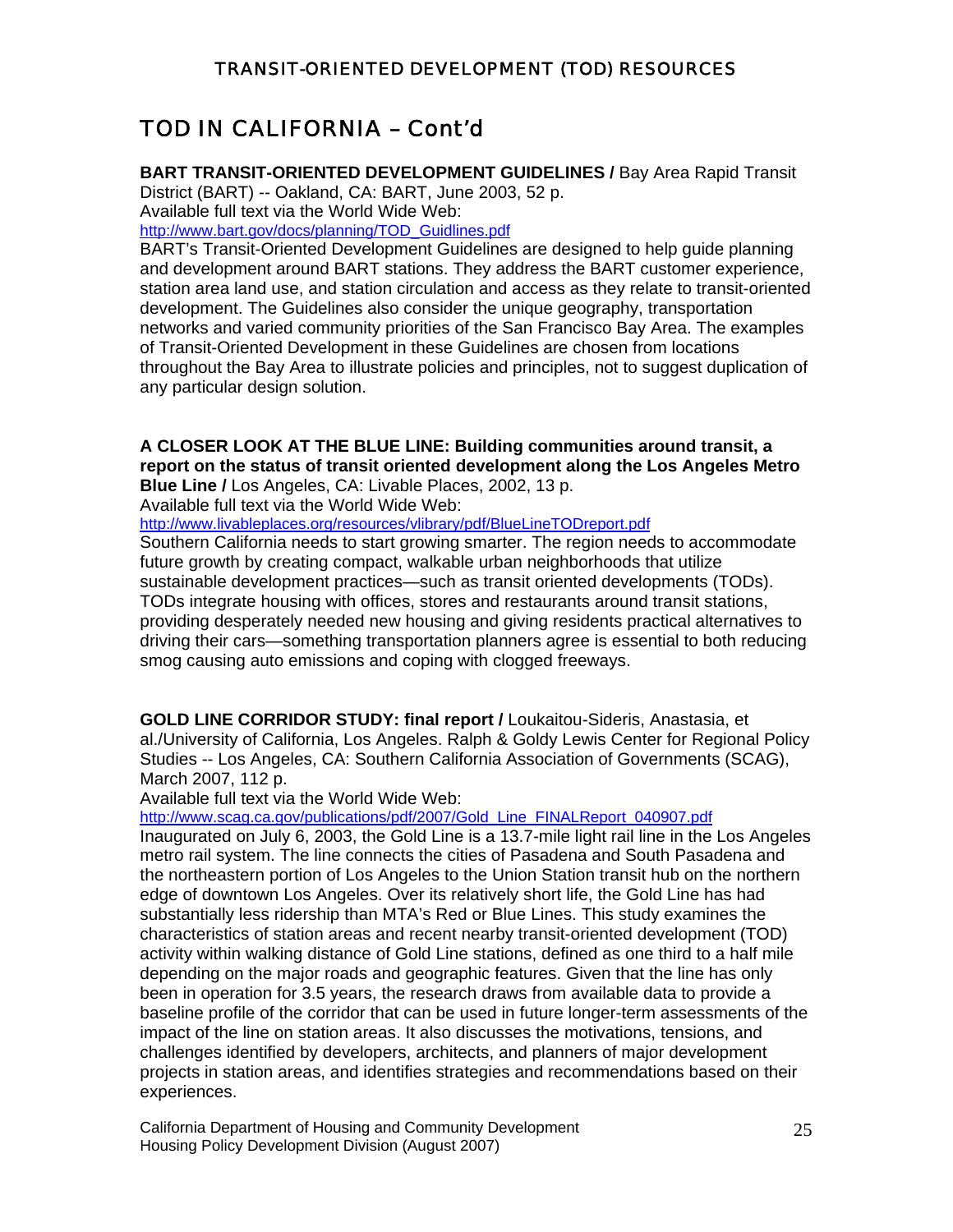### TOD IN CALIFORNIA – Cont'd

#### **THE GREAT COMMUNITIES TOOLKIT /** Oakland, CA: Great Communities

Collaborative, 2007, 67 p.

Available full text via the World Wide Web:

[http://www.greatcommunities.org/index\\_files/resources/Full%20GCC%20Toolkit.pdf](http://www.greatcommunities.org/index_files/resources/Full%20GCC%20Toolkit.pdf)

This toolkit was developed to help community groups shape Great Communities around transit---to plan neighborhoods of affordable homes, shops, accessible job centers, and community services. With this toolkit, community groups will have the tools to influence a city's plans for neighborhoods near transit. The toolkit includes handout sheets on how to keep a community informed about key aspects of station area plans; step-by-step instructions for creating a station plan campaign; tips for working with the media; technical tools and references for getting more in-depth information; and background information on the need to get involved in station area planning processes. The toolkit also includes information about who the members of the Great Communities Collaborative are and what the overall Collaborative goals are.

#### **NEW PLACES, NEW CHOICES: Transit-oriented development in the San Francisco**

**Bay Area /** Kimsey, Doug, et al., Metropolitan Transportation Commission (MTC) -- Oakland, CA: MTC, November 2006, 42 p.

Available full text via the World Wide Web:

[http://www.mtc.ca.gov/planning/smart\\_growth/tod/TOD\\_Book.pdf](http://www.mtc.ca.gov/planning/smart_growth/tod/TOD_Book.pdf)

This publication features transit-oriented developments that were recently built or are in the process of taking shape. These TODS were selected to convey a sense of the diversity and appeal of this style of community-building enterprise, and to give an idea of why someone might choose to live or work in one of these locations. And, make no mistake, it's the choosing that is most important. Notwithstanding all the substantial merits from a public policy point of view — transit- and land-use efficiency, air quality benefits, health advantages, energy savings and the like — TODs will succeed only when people freely choose to live in them. The urban and suburban dwellers who opt for TODs do so because the developments offer a practical, preferable, more environmentally friendly — and often more affordable — way to live and travel in our increasingly complex Bay Area.

#### **OAKLAND LEADS NATION IN TRANSIT-ORIENTED DEVELOPMENT /** City of

Oakland, Community and Economic Development Agency -- Oakland, CA: City of Oakland, 2003, 6 p. (Journal article)

Oakland Now – Vol. 2, No. 1 (Spring 2003) p. 1-6

Available full text via the World Wide Web:

<http://www.business2oakland.com/main/documents/OaklandNOW.Spring03.pdf>

"Situated at the very heart of the Bay Area's mass transit system, Oakland is busy working to facilitate the development of its eight Bay Area Rapid Transit District (BART) stations into transit oriented villages. When completed, these villages will provide sustainable places where people live, work, shop, and relax with minimal dependence on the automobile. Each will have a distinct character. All will be connected with each other and linked to the surrounding city neighborhoods. Today, the villages are in various stages of planning, construction and completion" (p. 1).

California Department of Housing and Community Development 26 Housing Policy Development Division (August 2007)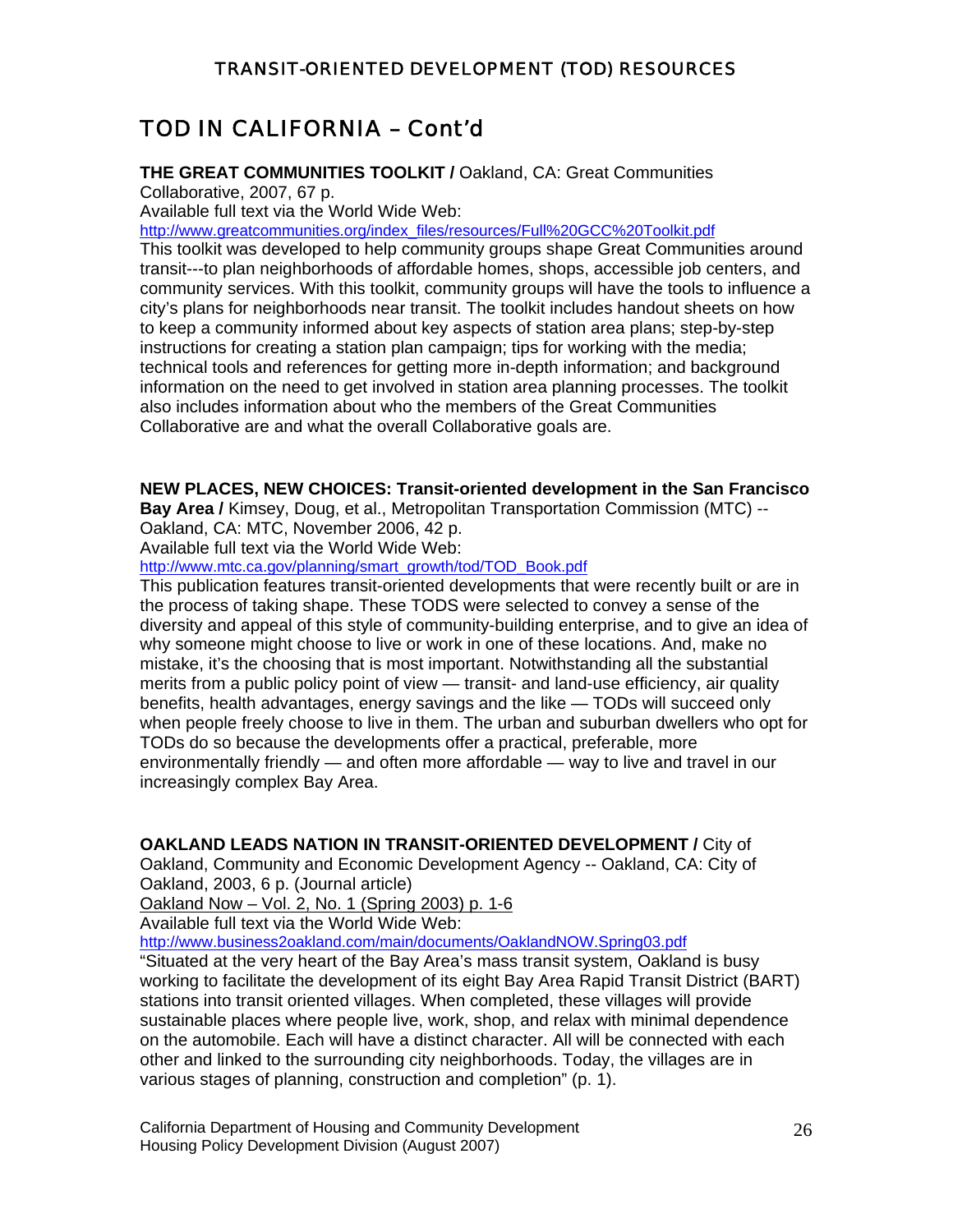### TOD IN CALIFORNIA – Cont'd

#### **MTC'S RESOLUTION 3434: Transit oriented development policy, interim**

**evaluation /** Nelson-Nygaard Consulting Associates, et al. -- Oakland, CA: Metropolitan Transportation Commission (MTC), July 2006, 94 p.

Available full text via the World Wide Web:

[http://www.mtc.ca.gov/planning/smart\\_growth/tod/TOD\\_Policy\\_Evaluation.pdf](http://www.mtc.ca.gov/planning/smart_growth/tod/TOD_Policy_Evaluation.pdf)

MTC's Transit Oriented Development Policy, adopted in July 2005, aims to capitalize on investments in new transit corridors in the region by promoting the development of vibrant, mixed-use neighborhoods around new stations. The policy has three key elements: corridor-level thresholds to quantify appropriate minimum levels of development around transit stations along new corridors; local station area plans that address future land-use changes, station access needs, circulation improvements, pedestrian-friendly design, TOD-supportive parking policies and other key features in a transit-oriented development; and corridor working groups that bring together CMAs, city and county planning staff, transit agencies, and other key stakeholders. The TOD Policy is the first of its kind by a Metropolitan Planning Organization or other regional agency in the United States. Partly for this reason, Commissioners specified that MTC staff should "conduct a review of the TOD policy and its application to each of the affected Resolution 3434 corridors, and present findings to the Commission, within 12 months of the adoption of the TOD policy." This report presents the findings from that evaluation.

**THE PATH TO A LIVABLE CITY: Transportation for a livable City /** Metcalf, Gabriel, et al. -- San Francisco, CA: Transportation for a Livable City (TLC), 2002, 52 p. Available full text via the World Wide Web:

[http://livablecity.org/resources/tlc\\_path.pdf](http://livablecity.org/resources/tlc_path.pdf)

This document presents some of the policy changes that must be accomplished to create a more livable city in San Francisco. The recommendations from Transportation for a Livable City (TLC) builds on San Francisco's strengths: the city's diverse neighborhoods and dense, walkable land use patterns. Some of the document's recommendations include prioritizing walking; getting Muni out of traffic; finishing San Francisco's bike network; promoting car-sharing and taxis; redesigning streets for livability; building more housing of all kinds; and using creating funding options.

**STATEWIDE TRANSIT-ORIENTED DEVELOPMENT STUDY: Factors for success in** 

**California, final report /** Parker, Terry, et al. / Business, Transportation & Housing Agency. California Department of Transportation (Caltrans) -- Sacramento, CA: Caltrans, September 2002, 217 p.

<http://www.dot.ca.gov/hq/MassTrans/Docs-Pdfs/TOD-Study-Final-Rpt.pdf>

This study provides a state-of-the-practice review of transit-oriented development (TOD) with an emphasis on recent experience in California. The main objective of this study is to define strategies that the State of California could undertake to encourage the broader implementation of TOD near major transit stations: bus, rail, and ferry. The report concludes with recommendations for fourteen strategies that the State of California could undertake to facilitate the broader implementation of TOD at local and regional levels. A number of possible State strategies to overcome TOD barriers are presented and described in four major categories: State policies and practices; planning and zoning; finance and implementation; and information dissemination and research.

California Department of Housing and Community Development 27 Housing Policy Development Division (August 2007)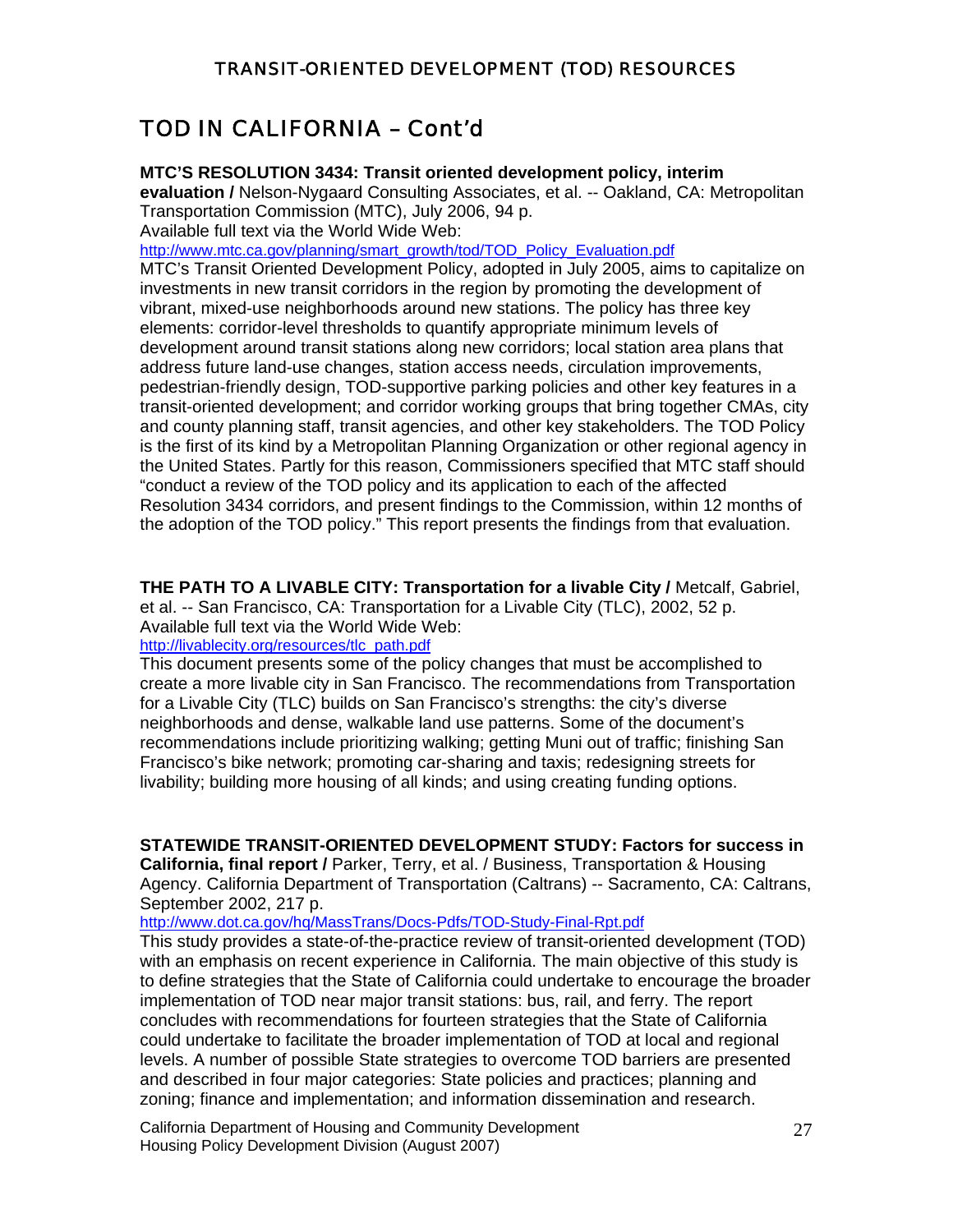# TOD IN CALIFORNIA – Cont'd

**TRANSIT-ORIENTED DEVELOPMENT COMPENDIUM /** Ogawa, Gail, et al./Business, Transportation & Housing Agency. California Department of Transportation (Caltrans) -- Sacramento, CA: Caltrans, June 2005, 68 p.

Available full text via the World Wide Web:

<http://www.dot.ca.gov/hq/MassTrans/Docs-Pdfs/TOD-Compendium.pdf>

This compendium is an overview and synthesis of notable past work on TOD "best practices" within California and throughout the United States. It is an information resource for policymakers, transit/community planers, and developers in facilitating the broader implementation of TODs. The compendium is organized into eight chapters. Each chapter describes relevant issues, the state of practices for TOD, and includes information from guidebooks and interviews. The Appendix includes a checklist that can be used for evaluating TOD projects.

**TRANSIT-ORIENTED DEVELOPMENT POLICY /** Bay Area Rapid Transit (BART) --

Oakland, CA: BART, 2005, 2 p.

Available full text via the World Wide Web:

<http://www.bart.gov/docs/planning/BART%20TOD%20Policy.pdf>

In its transit-oriented development policy adopted in 2005, the BART Board articulated its vision: "the San Francisco Bay Area Rapid Transit District (BART) is the steward of a large-scale public investment, which includes important real property assets essential to BART's operation. These assets also contribute to the ongoing financial viability of the transit system. Recent system extensions and federal, state and regional policy direction to concentrate growth around transit further enhances the value of these assets. By promoting high quality, more intensive development on and near BART-owned properties, the District can increase ridership, support long-term system capacity and generate new revenues for transit. Also, such development creates attractive investment opportunities for the private sector and facilitates local economic development goals."

#### **TRANSIT ORIENTED DEVELOPMENTS: Reshaping the future of LA County /**

Dullaghan, Anne, et al. -- Los Angeles, CA: Los Angles County Metropolitan Transportation Authority, 2006, 16 p. (Journal article)

Metro Quarterly – No. 15 (Summer 2006) p. 1-16

Available full text via the World Wide Web:

[http://www.metro.net/news\\_info/publications/MQ\\_2006\\_03\\_Summer.pdf](http://www.metro.net/news_info/publications/MQ_2006_03_Summer.pdf)

This special issue of the Metro Quarterly, published by the Los Angeles County Metropolitan Transportation Authority, focuses on transit oriented developments in Los Angeles county. According to its introduction, "transit is reshaping the way Los Angeles County residents live, work and play. In the early part of the 20th Century, the region was built around the world's largest inter-urban electric rail system. But, today, as the area faces changes in population, urban sprawl and traffic congestion, and a lack of affordable housing, Los Angeles is returning to those roots with a growing transit oriented development infrastructure."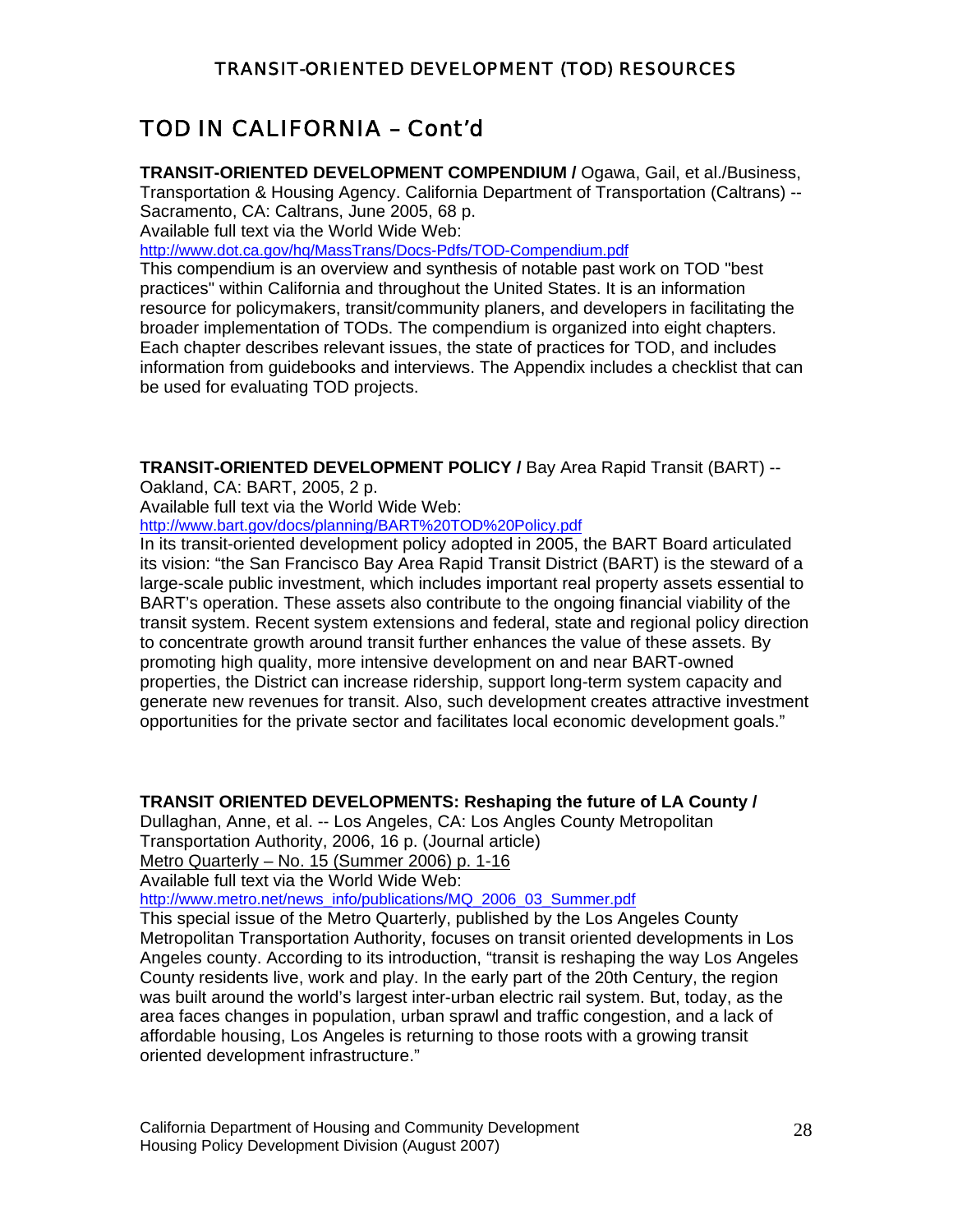### TOD IN UNITED STATES

**BUILDING LIVABLE COMMUNITIES WITH TRANSIT: Planning, developing, and** 

**implementing community-sensitive transit /** Washington, DC: Federal Transit Administration (FTA), Livable Communities Initiative, 1999, 47 p. Available full text via the World Wide Web:

[http://safety.fhwa.dot.gov/ped\\_bike/docs/livable.pdf](http://safety.fhwa.dot.gov/ped_bike/docs/livable.pdf)

This booklet presents some of the successes––in terms of planning, development, and implementation––of the community-sensitive transportation facility development process. Although a comprehensive process is described here, not every project involves the full range of steps. By applying the techniques outlined in this booklet, transportation agencies, metropolitan planning organizations, local governments, and communities can help achieve transportation goals beyond "asphalt, concrete, and steel"—to reap qualityof-life rewards involving the economic, social and environmental benefits of transit investments. States and local governments are implementing transit supportive policies such as smart growth legislation, mixed-use zoning, parking management, and traffic calming. Table 2 provides summary descriptions of Livable Communities Initiative demonstration projects that that demonstrate the characteristics of community-sensitive transit.

#### **HIDDEN IN PLAIN SIGHT: Capturing the demand for housing near transit /**

Reconnecting America's Center for Transit-Oriented Development -- Washington, DC: U.S. Dept. of Transportation, Federal Transit Administration (FTA), 2004, 40 p. Available full text via the World Wide Web:

[http://www.fta.dot.gov/planning/metro/planning\\_environment\\_2379.html](http://www.fta.dot.gov/planning/metro/planning_environment_2379.html)

This study for the Federal Transit Administration (FTA) looks at national real estate and consumer trends that affect the potential market for housing within a half mile of fixed guideway transit stops (TOD); the demographics and travel behavior of residents who live near transit; the potential demand for housing within walking distance of transit stations in the year 2025; and the ability of transit-served regions to accommodate this emerging consumer market.

**NATIONAL COMMUNITY PREFERENCE SURVEY: 2004 /** Belden Russonello &

Stewart -- Washington, DC: Smart Growth America, October 2004, 21 p. Available full text via the World Wide Web:

<http://www.smartgrowthamerica.org/documents/NAR-SGASurvey.pdf>

This survey covers many opinions that Americans hold about where they live, where they would like to live, and the policies for getting there. The survey reveals three main points: 1) Americans favor smart growth communities with shorter commute times, sidewalks, and places to walk more than sprawling communities; 2) The length of their commute to work holds a dominant place in Americans' decisions about where to live. Americans place a high value on limiting their commute times and they are more likely to see improved public transportation and changing patterns of housing development as the solutions to longer commutes than increasing road capacities; 3) Americans want government and business to be investing in existing communities before putting resources into newer communities farther out from cities and older suburbs. The public's priorities for development include more housing for people with moderate and low incomes and slowing the rate of development of open space. Many Americans also express the desire for more places to walk or bike in their communities.

California Department of Housing and Community Development 29 Housing Policy Development Division (August 2007)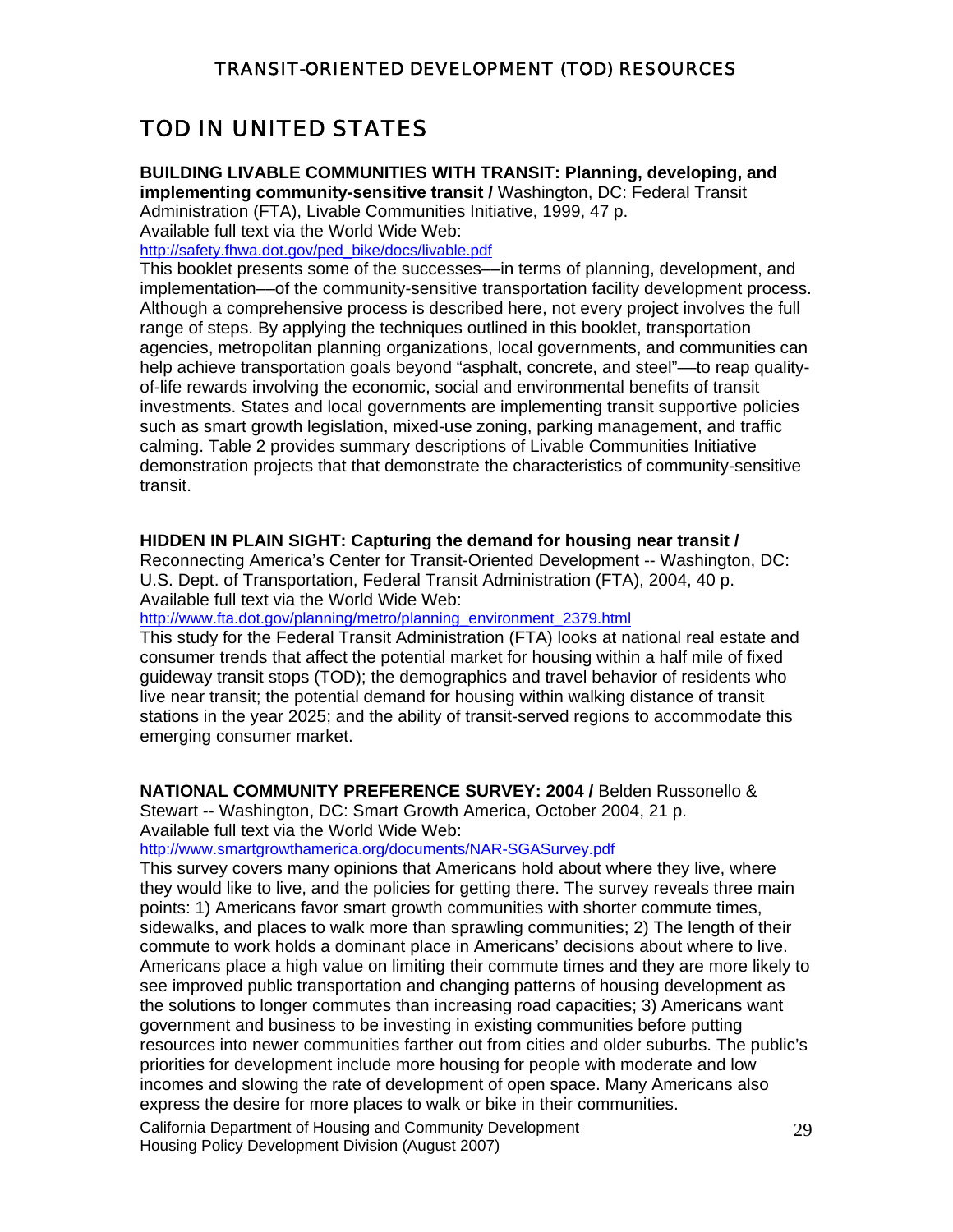### TOD IN UNITED STATES – Cont'd

**NOW IS THE TIME FOR TODS: Homebuyers are waiting in line for transit-oriented development /** Van Gieson, John/National Association of Realtors (NAR) -- Washington, DC: NAR, 2006, [5] p. (Journal article)

On Common Ground – (Summer 2006) p. 13-17

Available full text via the World Wide Web:

[http://www.realtor.org/smart\\_growth.nsf/docfiles/summer06tods.pdf/\\$FILE/summer06tods.pdf](http://www.realtor.org/smart_growth.nsf/docfiles/summer06tods.pdf/$FILE/summer06tods.pdf)

TOD is booming, says Gloria Ohland, senior editor of Reconnecting America's Center for Transit-Oriented Development in Los Angeles. She says about 100 cities and regions are building or planning transit lines -- but there are numerous pitfalls. Transit systems are expensive – the new Hiawatha Line light rail system in Minneapolis costs more than \$700 million -- but the supply of federal funds to help pay for transit has not kept up with the demand. Other complications include outmoded zoning and parking codes that restrict developers and increase costs; dealing with several regulatory jurisdictions; convincing old-fashioned lenders to invest their money in new ways of developing property; and opposition from neighbors who fear that high-density, mixed-use developments will increase their taxes, raise their housing costs or swamp their streets with traffic (p. 14).

**GUIDE FOR TRANSIT-ORIENTED DEVELOPMENT /** St. Paul, MN: Metropolitan

Council, August 2006, 9 p.

Available full text via the World Wide Web:

[http://www.metrocouncil.org/planning/TOD/TOD\\_index\\_page.pdf](http://www.metrocouncil.org/planning/TOD/TOD_index_page.pdf)

Across the country, communities are "putting two and two together" and getting more than the usual answer. Over the past several decades, cities have been combining clusters of mixed land uses with transit stations and producing prime examples of efficient and livable growth patterns that make walking and transit use more convenient. These transit-oriented developments (TODs) have appeared in urban and suburban settings from Seattle to Atlanta, from Chicago to Dallas.

**REASONS FOR LIVING IN A TRANSIT-ORIENTED DEVELOPMENT, AND** 

**ASSOCIATED TRANSIT USE /** Lund, Hollie -- Chicago, IL: American Planning Association (APA), 2006, [10] p. (Journal article)

Journal of the American Planning Association – Vol. 72 (Summer 2006) p. 357-366 Available for purchase via the World Wide Web:

<http://www.planning.org/japa/byissue/06summer.htm>

Cities and regions throughout the U.S. are promoting transit-oriented development (TOD) near rail stations to increase both transit use and the number and range of housing opportunities. This paper reports the results of a survey of households who moved to TODs within the last 5 years, finding a wide range of motivations. Only about one-third of respondents reported access to transit as one of the top three reasons for choosing to live in a TOD. They were equally or more likely to cite lower housing costs or the quality of the neighborhood. Those who reported that their choice of residence location was motivated in part by access to transit were more likely to use transit than those who did not.

California Department of Housing and Community Development 30 Housing Policy Development Division (August 2007)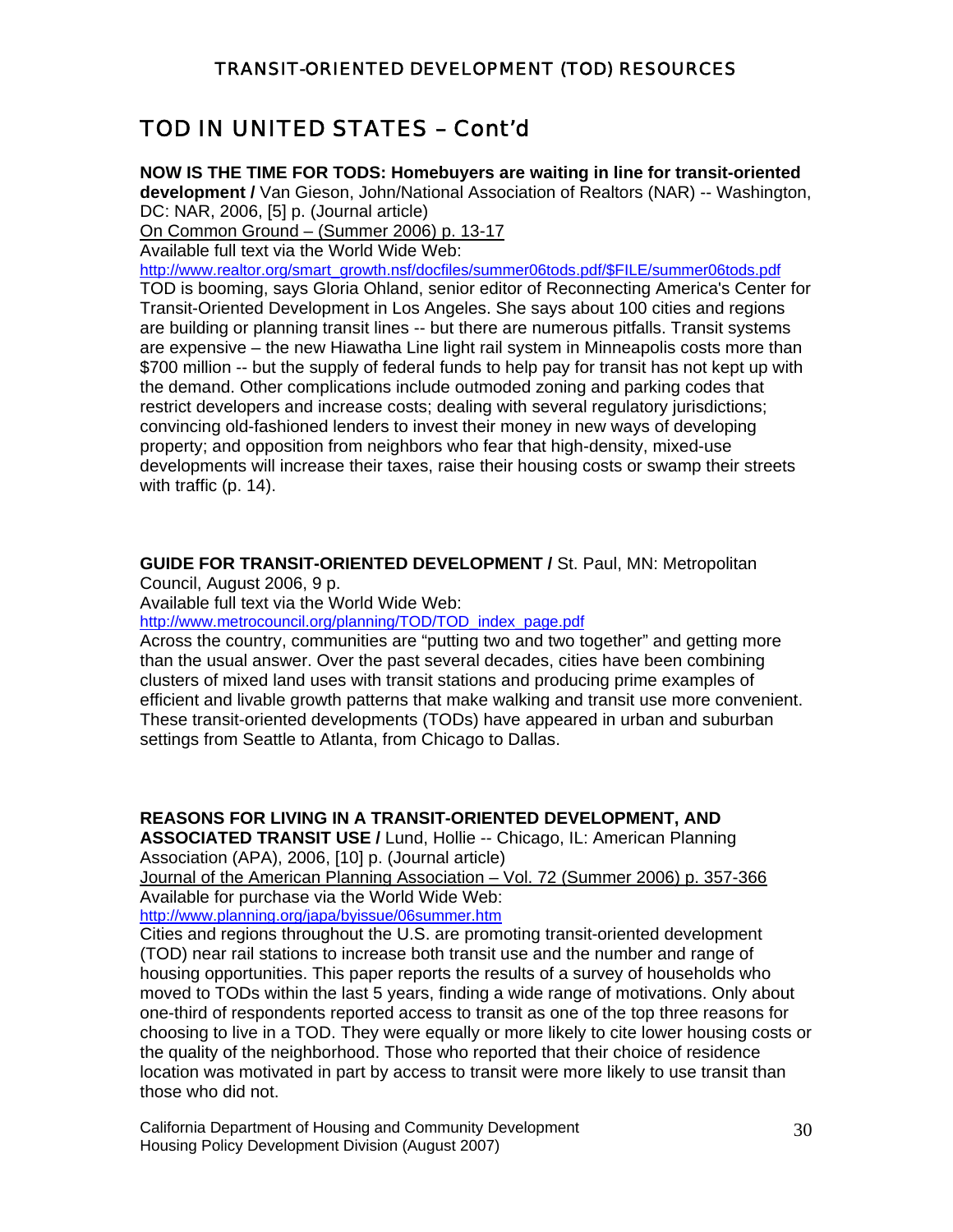# TOD IN UNITED STATES – Cont'd

**TOD 101: Why transit-oriented development and why now? /** Oakland, CA: Reconnecting America's Center for Transit-Oriented Development, 2007, 24 p. Available full text through Reconnecting America's web site: http://www.reconnectingamerica.org/public/books

This "picture book" lays out in easy-to-read format how shifting demographics and the changing real estate market have opened up an unprecedented window of opportunity for transit-oriented development. The book explains what TOD is, how it benefits communities, and how it can be an important affordability strategy for regions. It references a national TOD market study, includes two brief TOD case studies, and discusses the Affordability Index developed by the Center for TOD. In sum, it explains all the reasons that TOD is a sustainable, low-cost solution to a host of problems ranging from housing affordability to traffic congestion to global warming. The text consists of PowerPoint-style slides with bulleted information, brief explanations, photos and captions.

**TRANSIT-ORENTED DEVELOPMENT IN FOUR REGIONS /** Ohland, Gloria/Great American Station Foundation -- Oakland, CA: Reconnecting America's Center for Transit-Oriented Development, April 2004, 15 p. Available full text through Reconnecting America's web site:

<http://www.reconnectingamerica.org/public/reports>

This paper assesses the progress of transit-oriented development in four metropolitan regions – Atlanta, the Bay Area, Chicago and Denver. The shared "lessons learned" include the following: early planning is essential; upfront work on zoning, parking and codes can entice the market; and the planning and entitlements process needs to be made more developer-friendly. One conclusion is that TOD represents a paradigm shift toward a more integrated and interdisciplinary way of solving problems.

#### **TRANSIT ORIENTED DEVELOPMENT: Moving from rhetoric to reality /** Belzer,

Dena; Autler, Gerald -- Washington, DC: Brookings Institution, June 2002, 46 p. (Brookings Institution Discussion Paper series)

Available full text via the World Wide Web:

#### <http://www3.brookings.edu/es/urban/publications/belzertod.pdf>

This report argues that although transit-oriented development is now starting to be recognized as a viable type of development, there is still a widespread lack of understanding of its nature, its potential, the challenges it faces, and the tools needed to overcome these challenges. This report represents a synthesis of the ideas gleaned from several main sources of information. Relatively little attention has been focused on the issue of why TOD is not more solidly in the mainstream and on the barriers, obstacles, and challenges confronting these projects, and there is even less information available about the best ways to overcome these challenges. Second, interviews with key actors, including transit agency and municipal staff, developers, community development groups, and academic researchers have provided additional information. Nearly 30 interviews were conducted with people in various regions of the country that possess a range of transit systems, including Chicago, with one of the oldest transit systems in the country; places like Atlanta, Miami, Portland, San Diego, the Bay Area, and the Washington D.C. area, which built transit systems in the 1970s; regions such as Dallas where rail systems were built relatively recently; and communities that are just now planning for new light-rail systems, such as Seattle.

California Department of Housing and Community Development 31 Housing Policy Development Division (August 2007)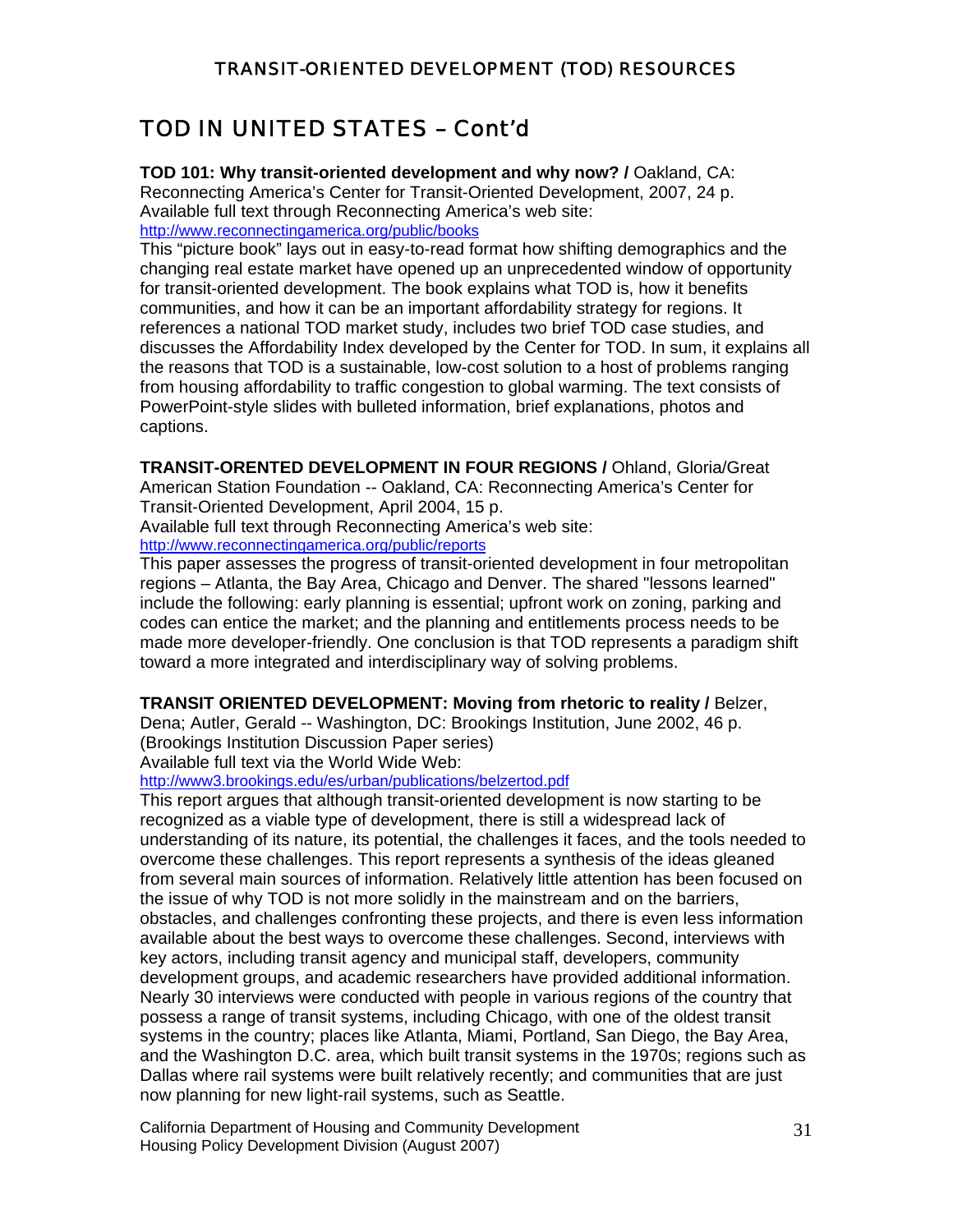# TOD IN UNITED STATES – Cont'd

#### **TRANSIT-ORIENTED DEVELOPMENT AND JOINT DEVELOPMENT IN THE UNITED**

**STATES: A literature review /** Cervero, Robert; Ferrell, Christopher; Murphy, Steven -- Washington, DC: Transportation Research Board (TRB), Transit Cooperative Research Program (TCRP), October 2002, 144 p. (No. 52)

Available full text via the World Wide Web:

[http://onlinepubs.trb.org/onlinepubs/tcrp/tcrp\\_rrd\\_52.pdf](http://onlinepubs.trb.org/onlinepubs/tcrp/tcrp_rrd_52.pdf)

This digest summarizes the literature review of TCRP Project H-27, "Transit-Oriented Development: State of the Practice and Future Benefits." This digest provides definitions of transit-oriented development (TOD) and transit joint development (TJD), describes the institutional issues related to TOD and TJD, and provides examples of the impacts and benefits of TOD and TJD. References and an annotated bibliography are included.

#### **TRANSIT-ORIENTED DEVELOPMENT [TOD] IN THE UNITED STATES:**

**Experiences, challenges, and prospects /** Cervero, Robert, et al./Transportation Research Board (TRB) -- Washington, DC: TRB, Transit Cooperative Research Program (TCRP), 2004, 534 p. (TCRP Report 102)

Available full text via the World Wide Web:

[http://gulliver.trb.org/publications/tcrp/tcrp\\_rpt\\_102.pdf](http://gulliver.trb.org/publications/tcrp/tcrp_rpt_102.pdf)

Transit-oriented development (TOD) has attracted interest a tool for promoting smart growth, leveraging economic development, and catering to shifting market demands and lifestyle preferences. This study, based on a combination of stakeholder survey responses, interviews, and in-depth case studies, paints a national portrait of contemporary TOD practice in the United States. TOD is viewed and defined differently throughout the country, with its most common traits being compact, mixed use development near transit facilities and high-quality walking environments.

# TRAVELING/COMMUTING

**TRANSIT-ORIENTED DEVELOPMENT [TOD] AND HOUSEHOLD TRAVEL: A study** 

**of California cities, final report /** Chatman, Daniel G./University of California, Los Angeles. Institute of Transportation Studies -- Los Angeles, CA: UCLA Institute of Transportation Studies, 2006, 230 p.

Available full text via the World Wide Web:

[http://www.policy.rutgers.edu/faculty/chatman/documents/TODs\\_and\\_travel\\_in\\_CA.pdf](http://www.policy.rutgers.edu/faculty/chatman/documents/TODs_and_travel_in_CA.pdf)

"Transit-oriented developments (TODs) are usually defined as areas within a quartermile or half-mile of rail stops or bus transit hubs, with fairly high development density, good availability of shops and services, good pedestrian amenities, and pleasant and safe walking access to the transit center. Developing intensively near transit stations, particularly rail stations, is thought to be a policy mechanism to reduce auto use and increase the use not only of rail, but other alternative modes including bus and walking. However, existing research on the relationship between transit proximity and travel mode split for commute and non-work purposes has been inconclusive from a scholarly perspective. It is still debated whether programs to encourage development near transit have significant effects on transit use, particularly in the California context, where convenient auto access to destinations of all kinds is near-universal" (p. 3).

California Department of Housing and Community Development 32 Housing Policy Development Division (August 2007)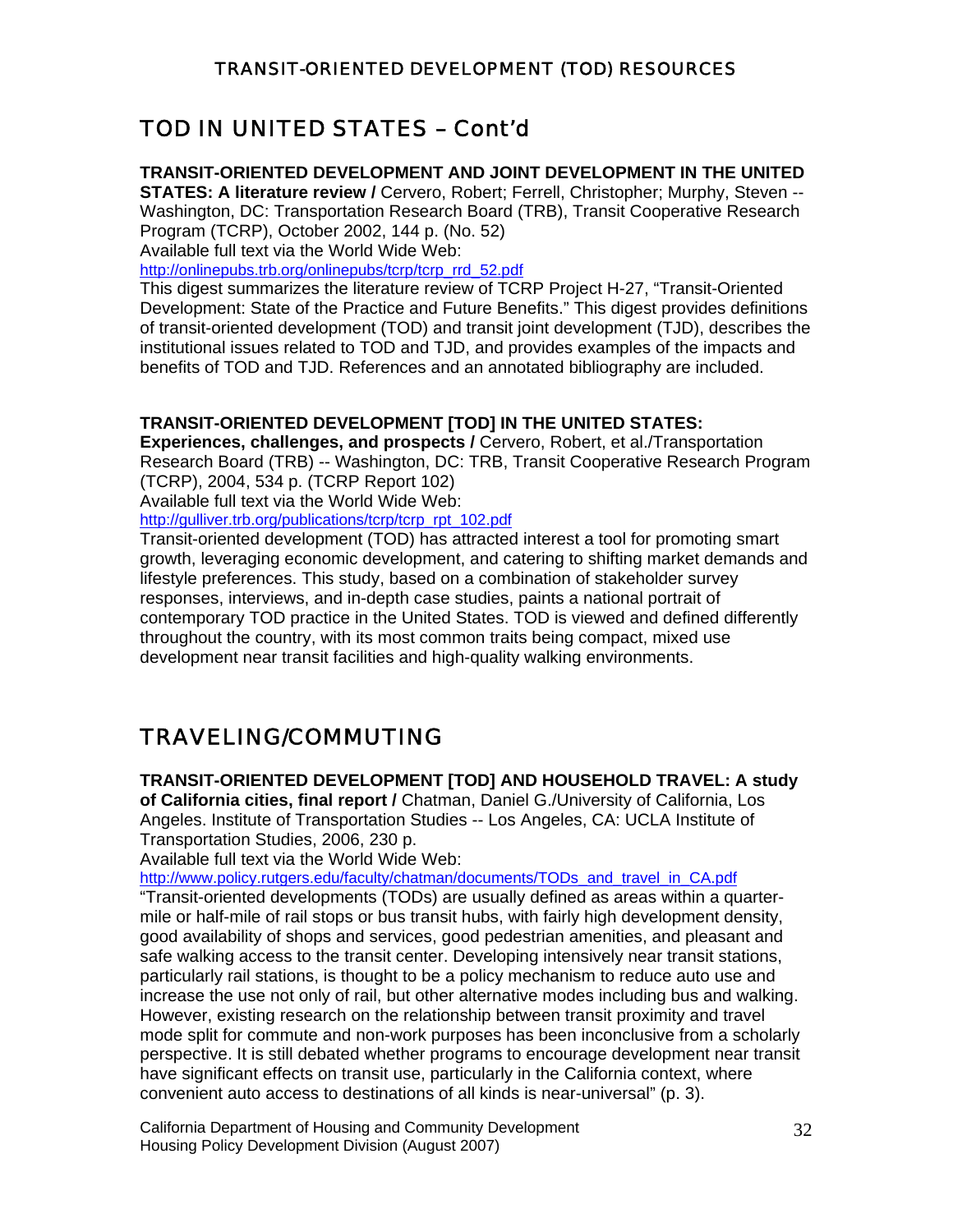### TRAVELING/COMMUTING – Cont'd

**JOURNEY TO WORK: 2000, census 2000 brief /** Reschovsky, Clara/U.S. Dept. of Commerce. Economics and Statistics Administration -- Washington, DC: U.S Census Bureau, March 2004, 16 p. (no. C2KBR-33)

Available full text via the World Wide Web:

<http://www.census.gov/prod/2004pubs/c2kbr-33.pdf>

Among the 128.3 million workers in the United States in 2000, 76 percent drove alone to work. In addition, 12 percent carpooled, 4.7 percent used public transportation, 3.3 percent worked at home, 2.9 percent walked to work, and 1.2 percent used other means (including motorcycle or bicycle).

#### **TRAVEL CHARACTERISTICS OF TRANSIT-ORIENTED DEVELOPMENT IN**

**CALIFORNIA /** Lund, Hollie M.; Cervero, Robert; Willson, Richard W. -- Pomona, CA: Cal State Polytechnic University, Pomona, 2004, 116 p. Available full text via the World Wide Web:

<http://www.csupomona.edu/%7Erwwillson/tod/Pictures/TOD2.pdf>

This study provides a 2003 measurement of travel behavior in California TODs. It supports recent efforts to develop information and policy recommendations that enhance the effectiveness of TOD development. It builds upon previous studies conducted in the early 1990s, and examines a range of potential rail users -- residents, office workers, hotel employees and patrons, and retail patrons. Survey sites are all located in non-CBD locations, are within walking distance of a transit station with rail service headways of 15 minutes or less, and were intentionally developed as TODs. Surveys were conducted along each of California's major urban rail systems, including the San Diego Trolley, San Diego Coaster, Los Angeles Blue and Red Lines, Los Angeles Metrolink commuter rail, San Jose VTA light rail, Caltrain commuter rail, the Bay Area Rapid Transit, and Sacramento Light Rail.

# WALKABILITY

**BURSTING THE BUBBLE: DETERMINING TRANSIT-ORIENTED DEVELOPMENT'S WALKABLE LIMITS /** Canepa, Brian -- Washington, DC: Transportation Research Board (TRB), 2007, 7 p. (Journal article)

[Transportation Research Record: Journal of the Transportation Research Board](http://ntlsearch.bts.gov/tris/search.do?f1=mnid&new=&t1=381396&d=tr) No. 1992 (2007) p. 28-34

Available for purchase via the World Wide Web: http://www.trb.org/news/blurb\_detail.asp?id=8213

Transit-oriented developments (TODs) in the United States have been modeled almost exclusively with a half-mile radius as a reliable limit for pedestrian walkability from and to a light rail station. New research has emerged to challenge this standard, with data indicating that transit users may be apt to walk greater distances than previously estimated. Variables such as housing density, employment density, and urban design all significantly affect walking patterns. Those factors are analyzed as expanders or contractors of the TOD radius, and the implications that a fluctuating boundary might have on the future of urban growth are considered.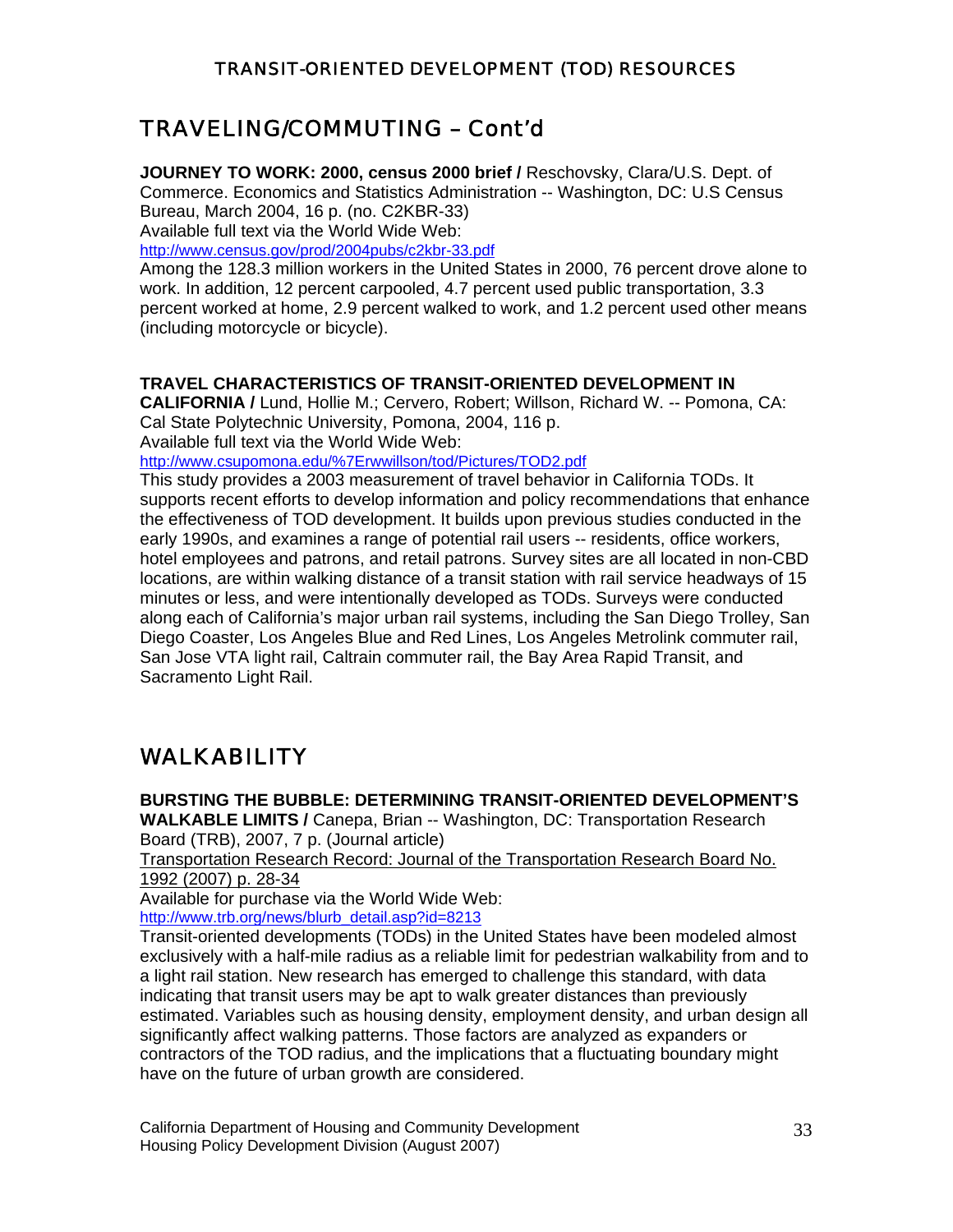# WALKABILITY – Cont'd

#### **THE ECONOMIC BENEFITS OF WALKABLE COMMUNITIES /** Local Government

Commission (LGC) -- Sacramento, CA: LGC, 4 p. Available full text via the World Wide Web:

[http://www.lgc.org/freepub/PDF/Land\\_Use/focus/walk\\_to\\_money.pdf](http://www.lgc.org/freepub/PDF/Land_Use/focus/walk_to_money.pdf)

City and county leaders in California are most motivated to push for pedestrian-oriented infrastructure and land uses when there is a clear economic benefit to their communities. There are solid connections between walkable environments and economic viability. This brochure highlights some aspects of that nexus.

#### **FROM TIGER TO AUDIT INSTRUMENTS: Measuring neighborhood walkability with street data based on geographic information systems /** Schlossberg, Marc A. --

Eugene, OR: University of Oregon, 2006, 9 p. (Journal article)

Transportation Research Record – No. 1982 (2006) p. 48-56

Available full text via the World Wide Web:

[http://www.uoregon.edu/~schlossb/articles/schlossberg\\_walkability.pdf](http://www.uoregon.edu/%7Eschlossb/articles/schlossberg_walkability.pdf)

The relationship between urban form and pedestrian mobility is an area of increasing policy interest within the planning, transportation, environmental, and public health fields. Many municipalities are seeking to adopt variations of smart growth principles that seek, in part to increase pedestrian choice in an urban environment. This paper explores how the path network around key urban destinations can be visually and quantitatively analyzed to provide useful planning and evaluation tools for these pedestrian-oriented environments. Neighborhood environments surrounding transit stops and schools are used as examples of how to visualize and quantify local walkable environments. Three key techniques based on geographic information system (GIS) are presented: street network classification, pedestrian catchment areas, and intersection intensities.

#### **HOW FAR, BY WHICH ROUTE, AND WHY?: A spatial analysis of pedestrian**

**preference /** Schlossberg, Marc A., et al. -- Washington, DC: Transportation Research Board (TRB), 2007, 17 p.

Available for purchase via the World Wide Web:

<http://pubsindex.trb.org/document/view/default.asp?lbid=802012>

In an abstract for this paper presented at the 2007 Transportation Research Board Annual Conference (Paper #07-2050), the authors state that there is "an increasing interest in community walkability, as reflected in the growing number of state and federal initiatives on Safe Routes to School, the new concern over a national obesity epidemic (especially in children), and a wide range of policy initiatives designed to convince travelers to switch from auto trips to more environmentally sustainable bicycle and walking trips. In each of these cases, policy makers recognize walking as a key mode of travel and believe that increasing the number of walk trips is a key goal. Despite the seeming simplicity of the goal, we know very little about how far people actually walk or about how street design affects people's willingness or capacity to access their desired destinations by walking. This paper reports on a survey designed to answer two primary research questions related to the topic of pedestrian behavior: (1) How far do pedestrians walk to light rail stations? (2) What environmental factors do they say influence their route choice? "